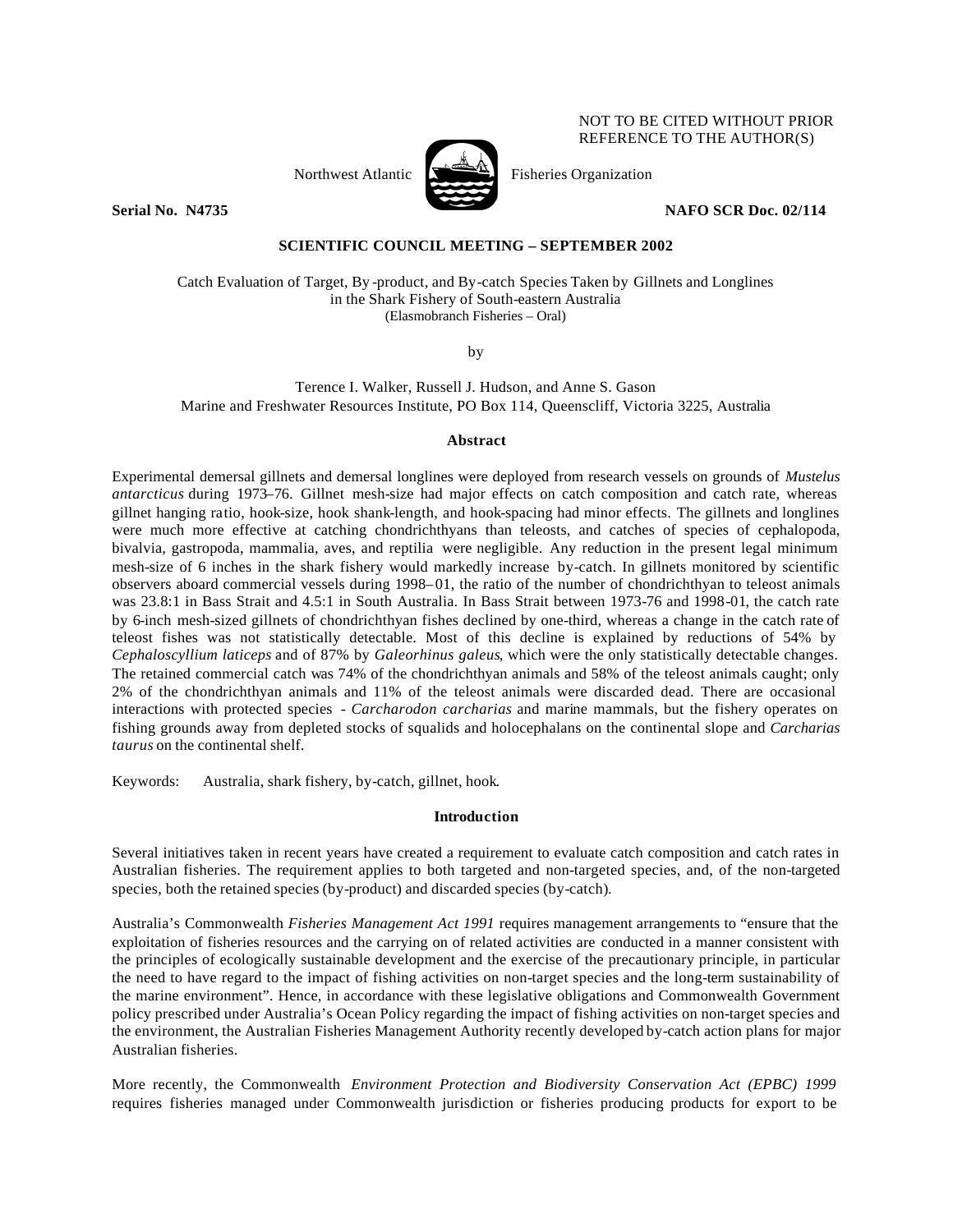'strategically assessed'. This process involves assessing each fishery for ecological impacts on (a) target and byproduct species, (b) by-catch species, (c) threatened, endangered and protected species, (d) marine habitats, and (e) marine food chains. The process requires collection of appropriate data, risk assessment, and appropriate management responses.

At a world level, concern for the condition of the stocks of chondrichthyan species led to the International Plan of Action for the Conservation and Management of Sharks (IPOA-Sharks), developed recently by the Food and Agriculture Organization of the United Nations. The IPOA-Sharks recognises that the life -history characteristics of chondrichthyan species can make for low 'biological productivity' and cause these animals to be generally more susceptible to overexploitation from fishing than teleost and invertebrate species. The IPOA-Sharks also recognises that these species require special management, research, and monitoring if they are to be harvested sustainably (Anon., 2000). As a signatory to the IPOA-Sharks, Australia has developed a National Plan of Action for the Conservation and Management of Shark (NPOA-Sharks).

The catches of most chondrichthyan species have not been reported and it is likely that many species, particularly those taken as by-catch, are already at high risk without it being recognised (Walker, 1998). 'Critical by-catches' are by-catches of species or populations that are in danger of extinction, and 'unsustainable by-catches' are by-catches of species or populations that are not currently at risk but will decline at current levels of by-catch (Hall, 1996).

Australia's NPOA-Sharks and various fisheries and environmental management agencies have already identified several species of shark on the continental shelf requiring special protection or management in southern Australia. The white shark (*Carcharodon carcharias*) is listed as vulnerable and the grey nurse shark (*Carcharias taurus*) east coast population is listed as critically endangered and the west coast population is listed as vulnerable under the *EPBC Act 1999*. The Commonwealth and various States have adopted, or are in the process of adopting, special protection for these species, and for the basking shark (*Cetorhinus maximus*). Current assessments indicate that the mature biomass of school shark (*Galeorhinus galeus*), which was a target species until recently, has been reduced to 12–18% of the pre-fishing levels (Punt *et al.*, 2000), making the species one of Australia's most severely depleted, and now tightly controlled, species.

On the continental slope of southern Australia, several species of dogfishes (*Squalidae*) and holocephalans (*Holocephali*), taken as by-product by demersal trawl, gillnet or longline, have been identified as severely depleted and requiring special management. Species such as *Centrophorus harrissoni*, *C. uyato, and C. moluccensis* are being considered for listing under the *EPBC Act 1999*. The Australian Society for Fish Biology has listed *C. harrissoni* as 'endangered' and *C. uyato* as 'threatened'. Upper-slope dogfish species are more vulnerable to capture than midslope species, because they are targeted throughout their vertical distribution and most of their local geographic distribution. Demersal trawl surveys off central and southern New South Wales during 1977 and 1997 indicate a reduction in catch rates of *Centrophorus* spp of 98.4–99.7% (Andrew *et al.,* 1997; Graham *et al.,* 2001). Despite concerns, catches of these species have been unregulated to date.

High priority is being given to the development of methods that can be applied across species, communities and ecosystems for all Australian fisheries to enable a coordinated and comprehensive assessment strategy. Such an approach must be scientifically defensible, but also pragmatic by being applicable across a wide range of situations including type of fishery and varying availability of data. The shark fishery of southern Australia presently targets one species of shark—gummy shark (*Mustelus antarcticus*)—and takes a range of chondrichthyan and teleost species as by-product and by-catch. For this fishery, apart from the need to evaluate catches, there is a need to address public perceptions of discards associated with the use of demersal gillnets, which are often confused with surface-set driftnets. Hence there is also a need to provide better data for the purpose of managing public perceptions.

The present study is designed to evaluate the catch composition and catch rates in the shark fishery of southern Australia. The catch of each species was evaluated in terms of whether the animals were landed onboard 'live' or 'dead' and whether they were 'retained' or 'discarded'. The study addresses catches taken both by demersal monofilament gillnets and demersal longlines from data available for the two periods of 1973-76 and 1998-01.

Data utilized in the present study were collected opportunistically during three separate investigations. Data from the first of these investigations were collected on two research vessels during 1973-76, when the biology and the length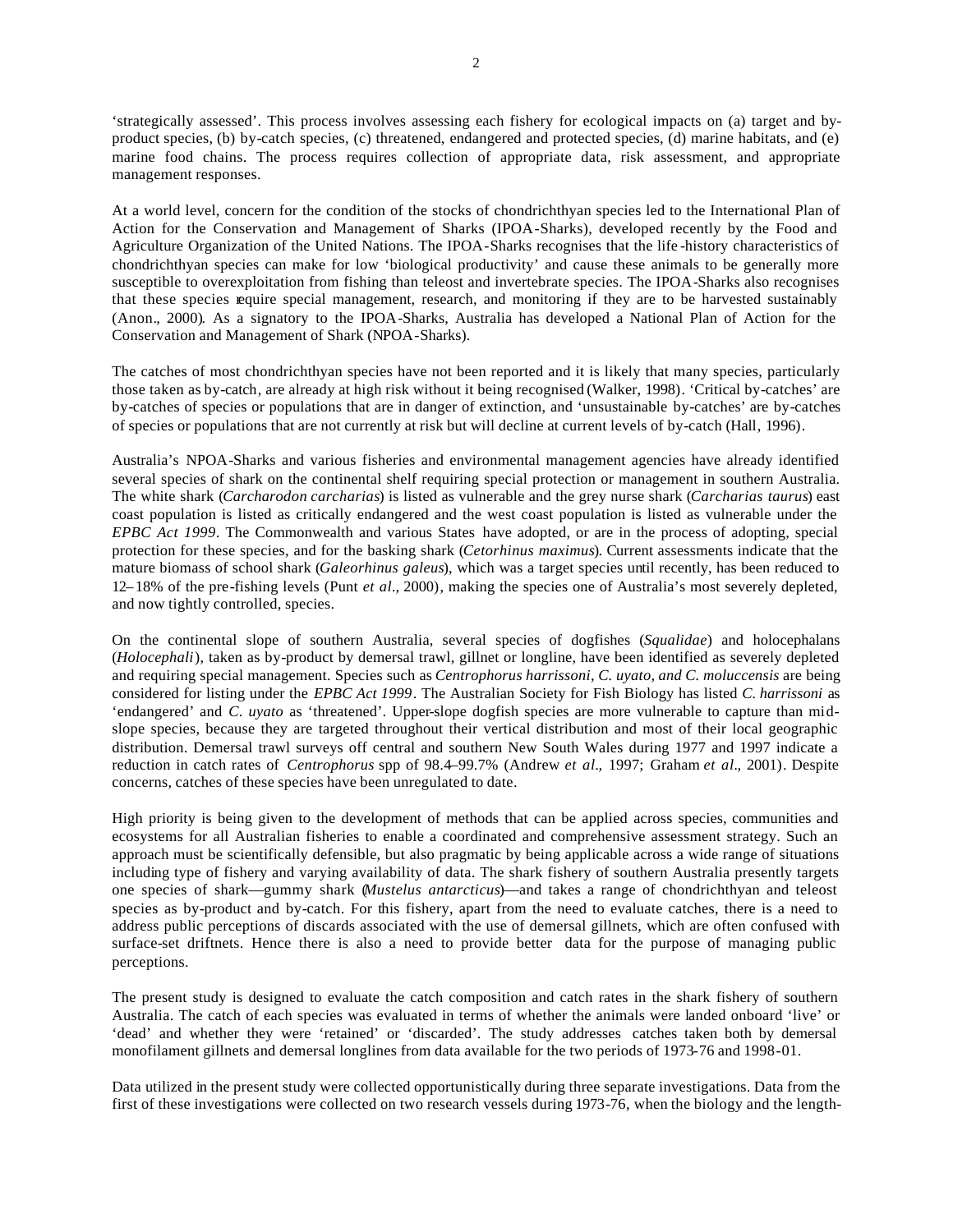selective characteristics of fishing gear were investigated for *Mustelus antarcticus* (Walker, 1983). Data from the second of these investigations were collected on two commercial fishing vessels during 1998 as part a pilot fixedstation fishery-independent survey designed to determine survey intensity for monitoring abundance of harvested species (Punt *et al.,* 2002). Data from the third of these investigations were collected on eight fishing vessels during 1999-01 as part of a study of common sawshark (*Pristipohorus cirratus*), southern sawshark (*P. nudipinnis*), and elephant fish (*Callorhinchus milii*).

During 1973-76, most of the research sampling was undertaken in Bass Strait, with a small amount of sampling undertaken in waters off the east and south coasts of Tasmania and in waters off South Australia. Five separate experiments were undertaken during this period to test for the effects of gillnet mesh-size, gillnet hanging ratio, hook-size, hook shank-length, and hook-spacing on catch rate and length of fish. During 1998-01, sampling was undertaken during normal commercial fishing operations in Bass Strait and South Australia. For Bass Strait, comparisons of gillnet 6-inch mesh-size catch rates were made between 1973-76 and 1998-01. Catch rates for gillnet 7-inch mesh-size and longlines with Mustad 11/O long-shank hooks are also presented for Bass Strait during 1973- 76, because these gears were used extensively by the fishing industry during this period. For Tasmania, similar data were presented for 1973-76, but there are no data to present for 1998-01. For South Australia, there are insufficient data to present for 1973-76, but gillnet 6-inch and  $6\frac{1}{2}$ -inch mesh-size data are presented for 1998-01. During 1998-01, most of the fishing gear deployed in South Australia and Tasmania was 6½ -inch mesh-size and most of the fishing gear deployed in Bass Strait was 6-inch mesh-size.

### **Materials and Methods**

#### *Field sampling 1973-76*

During the period from 8 June 1973 to 29 November 1976, the FV *Moondara* and FRV *Sarda* were used for determining catch composition and catch rates. A total of 162 fishing sites were sampled during 155 fishing days at depths of 9-79 m on the continental shelf between Streaky Bay, South Australia; Gabo Island, Victoria; and Hobart, Tasmania. Most fishing sites were in Bass Strait (126 sites), but some were off eastern Tasmania, south of latitude 41° South (20 sites), and off South Australia (16 sites) (Fig. 1a).

The fishing gear consisted of 400 hooks attached to two separate longlines and of 12 gillnets. The hooks (2/O-10/O Mustad short-shank and 11/O Mustad long-shank) were clipped 5, 7.5, 10, or 20 m apart to a sinking super saran rope main line. Each hook was connected to one end of a 1-m long snood, constructed of 6-mm diameter braided polypropylene, by a 10-mm long monel wire trace. The other end of the snood was attached to the main-line by way of a snap-clip. Each gillnet was 250 m long and 1.7 m deep. Eight of the gillnets had a hanging ratio of 0.60 and mesh sizes ranging 2-9 inches (51-229 mm), in steps of 1 inch (25 mm). Two of the gillnets had a hanging ratio of 0.53 and mesh-sizes of 6 inches (152 mm) and 7 inches (178 mm), and two had a hanging ratio of 0.67 and mesh sizes of 6 and 7 inches.

The monofilament polyamide webbing used to construct the nets was green, double knotted, double selvedge, and of neutral buoyancy. The bridle and headline were made of 10-mm (diameter) polypropylene rope. The headline with attached webbing was 250 m long. Vinyl floats ('3TV-5' each with 128 g wt upthrust) were attached to the headline at 5-m intervals. The leadline was made of 6-mm diameter polyethylene rope, with eight 57-g lead weights per 5 m. The leadline was made 5% longer than the headline to reduce the incidence of tangling when setting of the nets. The number of meshes deep, the thickness of the filaments of the webbing (0.47-1.05 mm), and the breaking strain of the filaments varied with mesh-size (101-467 Newton) (Table 1).

The gillnets and longlines were set on the seabed mostly between the times of 0400 h and 0600 h; the nets were set first, followed by the longlines. Set as groups of two or three nets, the ends of the headlines of adjoining nets were connected and separated by 100-m lengths of 10-mm diameter polypropylene rope. Two lead anchor weights (each 12.5 kg) were attached to the bridles at the two ends of each net. Two buoy lines, with buoys, were attached to the headlines of the nets at the two free ends of each group of nets. Similar configurations of buoy lines, buoys, and anchor weights were adopted for each longline. The groups of nets and the two longlines were usually set in a line 100-300 m apart.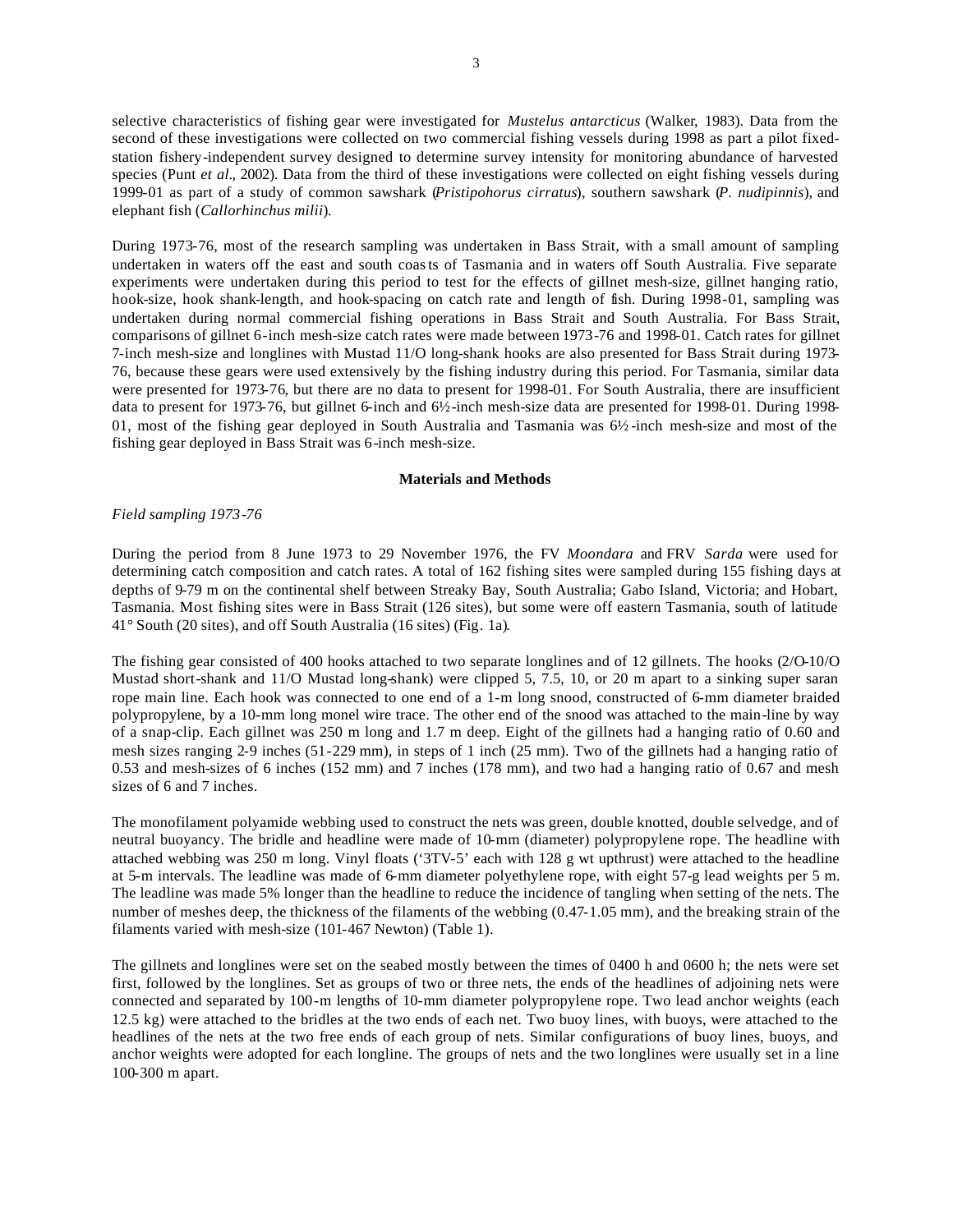Five separate experiments were undertaken using various combinations of this fishing gear to determine the effects on the catch rate and total length of fish for each species. Experiment 1, 2, and 3 tested the effects of mesh-size of gillnets (2-9 inch), hanging ratio of gillnets (0.53, 0.60, and 0.67), and hook-size (short-shank Mustad 2/O-10/O), respectively. Experiments 4 and 5 together tested the effects of hook-size (short-shank Mustad 5/O and 10/O), hook shank-length (Mustad short-shank 10/O and long-shank 11/O), and hook spacing (Mustad long-shank 11/O 5, 10 and 20-m). Mean fishing times for the gears were 6.1 h for Experiment 1, 6.3 h for Experiment 2, 4.3 h for Experiment 3, 4.3 h for Experiment 4, and 3.2 h for Experiment 5.

## *Field sampling 1998–01*

During the period from 10 November 1998 to 22 February 2001, nine different commercial vessels were used during 10 separate fis hing trips for sampling at 153 fishing sites (91 sites in Bass Strait and 62 sites off South Australia) (Fig.1b). The vessels operated under normal commercial fishing conditions, where the fishing gear consisted of 6 inch or  $6\frac{\lambda}{2}$ -inch mesh-size gillnets. The vessels were all licensed to deploy gillnets up to a maximum of 4 200 m long and 20 meshes deep; each gillnet was  $\sim$  2.4 m deep with a hanging ratio of  $\sim$  0.60. The thickness and breaking strain of the filaments of the gillnet-webbing were ~0.90 mm and ~359 Newton, respectively. The gear was set on the seabed, mostly twice a day. Those set between the times of 2100 h and 0500 h were mostly hauled after sunrise, whereas those set between the times of 0800 h and 2 000 h were mostly hauled after sunset. Mean fishing time for the gear was 8.2 h. Depths at the fishing sites ranged 17-130 m; there were only 10 sites >79 m (all in South Australia), the maximum depth fished during 1973-76. The full length of gillnet was deployed at most fishing sites (4 200 m at 128 sites) or a little less was deployed when the gear was damaged (4 000 m at 21 sites). Half the available gillnets were set when searching for target species or when avoiding strong tidal flow or damage to the catch from predation (2 100 m at 2 sites, and 2 000 at 2 sites).

### *Data collection*

When hauling the fishing gear, the catch was sorted for each of up to 22 fishing gear sampling units. All animals of chondrichthyes, teleostei, cephalopoda, mammalia, aves, and reptilia, and selected (large-sized) species of crustacea, bivalvia, gastropoda, were identified, counted, and, when practical, weighed, measured to the nearest millimetre, and sexed. No information was recorded for other invertebrate and chordate taxonomic groups. Common, scientific, and family name for each animal identified was assigned according to the Codes for Australian Aquatic Biota (CAAB) maintained by CSIRO Division of Marine Research as of June 2002. Chondrichthyan fishes were measured as total length (TL); the tail of each animal was first allowed to take a natural position and the top caudal lobe was then placed parallel to the body axis. Teleost fishes were measured as fork length (FL). In addition, during 1998-01 where practical, each animal caught was classed as 'live', 'dead', or 'unknown' when removed from the water, and classed as 'retained' or 'discarded'. Because 'sea lice' (isopods and copepods), and, off South Australia, leatherjackets (family *Monocanthidae*), can cause damage and loss of a portion of the catch, the proportion of each retained animal was recorded.

## *Data analysis*

The data were managed and analysed using the statistical package SAS Version 8.1 (SAS Institute, North Carolina, USA). Catch rates were statistically tested for each of the five experiments separately and for each of three regions adopted for comparisons of the fishing gears used most widely in the shark fishery during 1973-76 and 1998-01. For each experiment separately, the data were pooled over all fishing sites, whereas, for inter-period and commercial gear comparisons, the data were separated into the three regions Bass Strait, Tasmania, and South Australia. For the purpose of the present study

A one-way analysis of variance was applied to test for the effect of each of several independent variables separately for each species and each major taxonomic group. For each analysis separately, the variance was appropriately tested for homogeneity and, where this was true, the following model was applied.

Catch rate = Independent variable  $+ \varepsilon$ .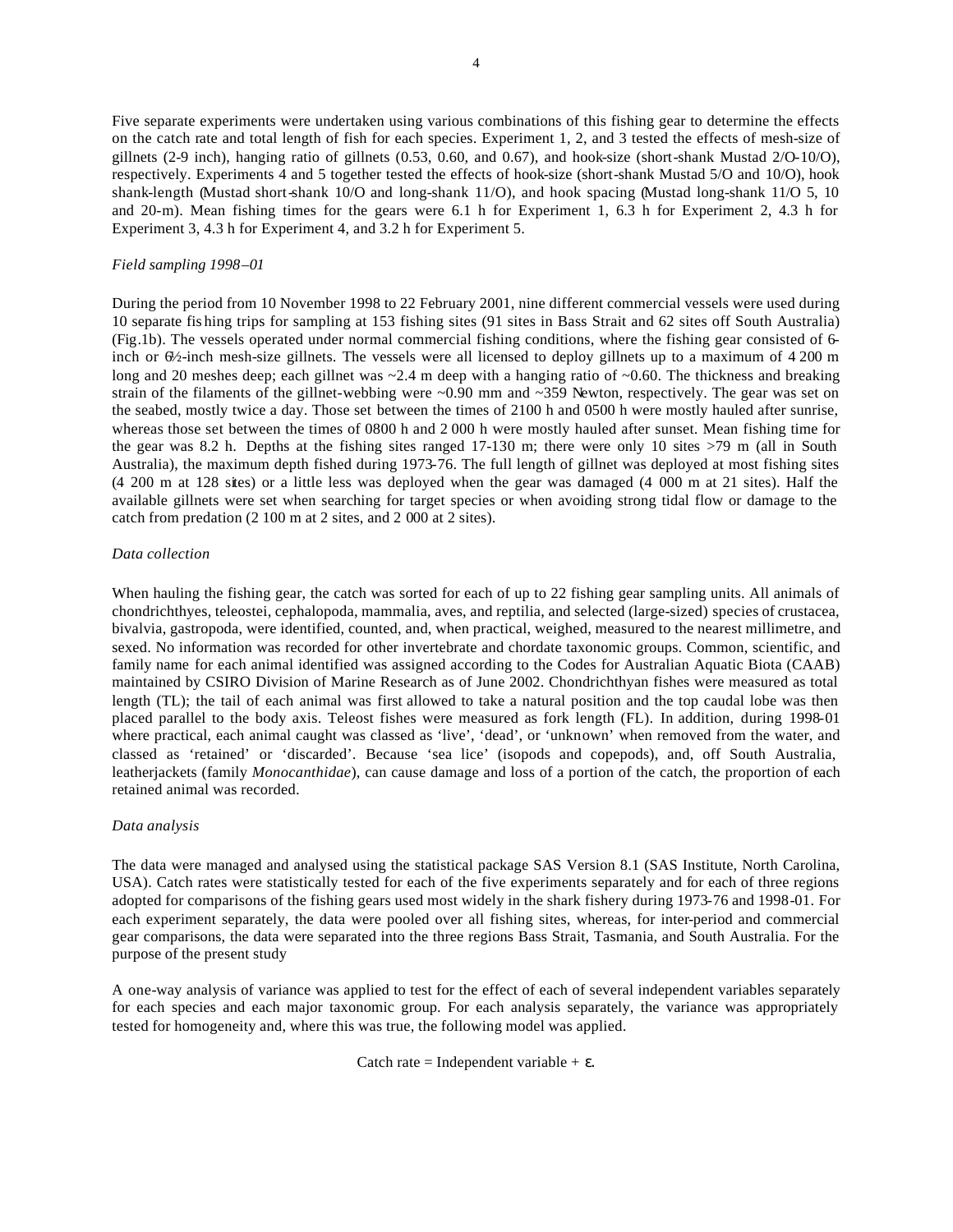In the model, ε is the error term and catch rate is the number of animals caught divided by the fishing effort, where fishing effort was applied separately in the model for each of several alternative units. For gillnets, the units of fishing effort applied were 'metre -lifts' and 'metre -lift-hours', and, for longlines, the units of fishing effort applied were 'hook-lifts' (number of hooks), 'hook-lift-hours', hook-metre-lifts' (length of mainline), and hook-metre-lifthours'. The independent variable in the model varied depending on experiment or on region for the inter-period or gear comparisons. The independent variable was mesh-size for Experiment 1, hanging ratio for Experiment 2, hooksize for Experiment 3, and the three independent variables were hook-size, hook shank-length, and hook-space for each of Experiments 4 and 5. For inter-period comparisons, the independent variable was sampling-period for gillnet 6-inch mesh-size in Bass Strait and, for commercial gear comparisons, the independent variable was mesh-size for gillnet 6-inch and 6½-inch mesh-size in South Australia during 1998–01. No statistical test was applied to the data presented for Tasmania during 1973-76.

#### **Results**

During the two sampling periods 1973-76 and 1998-01 combined, a total of 26 924 animals of 131 separate species were caught by gillnet and longline. A much higher number of animals and a higher number of species were caught by gillnets (22 918 animals, 124 species) than by longlines (4 006 animals, 54 species). The higher range of gillnet mesh-sizes and longline hook-sizes deployed caught both a higher number of animals and higher number of species during 1973-76 (16 657 animals, 112 species) than during 1998-01 (10 267 animals, 65 species), despite a much lower fishing effort during 1973-76 than during 1998-01. Some of the differences in numbers of animals and numbers of species caught between the two periods can be explained by longlines being used only during 1973-76 (4 006 animals, 54 species). However, most of the differences in the numbers caught can be explained by eight mesh-sizes (2-9 inches) used during 1973-76 (12 651 animals, 104 species) and only two mesh-sizes (6 and 6½ inches) during 1998-01 (10 267 animals, 65 species).

The catch was mostly species of chondrichthyes (21 633 animals, 33 species) and teleosts (5 118 animals, 87 species), with small quantities of species of cephalopoda (26 animals, 4 species), bivalvia (14 animals, 1 species), gastropoda (9 animals, 1 species), crustacea (121 animals, 3 species), and mammalia (3 animals, 2 species) (Table 2).

Catch rates for Experiments 1-5 undertaken during 1973-76 are presented in Tables 3-7, respectively. Catch rates for comparison between the 1973-76 and 1998-01 sampling periods in Bass Strait, and available data for 1973-76 in Tasmania and for 1998-01 in South Australia are presented in Table 8. In each table, the catch rates are presented by species categorised as Chondrichthyes, Teleostei, Cephalopoda, and Other. The category Other includes bivalvia, gastropoda, crustacea and ma mmalia. Within each taxonomic category, the species are ordered from the highest to lowest on the basis of the number of animals caught. The probability values for the effects of various variables tested by 'one-way analysis of variance' are presented where the condition of homogeneity of variance was met.

### *Experiment 1: Effect of gillnet mesh-size on catch rates*

Results from Experiment 1 indicate that the effect of mesh-size of monofilament gillnets for the eight mesh-sizes 2-9 inches on catch rate is statistically highly significant for many of the species caught (Table 3). Overall the gillnets had much higher catch rates of chondrichthyan fishes than of teleost fishes for all mesh-sizes 3-9 inch, but the 2-inch mesh-size had a higher catch rate of teleost fishes than of chondrichthyan fishes. There is roughly a linear relationship between the ratio of the number of chondrichthyan fishes / the number of teleost fishes against meshsize where the ratio increases with increasing mesh-size (Fig. 2).

Of the total catch of 7 356 animals across all species and mesh-sizes, more than two thirds were chondrichthyan fishes (5 038 animals, 68%) and most of the rest were teleost fishes (2 284 animals, 31%). Together species of cephalopoda (9 animals), bivalvia (14 animals), and crustacea (11 animals) were <1% of the catch. No animals were caught for species of gastropoda, mammalia, aves and reptilia. There were 25 species of chondrichthyes, 62 species of teleostei plus *Monacanthidae* (covering unidentified animals in this family), 3 species of cephalopoda, 1 species of bivalvia, and 1 species of crustacea.

The highest catch rates of chondrichthyan fishes were taken in larger mesh-sizes than the highest catch rates of teleost fishes. The highest catch rate of chondrichthyan fishes was in the 4-inch mesh-size (25%), followed by 3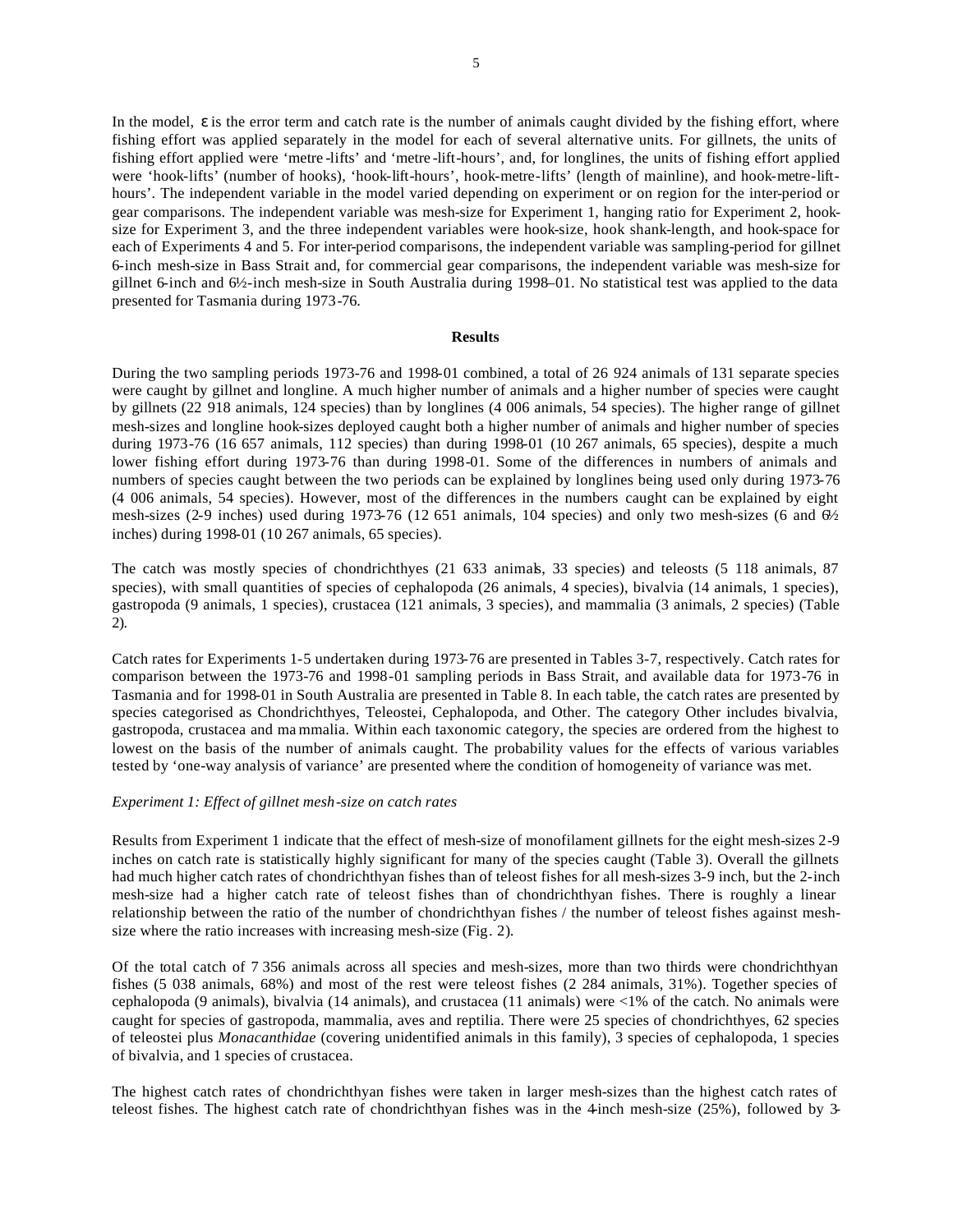inch (20%), 5-inch (15%), 2-inch (11%), 6-inch (10%), 7-inch (10%), 8-inch (5%), and 9-inch mesh-sizes (4%). The highest catch rate of teleost fishes was in the 2-inch mesh-size (54%), followed by 3-inch (27%), 4-inch (12%), 5inch (2%), 6-inch (1%), 7-inch (1%), 8-inch (1%), and 9-inch mesh-sizes (0%).

Over all eight mesh-sizes, the catch rates of chondrichthyan fishes varied widely between species, with two species providing more than half these animals and seven other species having similar catch rates and providing most of the rest of the animals. *Squalus megalops* (37%) provided the highest catch by number, followed by *Mustelus antarcticus* (17%), *Heterodontus portusjacksoni* (7%), *Galeorhinus galeus* (7%), *Callorhinchus milii* (7%), *Squalus acanthias* (6%), *Pristiophorus cirratus* (6%), *Cephaloscyllium laticeps* (6%), *Pristiophorus nudipinnis* (4%), *Asymbolis vincenti* (1%), and *Parascyllium ferruginem* (1%). A further 14 species together provided <2% of the catch (Table 3).

The catch rates of teleost fishes also varied widely between species, with one species providing more than one-third of these animals. This species along with nine other species provided three-quarters of the teleost animals. The order of predominance in the catch was *Platycephalus bassensis* (34%), *Trachuris novaezelandiae* (10%), *Neosebastes scorpaenoides* (7%), *Caesioperca lepidoptera* (7%), *Parequula melbournensis* (5%), *Neoplatycephalus aurimaculatus* (4%), *Dinolestes lewini* (2%), *Thyrsites atun* (2%), *Nemadactylus macropterus* (2%), and *Pictilabrus laticlavius* (2%). The remaining 25% of animals caught comprised 52 species and unidentified fishes of the family *Monocanthidae* (Table 3).

Most chondrichthyan and teleost species exhibited a pattern of a highest catch (mode) for a particular mesh-size and the catch falling progressively with both decreasing and increasing mesh-size. The modal catch was by 3-inch meshsize for *Pristiophorus nudipinnis*, *Asymbolis vincenti*, and *Parascyllium ferrugineum*; 4-inch for *Squalus megalops*, *Galeorhinus galeus*, and *Squalus acanthias*; 5-inch for *Mustelus antarcticus*, *Callorhinchus milii*, and *Pristiophorus ciratus*; 7-inch for *Heterodontus portusjacksoni*, and *Cephaloscyllium laticeps*; and 9-inch for *Myliobatis australis*. Most of the *Platycephalus bassensis* catch, expressed as a percentage of the total number of teleost fishes caught, were taken by the 2-inch (21%), 3-inch (10%) and 4-inch (2%) mesh-sizes. Other teleost species taken predominantly by the 2-inch mesh-size include *Trachurus novaezelandiae* (10%), *Caesioperca lepidoptera* (7%), *Parequula melbournensis* (3%), *Neoplatycephalus aurimaculatus* (2%), and *Dinolestes lewini* (2%). *Nemadactylus macropterus was* was taken predominantly by 3-inch mesh-size (1%) and *Neosebastes scorpaenoides* by 4-inch mesh-size (3%). The 6- and 7-inch mesh-sizes, used commercially in the fishery, each took 10% of the chondricthyan animals and 1% of the teleost animals.

## *Experiment 2: Effect of gillnet hanging-ratio on catch rates*

For Experiment 2 there were sufficient data to test 9 chonchrichthyan species and 11 teleost species for the effect on catch rate of hanging ratio of monofilament gillnets for the 6-inch and 7-inch mesh-sizes. The effect of hanging ratio was statistically not significant for any of these species (Table 4).

## *Experiment 3: Effect of hook-size on catch rates*

Results from Experiment 3 indicate that the effect on catch rate of hook-size for the eight short-shank Mustad 2/O, 3/O, 4/O, 5/O, 7/O, 8/O, 9/O, and 10/O hooks with a 7.5-m hook-space is statistically significant for only one (*Heterodontus portusjacksoni*) of the 18 chondrichthyan species and for none of the 16 teleost species caught. Similarly, the effect of hook-size was not statistically significant for either the 18 chondrichthyan species pooled or the 16 teleost species pooled. (Table 5). Of the total catch of 1 856 animals across all species and hook-sizes, more than two thirds were chondrichthyan fishes (1 291 animals, 70%) and most of the rest were teleost fishes (561 animals, 30%). There was a small catch of three species of cephalopoda (4 animals, <1%), and zero catches of animals of bivalvia, gastropoda, crustacea, mammalia, aves, and reptilia (Table 5). The ratio of the number of chondrichthyan fishes / the number of teleost fishes against hook-size is fairly constant with increasing hook-size (Fig. 2).

For the species of chondrichthyes, the catch rates were similar for the three top species: *Squalus megalops* (27%), *Mustelus antarcticus* (24%), and *Cephaloscyllium laticeps* (22%). Other species caught include *Galeorhinus galeus*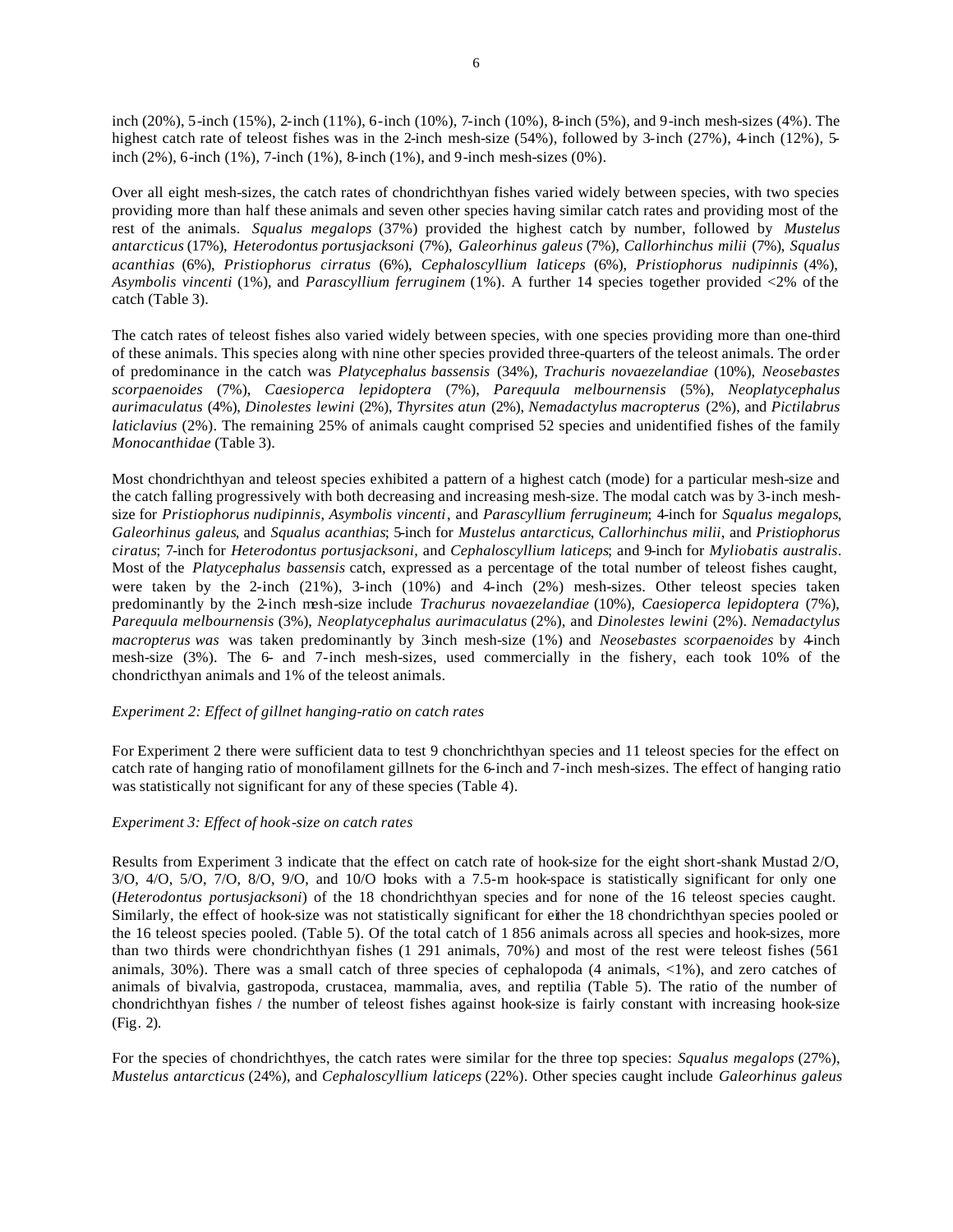(11%), *Asymbolis vincenti* (4%), *Parascyllium ferrigumeum* (2%), *Heterodontus portusjacksoni* (2%), *Raja whitleyi* (2%), *Trygonorrhina faciata* (2%), and a further 9 species provided the remaining 4% of the catch.

For the species of teleostei, the catch was dominated by two species: *Platycephalus bassensis* (47%) and *Neosebastes scorpaenoides* (37%). Other species include *Pseudophycis barbata* (4%), *Nemadactylus macropterus* (2%), *Scorpaena macropterus* (2%), *Chelidonichthys kumu* (2%), *Neoplatycephalus richardsoni* (2%), and a further 9 species provided the remaining 4% of the catch.

## *Experiments 4 and 5: Effects of hook-size, shank -length, and hook -space on catch rates*

As would be expected, the catch rates for the top four or five chondrichthyan species and top two teleost species caught during Experiments 4 and 5 were similar to those caught during Experiment 3 (Tables 6 and 7). Across these two experiments, the effects of hook-size, shank-length, and hook-space on catch rates are not statististically significant, with one single exception. Shank-length of hook for the teleost *Neosebastes scorpaenoides* was statistically significant.

## *Effects of sampling period and commercial fishing gears on catch rates*

Catch rates for commercial fishing gears are available from fishing aboard research vessels during 1973-76 and from commercial shark fishing vessels during 1998-01. These data are presented for Bass Strait, Tasmania, and South Australia separately. In Bass Strait, these data are for longline Mustad 11/O long-shank hooks and gillnet 6-inch and 7-inch mesh-sizes during 1973-76 and for gillnet 6-inch mesh-size only during 1998-01 (Table 8a). In Tasmania, these data are for longline Mustad 11/O long-shank hooks and gillnet 6-inch and 7-inch mesh-sizes during 1973-76 (Table 8b). In South Australia, these data are for gillnet 6-inch and 6½-inch mesh-sizes during 1998-01 (Table 8c). There are no data from Tasmania during 1998-01 to make comparisons with 1973-76 and there are insufficient data collected from South Australia during 1973-76 to make comparisons with 1998-01. Hence, comparison of catch rates between the two periods 1973-76 and 1998-01 can only be made for Bass Strait.

In Bass Strait, direct comparisons in catch rate between 1973-76 and 1998-01 can only be made for gillnet 6-inch mesh-size (Table 8a). These data indicate a statistically significant decrease in the catch rate for all chondrichthyan fishes, and no significant difference in the catch rate for all teleost fishes. Among the chondrichthyan species, *Cephaloscyllium laticeps* exhibits a statistically significant decrease (54%) and *Galeorhinus galeus* exhibits a highly statistically significant decrease (87%) between the two periods. One species - *Notorynchus cepedianus -* taken in low numbers during 1973-76 exhibits a statistically highly significant increase in catch. In addition, 10 chondrichthyan species and 17 teleost species exhibit zero catch rates during 1973-76 and low catch rates during 1998-01, while, conversely, only 3 chondrichthyan species and 5 teleost species exhibit low catch rates during 1973- 76 and zero catch rates during 1998-01. These differences are interpreted as an artifact of the data where the probability of catching low numbers of animals of species that are either rare or of low catchability in the depthrange 0-79 m is higher during 1998-01 than during 1973-76. This is because the total fishing effort by the sampling fishing gear was 12.2 times higher during 1998-01 than during 1973-76. For these reasons the one-way analysis of variance was not applied for determining the probability of a sampling period effect for any species where the catch rate was zero during either 1973-76 or 1998-01 (Table 8a).

In Tasmania, there are too few data to properly characterise catch composition and catch rates. The data suggest that catch rates of *Squalus acanthias* in Tasmania are higher than in Bass Strait and South Australia (Table 8b).

In South Australia, the catch rate by gillnet was statistically significantly higher in 6-inch than in 6½-inch mesh-size for all chondrichthyan fishes combined, but the effect of mesh-size was not significant for teleost fishes. Most of the higher catch rate by the 6-inch mesh-size is from *Mustelus antarcticus* and *Notorynchus cepedianus*. As in Bass Strait and Tasmania, catch rates of teleost fishes is low compared with chondrichthyan species in South Australia (Table 8c).

There are some minor differences in catch rates between Bass Strait, Tasmania, and South Australia. Among the chondrichthyan species, the data suggest that the catch rates of *Cephaloscyllium laticeps*, *Pristiophorus cirratus*, *P. nudipinnis*, and *Callorhinchus milii* are higher in Bass Strait than in South Australia. Several minor species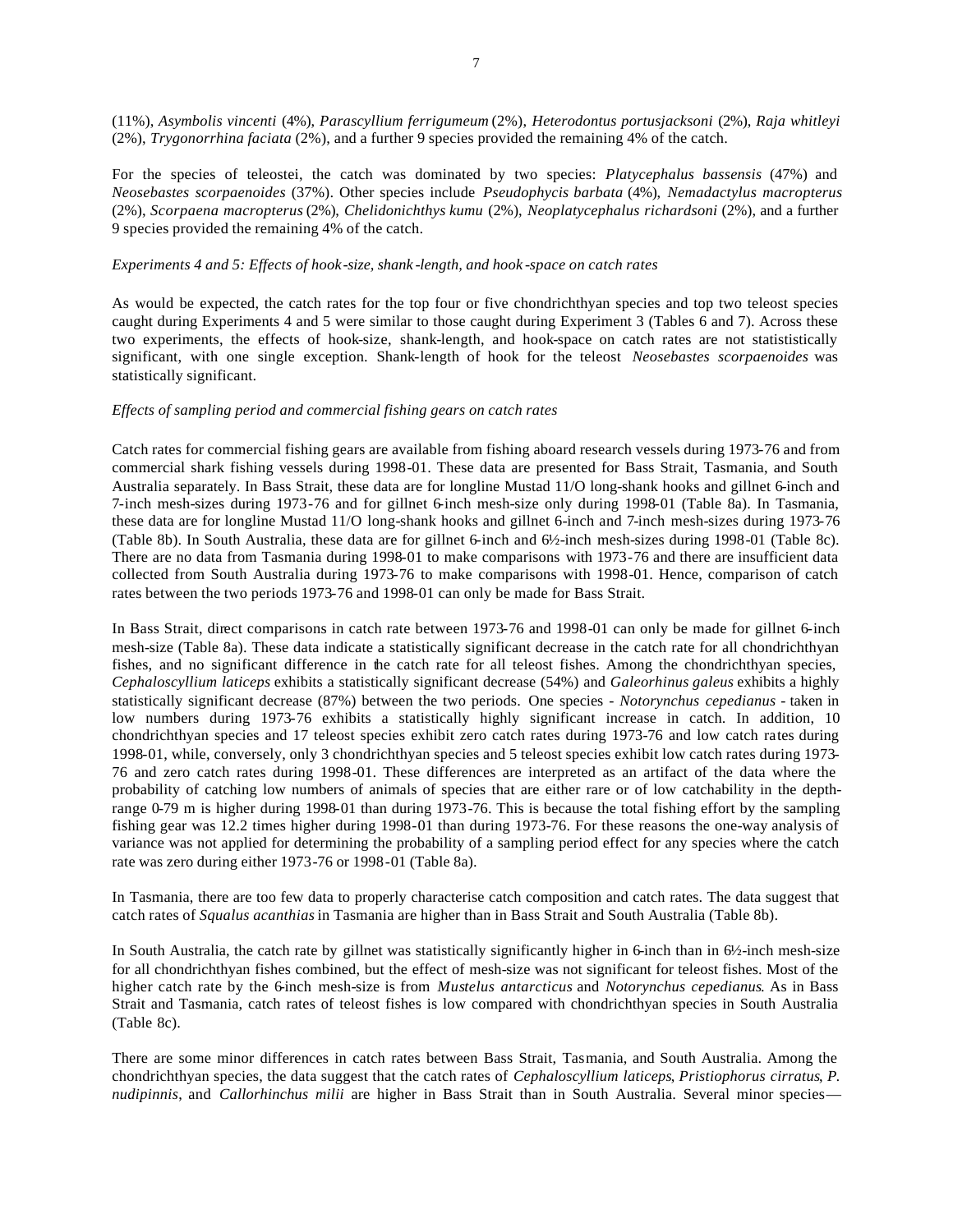8

*Myliobatis australis*, *Carcharhinus brachyurus*, and *Alopias vulpinis*—are more common in South Australia than Bass Strait. Among the teleosts, several species appeared in the catch off South Australia that were absent or provided very low catch rates in Bass Strait and Tasmania. These species include *Centroberyx gerrardi*, *Kyphosus gibsoni*, and *Nemadactylus valenciennesi*. One species—*Platycephalus bassensis*—appears to be less common in South Australia than in Bass Strait and Tasmania.

## *Breakdown of total catch as retained and discarded, and live and dead*

Percentages of the commercial catch taken as retained and discarded animals, broken down as live and dead, for 1998–01 are presented for Bass Strait (8 198 animals) and South Australia (2 069 animals) separately. The catches were taken by 6-inch mesh-size in Bass Strait and a combination of 6-inch and  $\theta$ -inch mesh-size in South Australia. The catch rate of chondrichthyan animals in Bass Strait was  $\sim$ 2.5 times higher than that in South Australia, whereas the catch rate of teleosts in Bass Strait was about half that in South Australia (Tables 9a, b).

Chondrichthyan fishes provided a higher proportion of the commercial catch in Bass Strait (95%) than in South Australia (82%), whereas teleost fishes provided a higher proportion of the catch in South Australia (18%) than in Bass Strait (4%). In Bass Strait, of the chondrichthyan fishes (7 761 animals), 74% (38% live and 36% dead) were retained and 26% (24% live and 2% dead) were discarded, and of the teleost fishes (337 animals), 54% were retained (40% live and 14% dead) and 46% were discarded (18% live and 28% dead). In South Australia, of the chondrichthyan fishes (1 675 animals), 72% (42% live and 30% dead) were retained and 28% (25% live and 3% dead) were discarded, and, of the teleost fishes (375 animals), 91% were retained (91% live and 0% dead) and 9% were discarded (7% live and 2% dead).

In Bass Strait, 48% the catch of chondrichthyan fishes was the target species—*Mustelus antarcticus*, 28% comprised by-product species (*Pristiophorus cirratus*, *Callorhinchus milii*, *P. nudipinnis*, *Galeorhinus galeus*, and *Notorynchus cepedianus*), and 24% comprised 10 by-catch species. The three principal chondrichthyan by-catch species—*Cephaloscyllium laticeps* (13%), *Heterodontus portusjacksoni* (7%), and *Squalus megalops* (3%)—were discarded live, except for 6% of *Squalus megalops* discarded dead. In South Australia, 55% of the catch of chondrichthyan fishes was *Mustelus antarcticus*, 19% comprised by-product species (*Pristiophorus cirratus*, *Callorhinchus milii*, *P. nudipinnis*, *Galeorhinus galeus*, *Sphyrna zygaena*, *Notorynchus cepedianus*, and *Furgaleus macki*), and 26% comprised 9 by-catch species. The three most caught by-catch species—*Heterodontus portusjacksoni* (15%), *Squalus megalops* (4%), and *Myliobatis australis* (3%)—were discarded live, except for 9% of *Myliobatis australis* discarded dead.

In Bass Strait, none of the 26 teleost species caught provide high catches; 54% of the animals were retained. Most of the catch of the top 4 species (*Seriolella brama*, *Pentaceropsis recurvirostris*, *Trachurus declivis*, and *Pseudocaranx dentex*), together providing 61% of the catch of teleost fishes, were retained, except for *T. declivis* which was discarded (68% live and 32% dead). In South Australia, most of the catch of 27 teleost species were retained (91%). The top 4 species (*Kyphosus gibsoni*, *Centroberyx gerrardi*, *Pentaceropsis recurvirostris*, and *Nemadactylus valenciennesi*) provided 58% of the catch.

Three wildlife interactions occurred during 1998-01 as part of the present study. Two Australian fur seals (*Arctocephalus pusillus dorfer*) were discarded dead in Bass Strait and one common dolphin (*Delphinus delphis*) was discarded dead in South Australia.

### **Discussion**

In recent years, most of the fishing effort in the shark fishery of south-eastern Australia has been targeted at *Mustelus antarcticus*; the earlier practice of targeting *Galeorhinus galeus* has almost ceased completely. Of the total catch of this species produced from the fishery (1 651 tons, carcass weight), 91% was taken by demersal monofilament gillnet and 9% was taken by demersal longline (Walker *et al.,* 2001). The fishing effort was distributed in Bass Strait (55% of gillnet effort, 30% of longline effort), South Australia (40%, 64%), and Tasmania (5%, 6%), and most of the gillnet effort deployed in Bass Strait and Tasmania was 6-inch mesh-size, whereas most of that deployed in South Australia was 6½-inch mesh-size. Baited Mustad 11/O long-shank hooks were used on the longlines. Eleven important conclusions are drawn about the catch rates of gillnets and longlines deployed in the fishery on the continental shelf in the depth-range 9-130 m.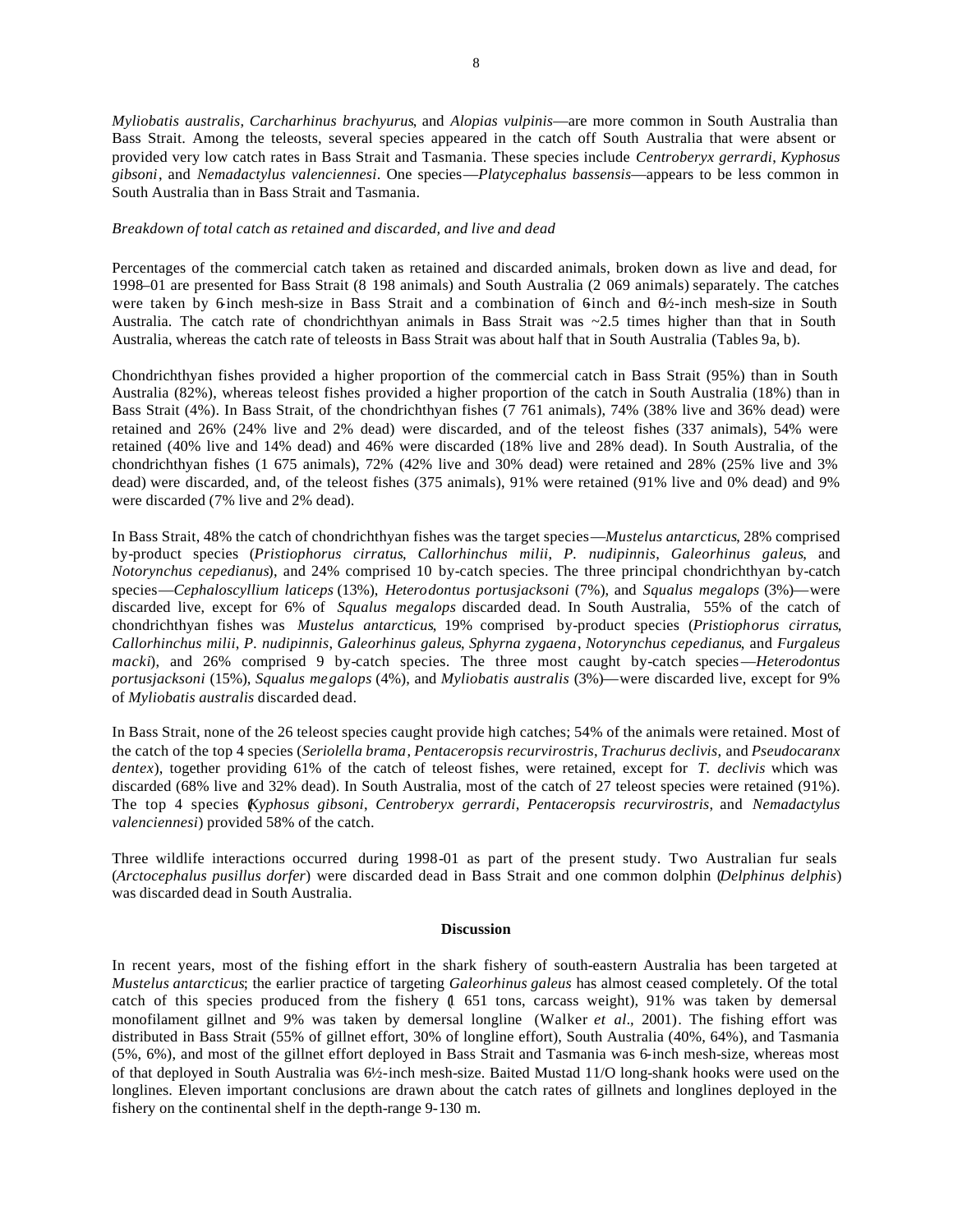- 1. Both gillnets and longlines are much more effective at catching chondrichthyan than teleost fishes, and catches of species of cephalopoda, bivalvia, gastropoda, mammalia, aves and reptilia are negligible.
- 2. The effect of gillnet mesh-size on catch rates is strong, whereas the effects of gillnet hanging ratio, hook-size, hook shank-length, and hook-space are weak.
- 3. Overall catch rates of chondrichthyan and teleost fishes by mesh-size are very different. For chondrichthyans, the modal catch rate is by 4-inch mesh-size with decreasing catch rates for both increasing and decreasing mesh-size, whereas for teleosts the modal catch rate is by 2-inch mesh-size with decreasing catch rates as meshsize increases.
- 4. For gillnets there is linear increase in the ratio of the number of chondrichthyan fishes divided by the number of teleost fishes with increasing mesh-size, whereas for hooks the ratio is approximately constant with increasing hook-size.
- 5. For chondrichthyes, the top four species taken by gillnet across 8 mesh-sizes (Experiment 1)—*Squalus megalops*, *Mustelus antarcticus*, *Heterodontus portusjacksoni*, and *Galeorhinus galeus*—are similar to the top four species taken by longline across 8 hook-sizes (Experiment 3)—*Squalus megalops*, *Mustelus antarcticus*, *Cephaloscyllium laticeps*, and *Galeorhinus galeus*. The only difference being that *H. portusjacksoni* is more prevalent than *C. laticeps* in the gillnet catch, whereas the converse occurs for the longline catch.
- 6. For teleost species, *Platycephalus bassensis* is the most prevalent species caught by both gillnets across 8 meshsizes (Experiment 1) and longlines across 8 hook-sizes (Experiment 3). *Neosebastes scorpaenoides* is the second most prevalent species caught by longline and the third most prevalent species caught by gillnet. The second most prevalent species taken by gillnet—*Trachurus novaezelandiae*—is not caught by longline.
- 7. For the Chondrichthyan species in Bass Strait, there has been about a one-third overall reduction in abundance across all species combined between 1973-76 and 1998-01. About half of this reduction is attributable to an 87% reduction in the abundance of *Galeorhinus galeus* and a 54% reduction in the catch of *Cephaloscyllium laticeps*.
- 8. Most of the commercial catch of Chondrichthyan fishes taken in demersal gillnets of 6-inch and 6½-inch meshsize that is not retained is returned to the water live and only small amounts of teleost fishes are discarded dead. Most of the discarded animals are *Cephaloscyllium laticeps*, *Heterodontus portusjacksoni*, *Squalus megalops*, and *Myliobatis australis*.
- 9. Wildlife interactions occur occasionally with Australian fur seals (*Arctocephalus pusillus dorfer*) and common dolphin (*Delphinus delphis*).
- 10. Of the various chondrichthyan species on the continental shelf and continental slope identified as requiring special protection or special management, only two species are taken by the fishery. A by-catch of *Carcharodon carcharius* are taken occasionally and *Galeorhinus galeus*, once the primary target species, is presently taken as significant by-product.
- 11. The fishery does not impact on the populations grey nurse shark (*Carcharias taurus*), listed as critically endangered, or the depleted populations of *Centrophorus* spp or holocepahalans on the continental slope.

The 87% reduction in the abundance of *Galeorhinus galeus* detected in Bass Strait by the present study is consistent with the reduction determined from independent catch per unit effort data (Walker, 1999) and stock assessment models (Punt *et al.,* 2000; Punt and Walker, 1998). During the period from the mid-1920s when the fishery began until the early-1970s, G. galeus was the principal target species taken by baited hooks on longlines. Through the 1970s, 1980s, and 1990s, most of the catch was taken by gillnets and targeting switched rapidly from *G. galeus* to *Mustelus antarcticus* in Bass Strait, but switched gradually in South Australia and Tasmania, as the abundance of *G. galeus* continually declined. Since 2000, the catch of this species has been tightly regulated through implementation of a total allowable catch. Most fishing effort in the fishery is now targeted at *M. antarcticus*, which is a much more biologically productive species (Pribac *et al.,* submitted; Walker, 1998).

The 54% reduction in the catch of *Cephaloscyllium laticeps* is more difficult to explain. Fishing mortality of these animals is not expected to be high, because they are highly robust animals; they are mostly alive when removed from gillnets and returned to water. Part of the explanation for this observed reduction is that commercial fishers tend to avoid fishing grounds where these animals are known to be abundant. In addition, fishers often move away from fishing grounds where catch numbers of this species are high to avoid having to untangle large numbers of these animals from the gillnets. Some fishers claim that *Mustelus antarcticus* tend not to aggregate in regions inhabited by large numbers of *C*. *laticeps*. In Bass Strait, no attempt was made to avoid *C*. *laticeps* during 1973-76 (172 fishing sites) or during the pilot fixed-station fishery-independent survey in 1998 (24 fishing sites), but some of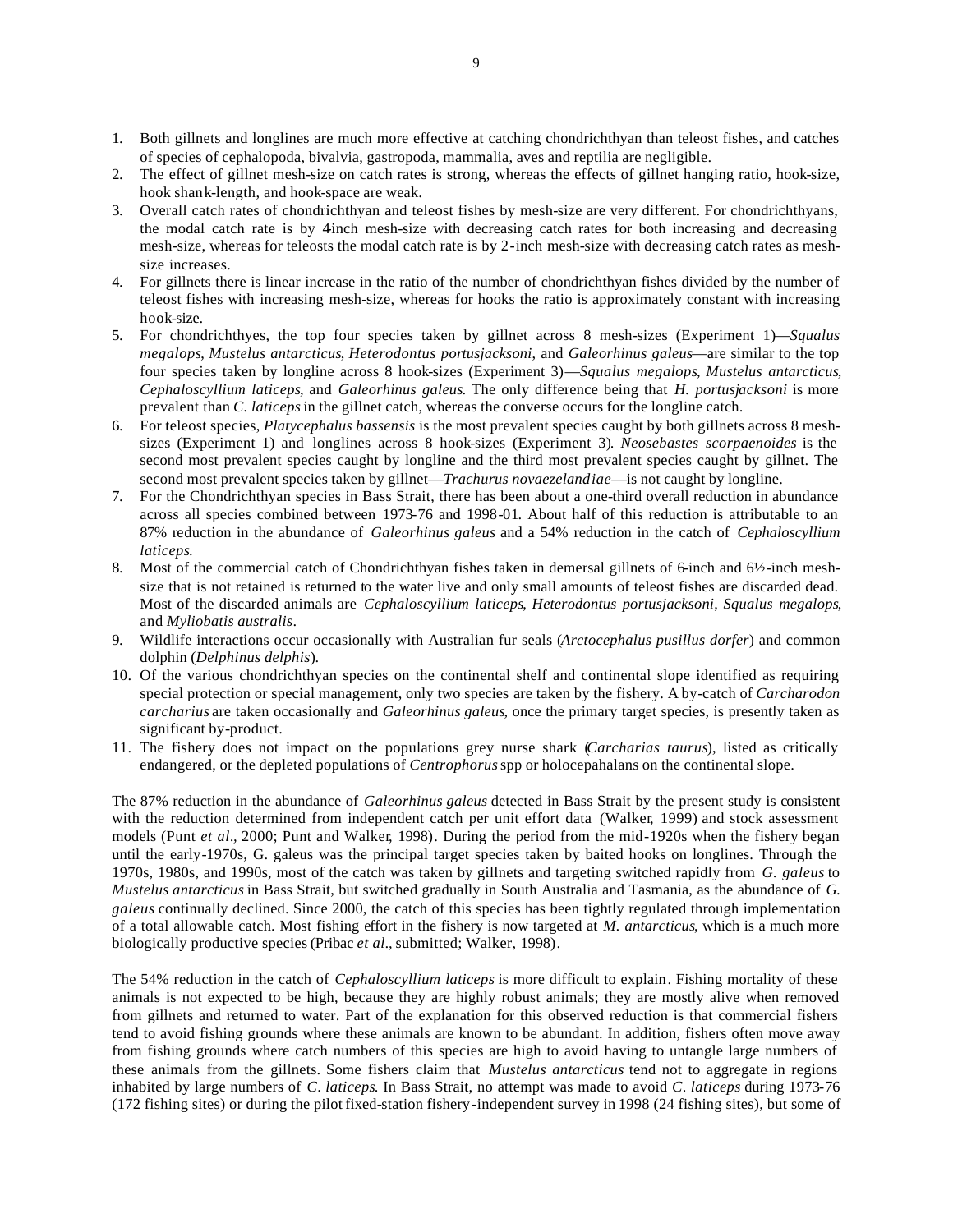the fishers operating under normal commercial conditions might have avoided such regions during 1999-01 (67 fishing sites).

Anecodotal information indicates that there is a small by-catch of *Carcharodon carcharias* taken by the fishery, which is consistent with the one animal caught by longline during 1973-76 as part of the present study. The species is now totally protected in all Australian waters and the unintentional fishing mortality of the species is being reduced as various waters are being closed to shark fishing. All Victorian waters (coastal waters out to 3 nm and all enclosed bays and inlets) have been closed to shark fishing since 1988. Smaller area closures are presently under consideration in South Australia and Tasmania.

There are no reported catches of *Carcharias taurus* from the Southern Shark Fishery. Whereas the distribution of *C. taurus* is reported to include Victoria, South Australia, and Tasmania (Last and Stevens, 1994), the species is extremely rare in these waters. The species occurs mainly in New South Wales and Western Australia (Pollard, 1996). In addition, because the fishery rarely operates outside depths of 75 m, the fishery does not impact the severely depleted populations of *Centrophorus* spp or holocepahalans on the continental slope, which occur in depths  $>200$  m.

The small catch of marine mammals by gillnets during 1998–01—two Australian fur seals (*Arctocephalus pusillus dorfer*) and one common dolphin (*Delphinus delphis*)—is consistent with the anecdotal information of a small bycatch for these species. Several other species of seals (families *Otariidae* and *Phocidae*) and dolphins (family *Delphinidae*) that occur within the range of the fishery (Menkhorst, 1995) may be caught on rare occasions. The Victorian closure to shark fishing is likely to have reduced the unintentional fishing mortality of *Arctocephalus pusillus dorfer* around four major seal breeding colonies (Lady Julia Percy Island, Seal Rock, Kanowa Island and The Skerries) and other haul out sites. Closure of other important seal habitat is under consideration in other States.

Based on limited data, 27 million tons of material are estimated to be discarded annually from the world's fisheries. Most of this is from industrial rather than artisanal fisheries. The highest number of records of discards is from trawl fisheries (966), followed by drift net and gillnet fisheries (232), line fisheries (150), pot fisheries (83), and purse seine fisheries (82) (Alverson *et al.,* 1994). Management of by-catch—particularly mammals, seabirds, and turtles have become the key factors in the management strategies of some fisheries (Jennings *et al.* 2001).

For the shark fishery of southern Australia, most of the by-catch consists of a small number of chondrichthyan species that are discarded live. Only small quantities of teleost species are taken that are mostly retained and interactions with protected species are minimal. The main challenge for management of the fishery is to allow sustainable use of the highly productive resource of *Mustelus antarcticus*, while rebuilding the severely depleted stocks of *Galeorhinus galeus*.

### **Acknowledgments**

The authors wish to thank all former technical staff of the Victorian Fisheries Branch who participated in field sampling of sharks during 1973-76 and Lauren P. Brown and Dr Jeremy D. Prince who participated in field sampling during 1998. The many shark fishers who kindly provided accommodation, assistance, and hospitality aboard their fishing vessels are also thanked. Collection of data during 1973-76 was funded from the former Australian Fishing Industry Research Trust Account and the former Victorian Fisheries and Wildlife Division. Collection of data during 1998 was funded by the Australian Fisheries Management Authority as part of the Pilot Fixed Site Stations Survey. Collection of data during 1999-01 and analysis of the data was funded by the Australian Fisheries Research and Development Corporation as part of FRDC Project 1999/103. Species names were based on the Codes for Australian Aquatic Biota, accessed via internet address www.marine.csiro.au/caab/caabsearch.

### **References**

- ALVERSON, D. L., FREEBERG, M. H., POPE, J. G., and MURAWSKI, S. A. (1994). A global assessment of fisheries by-catch and discards. *FAO Fisheries Technical Paper* **339**, 233 pp.
- ANDREW, N. L., GRAHAM, K. J., HODGSON, K. E., and GORDON, G. N. G. (1997). Changes after twenty years in relative abundance and size composition of commercial fishes caught during fishery independent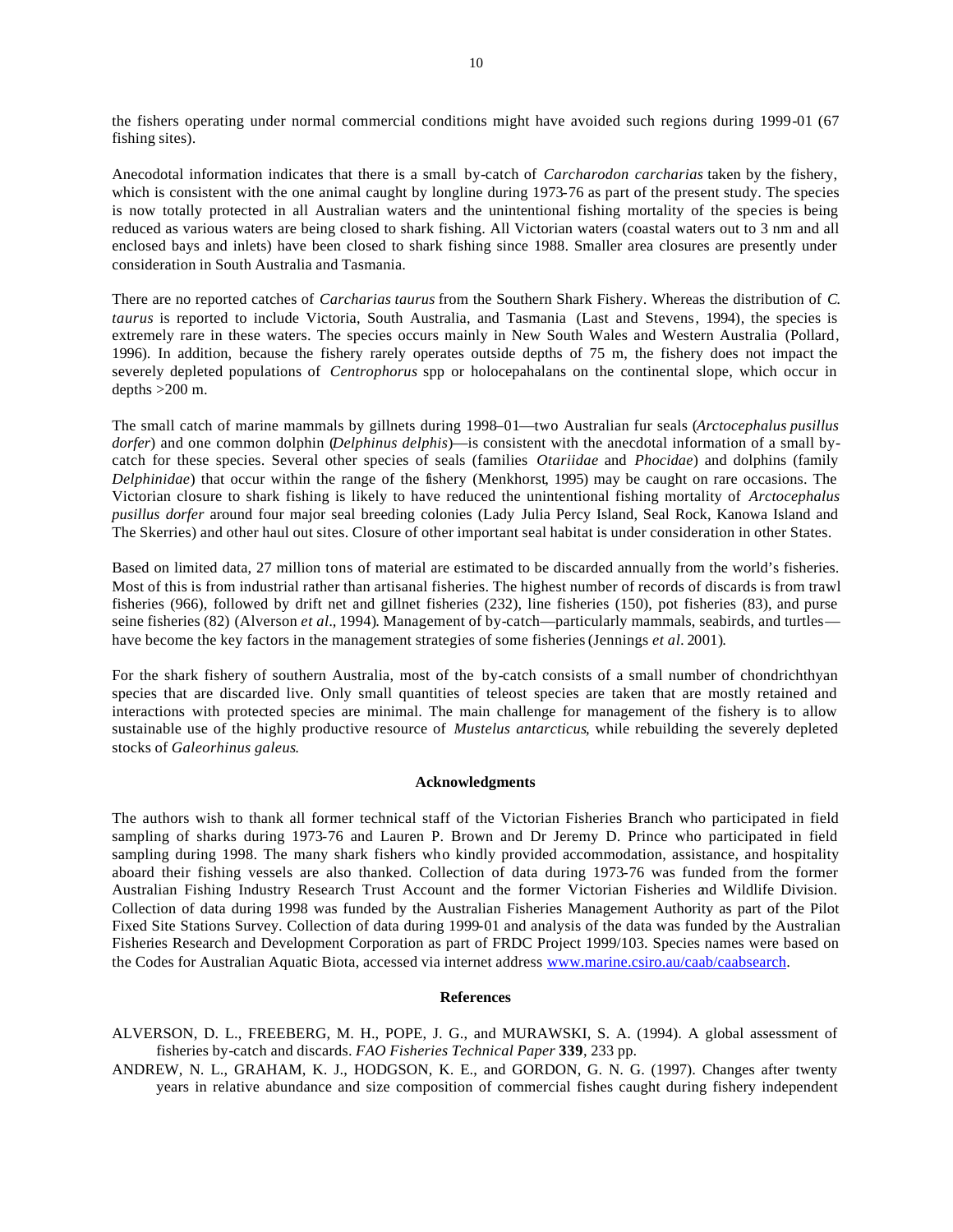surveys on SEF trawl grounds. FRDC Project No. 96/139. NSW Fisheries Final Report Series No. 109 pp. (NSW Fisheries Research Institute: Cronulla, New South Wales, Australia.)

- ANON. (2000). Fisheries management 1. Conservation and management of sharks. In 'FAO Technical Guidelines for Responsible Fisheries'. (Eds Vol. 4. Supplement 1. pp 37. (Food and Agriculture Organisation of the United Nations: Rome.)
- GRAHAM, K. J., ANDREW, N. L., and HODGSON, K. E. (2001). Changes in the relative abundances of sharks and rays on Australian South East Fishery Trawl grounds after twenty years of fishing. *Marine and Freshwater Research* **52**, 549–561.
- HALL, M. A. (1996). On by-catches. *Reviews in Fish Biology and Fisheries* **6**, 319–352.
- JENNINGS, S., KAISER, M. J., and REYNOLDS, J. D. (2001). Marine fisheries ecology. 417 pp. (Blackwell Science Ltd: Melbourne.)
- LAST, P. R., and STEVENS, J. D. (1994). Sharks and rays of Australia. 513 pp. (CSIRO Australia: Melbourne.)
- MENKHORST, P. W. (Ed.) (1995). Mammals of Victoria distribution, ecology and conservation. 360 pp. (Oxford University Press: Oxford.)
- POLLARD, D. A. (1996). The biology and conservation status of the grey nurse shark (*Carcharias taurus* Rafinesque 1810) in New South Wales, Australia. *Aquatic Conservation: Marine and Freshwater Ecosystems* **6**, 1–20.
- PRIBAC, F., PUNT, A. E., WALKER, T. I., and TAYLOR, B. L. (submitted). The value of length, age and tagging data in a stock assessment of a length selective fishery for gummy shark. In 'Proceedings of North Atlantic Fisheries Organisation Symposium. Elasmobranch Fisheries: Managing for Sustainable Use and Biodiversity Conservation'. 11–13 September 2002. Santiago de Compestela, Spain. *Journal of Northwest Atlantic Fishery Science* **00**, 00–00.
- PUNT, A. E., PRIBAC, F., WALKER, T. I., TAYLOR, B. L., and PRINCE, J. D. (2000). Stock assessment of school shark *Galeorhinus galeus* based on a spatially-explicit population dynamics model. *Marine and Freshwater Research* **51**, 205–220.
- PUNT, A. E., and WALKER, T. I. (1998). Stock assessment and risk analysis for the school shark (*Galeorhinus galeus*) off southern Australia. *Marine and Freshwater Research* **49**, 719–731.
- PUNT, A. E., WALKER, T. I., and PRINCE, J. D. (2002). Assessing the management-related benefits of fixedstation fishery-independent surveys in Australia's southern shark fishery. *Fisheries Research* **55**, 281–295.
- WALKER, T. I. (1983). Investigations of the gummy shark, *Mustelus antarcticus* Günther, from south-eastern Australian waters. Report to Fishing Industry Research Committee. June 1983. In 'Proceedings of the Shark Assessment Workshop, South East Fisheries Committee Shark Research Group'. 7–10 March 1983. Melbourne. (Eds Caton, A. E.) pp. 1–94. (Department of Primary Industry: Canberra.)
- WALKER, T. I. (1998). Can shark resources be harvested sustainably? A question revisited with a review of shark fisheries. *Marine and Freshwater Research* **49**, 553–572.
- WALKER, T. I. (1999). Southern Australian shark fishery management. In 'Case studies of management of elasmobranch fisheries'. *FAO Fisheries Technical Paper* **378/2**, 480–514.
- WALKER, T. I., TAYLOR, B. L., and HUDSON, R. J. (2001). Southern shark catch and effort 1970–2000 report to Australian Fisheries Management Authority. 45 pp. July 2001. (Marine and Freshwater Resources Institute: Queenscliff, Victoria, Australia.).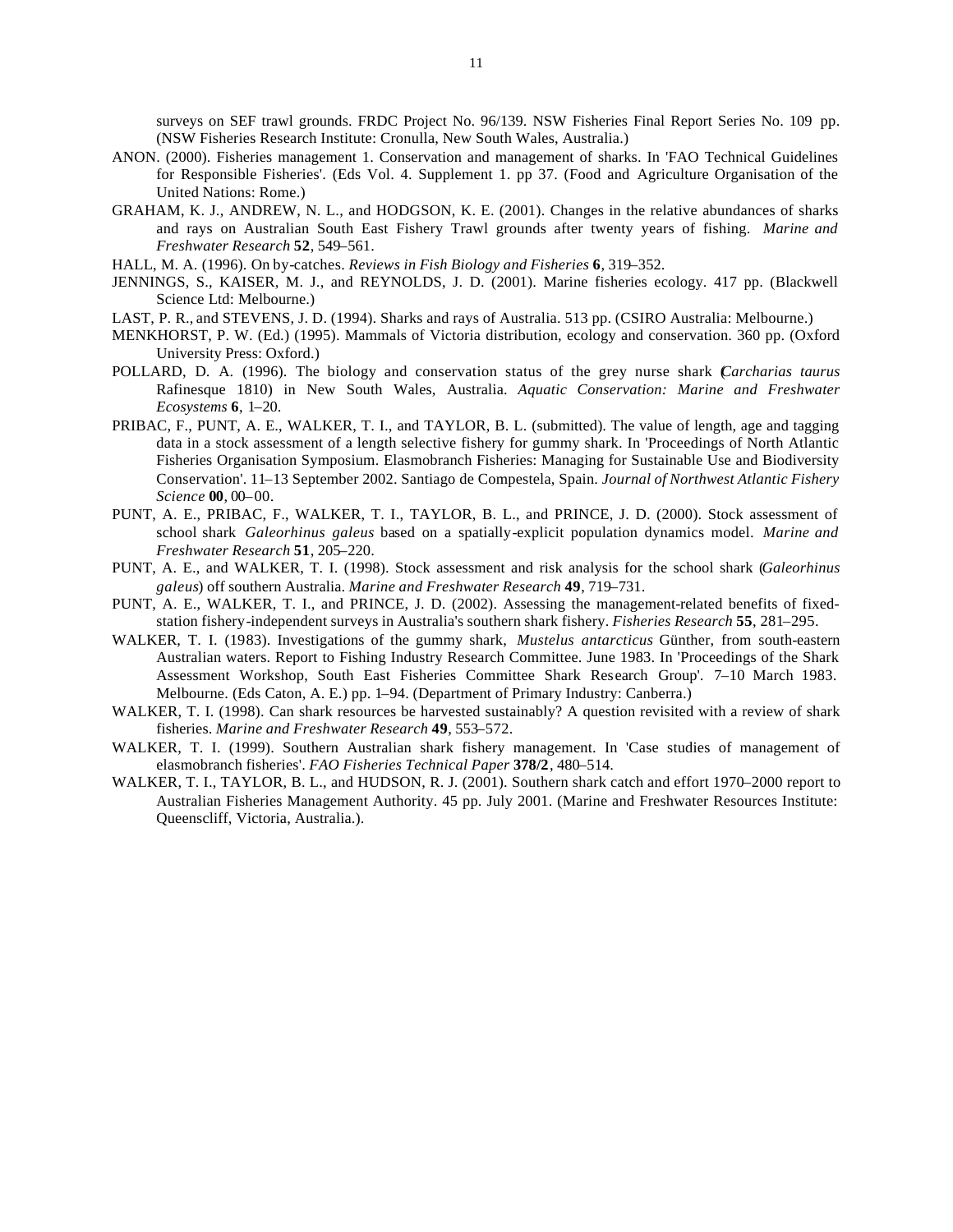| Mesh size      | No. meshes | Filament  | <b>Breaking</b> |
|----------------|------------|-----------|-----------------|
| (inch)         | deep       | thickness | strain          |
|                |            | (mm)      | (N)             |
| $\overline{2}$ | 42         | 0.47      | 101             |
| 3              | 28         | 0.57      | 146             |
| 4              | 21         | 0.66      | 193             |
| 5              | 17         | 0.74      | 240             |
| 6              | 14         | 0.81      | 285             |
| 7              | 12         | 0.87      | 326             |
| 8              | 10         | 0.90      | 348             |
| 9              | 9          | 1.05      | 467             |

**Table 1. Variable characteristics of the eight experimental gillnets**

**Table 2. Number of animals and number of species caught by gillnet and longline during 1973–76 and 1998–01** 

| Taxonomic group |          |          | Number of animals |          |          | Number of species |          |          |              |       |  |
|-----------------|----------|----------|-------------------|----------|----------|-------------------|----------|----------|--------------|-------|--|
|                 |          | 1973-76  |                   | 1998-01  | Total    | 1973-76           |          |          | 1998-01      | Total |  |
|                 | Longline | Gillnet  | Total             | Gillnet  |          | Longline          | Gillnet  | Total    | Gillnet      |       |  |
| Chondrichthyes  | 3093     | 9104     | 12197             | 9436     | 21633    | 23                | 27       | 31       | 22           | 33    |  |
| Teleostei       | 905      | 3501     | 4406              | 712      | 5118     | 28                | 70       | 74       | 35           | 87    |  |
| Cephalopoda     | 8        | 14       | 22                |          | 26       | 3                 | 4        |          | ◠            |       |  |
| Bivalvia        | $\Omega$ | 14       | 14                | $\Omega$ | 14       | $\mathbf{0}$      |          |          | $\Omega$     |       |  |
| Gastropoda      | $\Omega$ | $\Omega$ | $\Omega$          | 9        | 9        | $\mathbf{0}$      | $\Omega$ | $\Omega$ |              |       |  |
| Crustacea       |          | 18       | 18                | 103      | 121      | $\mathbf{0}$      | $\Delta$ |          |              |       |  |
| Mammalia        | $\Omega$ | $\Omega$ | $\mathbf{0}$      | 3        | 3        | $\mathbf{0}$      | $\Omega$ |          |              |       |  |
| Aves            | 0        | $\Omega$ | $\Omega$          |          | $\Omega$ | $\mathbf{0}$      | $\Omega$ |          | $\Omega$     |       |  |
| Reptilia        | $\Omega$ | $\Omega$ | $\Omega$          | $\Omega$ | $\Omega$ | $\mathbf{0}$      | $\Omega$ |          | $\mathbf{0}$ |       |  |
| Total           | 4006     | 12651    | 16657             | 10267    | 26924    | 54                | 104      | 112      | 65           | 131   |  |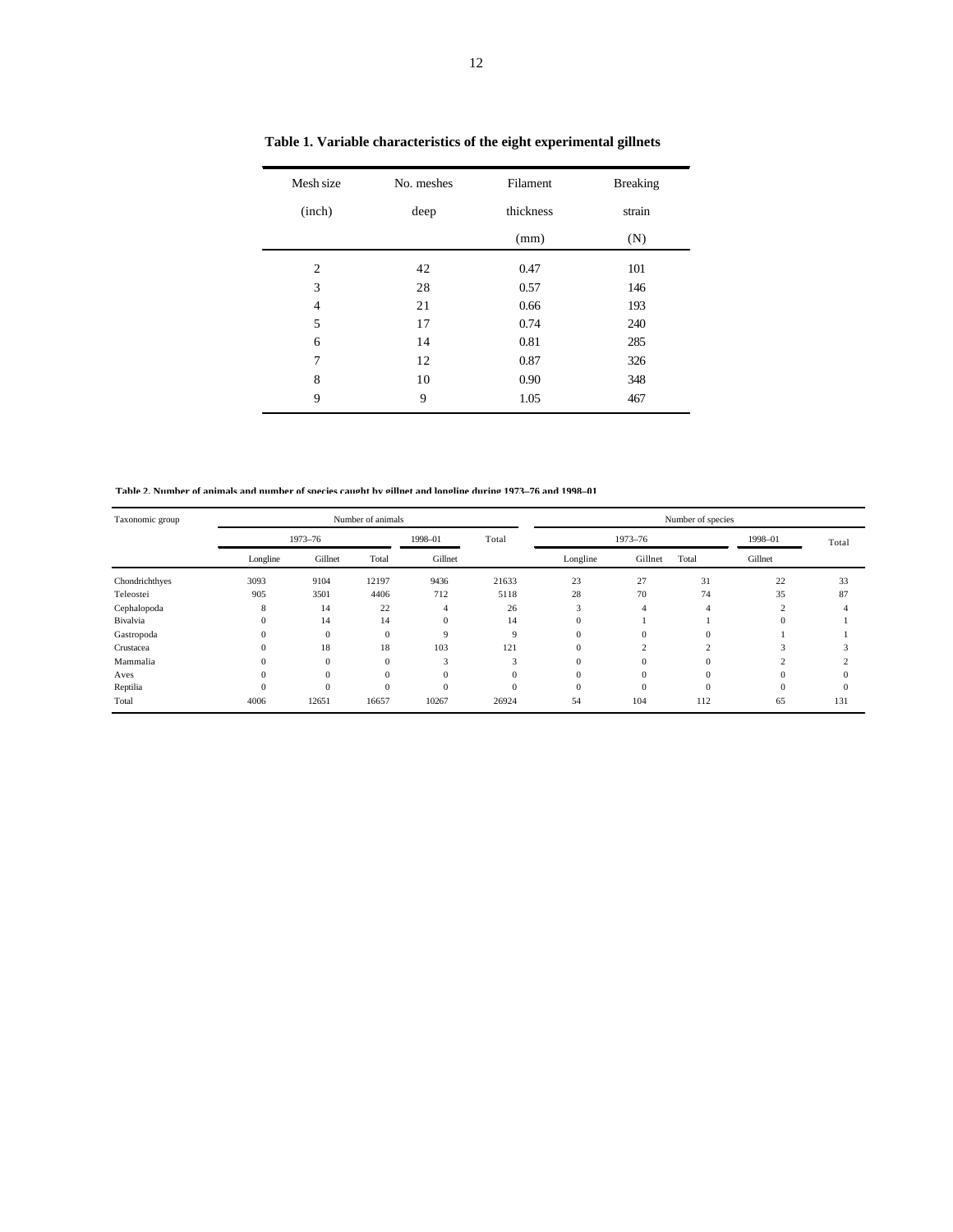#### **Table 3. Experiment 1: Effect of gillnet mesh-size on number of animals caught off south-eastern australia during 1973–76**

Eight fishing gear sampling units of gillnet, each 250 m long, of 8 mesh-sizes (2–9 inch) were set at each of 73 sites; s.e., standard error; P, probability value for an effect of mesh-size; \* P<0.05, \*\* P<0.01, \*\*\* P

| Common name or effort                 | Scientific name                |              |               | Mean $(s.e.)$ | number of animals caught per 1 |             |
|---------------------------------------|--------------------------------|--------------|---------------|---------------|--------------------------------|-------------|
|                                       |                                | $2$ -inch    | $3$ -inch     | $4$ -inch     | $5$ -inch                      | $6$ -inch   |
| Fishing effort (km-hours)             |                                | 113          | 112           | 109           | 110                            | 114         |
| Number of fishing gear sampling units |                                | 73           | 73            | 73            | 73                             | 73          |
| Chondrichthyes                        |                                |              |               |               |                                |             |
| Piked spurdog                         | Squalus megalops               | 3524 (1363)  | 5915 (2368)   | 5904 (1959)   | 1181 (445)                     | 320 (140)   |
| Gummy shark                           | Mustelus antarcticus           | 221(102)     | 518(158)      | 1669 (398)    | 1965 (385)                     | 1390 (259)  |
| Port Jackson shark                    | Heterodontus portusjacksoni    | 77)<br>125 ( | 141(<br>60)   | 398(154)      | 404 (112)                      | 641(171)    |
| School shark                          | Galeorhinus galeus             | 427 (206)    | 559 (235)     | 871(455)      | 723(385)                       | 187(78)     |
| Elephant fish                         | Callorhinchus milii            | 58)<br>69(   | 334 (165)     | 261)<br>582(  | 996(503)                       | 666(355)    |
| White-spotted spurdog                 | Squalus acanthias              | 233(172)     | 139 (129)     | 922(491)      | 517(359)                       | 432 (357)   |
| Common sawshark                       | Pristiophorus cirratus         | 335(127)     | 510 (169)     | 469 (136)     | 774 (291)                      | 332(105)    |
| Draughtboard shark                    | Cephaloscyllium laticeps       | 131(117)     | 56)<br>1130   | 73)<br>161(   | 179(<br>52)                    | 332(104)    |
| Southern sawshark                     | Pristiophorus nudipinnis       | 72)<br>269(  | 574(<br>259)  | 448 (178)     | 354 (148)                      | 99(<br>45)  |
| Gulf catshark                         | Asymbolus vincenti             | 157(<br>99)  | 182(<br>85)   | 78(<br>78)    | $\mathbf 0$                    | $\mathbf 0$ |
| Rusty catshark                        | Parascyllium ferrugineum       | 21)<br>28(   | 166(<br>68)   | 87(<br>44)    | 45(<br>45)                     | 24(<br>24)  |
| Southern eagle ray                    | Myliobatis australis           | 14)<br>14(   | $\mathbf 0$   | $\mathbf 0$   | 7)<br>7 (                      | $\mathsf 0$ |
| Broadnose sevengill shark             | Notorynchus cepedianus         | 20(<br>14)   | $\mathbf 0$   | 29)<br>36(    | 50(<br>32)                     | 12)<br>14 ( |
| Varied catshark                       | Parascyllium variolatum        | 18)<br>26(   | 66(<br>61)    | 5)<br>5(      | 10)<br>10(                     | $\mathbf 0$ |
| Australian angel shark                | Squatina australis             | 42(<br>42)   | $\Omega$      | $\mathbf 0$   | 10)<br>10(                     | $\mathbf 0$ |
| Bronze whaler                         | Carcharhinus brachyurus        | $\mathsf 0$  | $\Omega$      | $\mathbf 0$   | 33(<br>33)                     | $\Omega$    |
| Longnose skate                        | Raja sp A                      | $\mathbf 0$  | $\Omega$      | $\mathbf 0$   | 8(<br>8)                       | 15(<br>11)  |
| Southern dogfish                      | Centrophorus uyato             | $\Omega$     | $\Omega$      | $\mathbf 0$   | 57 (<br>57)                    | $\mathbf 0$ |
| Sparsely-spotted stingaree            | Urolophus paucimaculatus       | $\mathbf 0$  | $\Omega$      | $\Omega$      | 9(<br>9)                       | $\mathbf 0$ |
| Whiskery shark                        | Furgaleus macki                | $\mathbf 0$  | $\Omega$      | $\mathbf 0$   | 0                              | $\Omega$    |
| Shortfin mako                         | Isurus oxyrinchus              | $\mathbf 0$  | $\Omega$      | $\mathbf 0$   | $\mathbf 0$                    | $\Omega$    |
| Thresher shark                        | Alopias vulpinus               | 0            | $\Omega$      | $\mathbf 0$   | $\mathbf 0$                    | $\Omega$    |
| Ornate wobbegong                      | Orectolobus ornatus            | $\mathbf 0$  | $\Omega$      | $\Omega$      | 8(<br>8)                       | $\Omega$    |
| Smooth hammerhead                     | Sphyrna zygaena                | $\Omega$     | $\Omega$      | $\mathbf 0$   | $\mathbf 0$                    | $\Omega$    |
| Melbourne skate                       | Raja whitleyi                  | $\Omega$     | 9(<br>9)      | $\mathbf 0$   | $\Omega$                       | $\Omega$    |
| Sub-total                             | Chondrichthyes                 | 5621(1475)   | 9227 (2516)   | 11628 (2632)  | 7329 (1361)                    | 4451 ( 770) |
| Teleostei                             |                                |              |               |               |                                |             |
| Sand flathead                         | Platycephalus bassensis        | 7433 (4106)  | 2173(<br>488) | 368(101)      | 54)<br>94(                     | 135 (113)   |
| Yellowtail scad                       | Trachurus novaezelandiae       | 2316(1774)   | 12(<br>9)     | 9 (<br>9)     | $\mathbf 0$                    | $\mathbf 0$ |
| Ruddy gurnard perch                   | Neosebastes scorpaenoides      | 315(134)     | 495 (146)     | 741(268)      | 39(<br>23)                     | 35(<br>26)  |
| Butterfly perch                       | Caesioperca lepidoptera        | 1420 ( 749)  | $\mathbf 0$   | 6)<br>6 (     | $\mathbf 0$                    | $\mathsf 0$ |
| Silverbelly                           | Parequula melbournensis        | 637(419)     | 259 (238)     | 6(<br>6)      | $\Omega$                       | $\Omega$    |
| Goldspot flathead                     | Neoplatycephalus aurimaculatus | 524 (307)    | 360(191)      | 32)<br>91(    | 26(<br>15)                     | $\mathbf 0$ |
| Unspecified leatherjacket             | Family Monacanthidae           | 15 (<br>15)  | 626(378)      | $\mathbf 0$   | 25)<br>25(                     | 8(<br>8)    |
| Long-finned pike                      | Dinolestes lewini              | 366(298)     | 11)<br>11(    | $\circ$       | 13(<br>13)                     | 0           |
|                                       |                                |              |               |               |                                |             |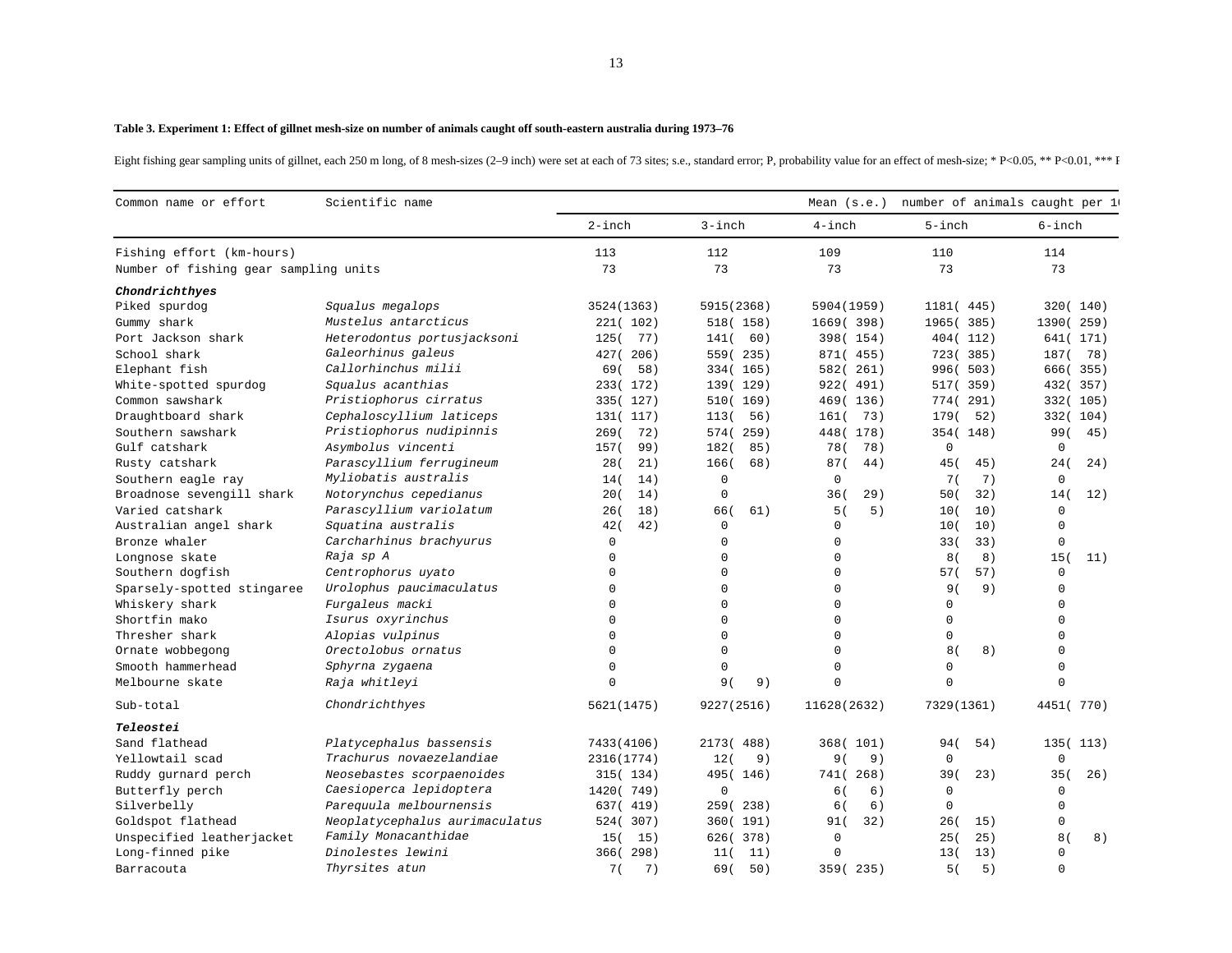## Table 3. (continued)

| Pictilabrus laticlavius<br>$\mathbf 0$<br>$\mathbf{0}$<br>Senator fish<br>464 (464)<br>122(122)<br>$\Omega$<br>Neoplatycephalus richardsoni<br>Tiger flathead<br>458 (293)<br>80)<br>25(<br>$\Omega$<br>137(<br>18)<br>41(<br>32)<br>Latridopsis forsteri<br>$\mathbf 0$<br>8)<br>70)<br>$\mathbf 0$<br>Bastard trumpeter<br>8(<br>156 (148)<br>112(<br>Nemadactylus valenciennesi<br>$\mathbf 0$<br>46)<br>36(<br>28)<br>13(<br>13)<br>109(<br>54(<br>Queen snapper<br>76)<br>Upeneichthys vlamingii<br>Southern goatfish<br>79)<br>$\mathbf 0$<br>65 (<br>29)<br>199(<br>11(<br>11)<br>$\mathbf 0$<br>Caesioperca rasor<br>$\mathbf 0$<br>308(221)<br>38)<br>$\Omega$<br>Barber perch<br>44(<br>$\Omega$<br>Pseudocaranx dentex<br>$\mathbf 0$<br>White trevally<br>231(198)<br>35(<br>17)<br>25(<br>18)<br>9(<br>9)<br>Pseudophycis barbata<br>Bearded rock cod<br>$\mathbf 0$<br>9(<br>9)<br>59(<br>29)<br>101(<br>58)<br>167(108)<br>Platycephalus speculator<br>$\Omega$<br>Yank flathead<br>1155 (1143)<br>131(<br>87)<br>40(<br>31)<br>8(<br>8)<br>Notolabrus fucicola<br>$\Omega$<br>Saddled wrasse<br>28(<br>28)<br>61(<br>33)<br>123(<br>78)<br>13(<br>13)<br>7(<br>$\mathbf 0$<br>Herring cale<br>Odax cyanomelas<br>70 (<br>63)<br>61(<br>61)<br>7)<br>$\Omega$<br>Diodon nicthemerus<br>$\mathbf 0$<br>$\Omega$<br>143(132)<br>13(<br>13)<br>$\Omega$<br>Chelidonichthys kumu<br>$\mathbf 0$<br>$\mathbf 0$<br>Red gurnard<br>27)<br>24(<br>17)<br>114(<br>62)<br>41 (<br>Meuschenia scaber<br>$\mathbf 0$<br>$\mathbf 0$<br>22(<br>16)<br>213(170)<br>$\mathbf 0$<br>Pentaceropsis recurvirostris<br>$\mathbf 0$<br>$\mathbf 0$<br>Long-snouted boarfish<br>$\mathbf 0$<br>75(<br>17(<br>32)<br>12)<br>Cheilodactylus nigripes<br>21)<br>Magpie perch<br>10(<br>10)<br>8(<br>8)<br>8(<br>8)<br>38)<br>30(<br>76 (<br>Nelusetta ayraudi<br>Chinaman-leatherjacket<br>$\mathbf 0$<br>9)<br>17)<br>$\mathbf 0$<br>190 (183)<br>9 (<br>17(<br>$\mathbf 0$<br>Brown Spotted wrasse<br>Notolabrus parilus<br>61)<br>26(<br>26)<br>5)<br>$\mathbf 0$<br>61(<br>5(<br>Meuschenia australis<br>$\mathbf 0$<br>Brown-striped leatherjacket<br>$\mathbf 0$<br>71)<br>0<br>10(<br>10)<br>94 (<br>Lepidotrigla vanessa<br>$\mathbf 0$<br>$\mathsf 0$<br>Butterfly gurnard<br>$\mathbf 0$<br>37)<br>69 (<br>41(<br>24)<br>Blue-throated wrasse<br>Notolabrus tetricus<br>0<br>10(<br>10)<br>29)<br>6(<br>6)<br>14(<br>14)<br>57(<br>Seriolella brama<br>Blue warehou<br>21)<br>32)<br>$\Omega$<br>11(<br>11)<br>21(<br>21(<br>15)<br>38(<br>Neosebastes pandus<br>Rough gurnard perch<br>24)<br>58)<br>$\mathbf 0$<br>$\Omega$<br>$\Omega$<br>24(<br>58(<br>Sergeant baker<br>Aulopus purpurissatus<br>$\mathbf 0$<br>16)<br>47(<br>$\mathbf 0$<br>$\Omega$<br>27(<br>26)<br>$\Omega$<br>Centroberyx affinis<br>$\Omega$<br>$\mathbf 0$<br>85(<br>85)<br>$\mathbf 0$<br>Centroberyx gerrardi<br>Bight redfish<br>$\Omega$<br>$\Omega$<br>$\Omega$<br>8(<br>$\Omega$<br>8)<br>Paratrachichthys sp 1<br>75(<br>75)<br>$\Omega$<br>$\Omega$<br>$\Omega$<br>$\Omega$<br>Sandpaper fish<br>$\Omega$<br>Pseudolabrus psittaculus<br>$\Omega$<br>$\Omega$<br>$\Omega$<br>Rosy wrasse<br>43(<br>24)<br>Argyrosomus japonicus<br>$\Omega$<br>$\mathbf 0$<br>$\Omega$<br>$\Omega$<br>8(<br>8)<br>Genypterus tigerinus<br>22(<br>$\mathbf 0$<br>$\mathbf 0$<br>11(<br>11)<br>16)<br>10(<br>10)<br>Cyttus australis<br>$\mathsf{O}$<br>16(<br>11)<br>Silver dory<br>$\mathbf 0$<br>$\mathbf 0$<br>14(<br>14)<br>Sillago flindersi<br>$\mathbf 0$<br>$\mathbf 0$<br>$\mathbf 0$<br>Eastern school whiting<br>23(<br>16)<br>5(<br>5)<br>Aplodactylus arctidens<br>$\mathbf 0$<br>$\mathbf 0$<br>7(<br>7)<br>19(<br>19)<br>$\mathbf 0$<br>Sillaginodes punctata<br>$\Omega$<br>32(<br>22)<br>18(<br>18)<br>$\mathbf 0$<br>$\mathbf 0$<br>$\mathbf 0$<br>$\Omega$<br>Pempheris multiradiatus<br>19(<br>13)<br>10)<br>$\mathbf 0$<br>10(<br>Acanthaluteres vittiger<br>$\mathbf 0$<br>$\mathbf 0$<br>$\mathbf 0$<br>Toothbrush leatherjacket<br>18)<br>$\Omega$<br>31(<br>Pagrus auratus<br>$\mathbf 0$<br>$\mathbf 0$<br>$\Omega$<br>$\Omega$<br>$\mathbf 0$<br>Snapper<br>0<br>$\mathbf 0$<br>$\mathbf 0$<br>$\Omega$<br>Scorpis aequipinnis<br>16(<br>Sea sweep<br>16)<br>$\Omega$<br>Striped trumpeter<br>Latris lineata<br>$\mathbf 0$<br>$\mathbf 0$<br>$\mathbf 0$<br>$\Omega$<br>Meuschenia hippocrepis<br>$\mathbf 0$<br>Horse-shoe leatherjacket<br>$\mathbf 0$<br>17(<br>$\mathbf 0$<br>$\Omega$<br>17)<br>Aracana ornata<br>$\mathbf 0$<br>9(<br>9)<br>$\mathbf 0$<br>$\Omega$<br>11)<br>11 (<br>Zeus faber<br>12)<br>$\mathbf 0$<br>$\mathbf 0$<br>John dory<br>12(<br>$\Omega$<br>$\Omega$<br>Othos dentex<br>Harlequin fish<br>$\mathbf 0$<br>$\mathbf 0$<br>8 <sub>1</sub><br>8)<br>$\Omega$<br>0<br>Paraplesiops meleagris<br>$\mathbf 0$<br>$\mathbf 0$<br>$\mathbf 0$<br>$\Omega$<br>17(<br>17)<br>Blue devil | Jackass morwong      | Nemadactylus macropterus | $\mathbf 0$ | 161(<br>83) | 131(101) | 62(<br>44) | $\Omega$ |
|------------------------------------------------------------------------------------------------------------------------------------------------------------------------------------------------------------------------------------------------------------------------------------------------------------------------------------------------------------------------------------------------------------------------------------------------------------------------------------------------------------------------------------------------------------------------------------------------------------------------------------------------------------------------------------------------------------------------------------------------------------------------------------------------------------------------------------------------------------------------------------------------------------------------------------------------------------------------------------------------------------------------------------------------------------------------------------------------------------------------------------------------------------------------------------------------------------------------------------------------------------------------------------------------------------------------------------------------------------------------------------------------------------------------------------------------------------------------------------------------------------------------------------------------------------------------------------------------------------------------------------------------------------------------------------------------------------------------------------------------------------------------------------------------------------------------------------------------------------------------------------------------------------------------------------------------------------------------------------------------------------------------------------------------------------------------------------------------------------------------------------------------------------------------------------------------------------------------------------------------------------------------------------------------------------------------------------------------------------------------------------------------------------------------------------------------------------------------------------------------------------------------------------------------------------------------------------------------------------------------------------------------------------------------------------------------------------------------------------------------------------------------------------------------------------------------------------------------------------------------------------------------------------------------------------------------------------------------------------------------------------------------------------------------------------------------------------------------------------------------------------------------------------------------------------------------------------------------------------------------------------------------------------------------------------------------------------------------------------------------------------------------------------------------------------------------------------------------------------------------------------------------------------------------------------------------------------------------------------------------------------------------------------------------------------------------------------------------------------------------------------------------------------------------------------------------------------------------------------------------------------------------------------------------------------------------------------------------------------------------------------------------------------------------------------------------------------------------------------------------------------------------------------------------------------------------------------------------------------------------------------------------------------------------------------------------------------------------------------------------------------------------------------------------------------------------------------------------------------------------------------------------------------------------------------------------------------------------------------------------------------------------------------------------------------------------------------------------------------------------------------------------------------------------------------------------------------------------------------------------------------------------------------------|----------------------|--------------------------|-------------|-------------|----------|------------|----------|
|                                                                                                                                                                                                                                                                                                                                                                                                                                                                                                                                                                                                                                                                                                                                                                                                                                                                                                                                                                                                                                                                                                                                                                                                                                                                                                                                                                                                                                                                                                                                                                                                                                                                                                                                                                                                                                                                                                                                                                                                                                                                                                                                                                                                                                                                                                                                                                                                                                                                                                                                                                                                                                                                                                                                                                                                                                                                                                                                                                                                                                                                                                                                                                                                                                                                                                                                                                                                                                                                                                                                                                                                                                                                                                                                                                                                                                                                                                                                                                                                                                                                                                                                                                                                                                                                                                                                                                                                                                                                                                                                                                                                                                                                                                                                                                                                                                                                                                                  |                      |                          |             |             |          |            |          |
|                                                                                                                                                                                                                                                                                                                                                                                                                                                                                                                                                                                                                                                                                                                                                                                                                                                                                                                                                                                                                                                                                                                                                                                                                                                                                                                                                                                                                                                                                                                                                                                                                                                                                                                                                                                                                                                                                                                                                                                                                                                                                                                                                                                                                                                                                                                                                                                                                                                                                                                                                                                                                                                                                                                                                                                                                                                                                                                                                                                                                                                                                                                                                                                                                                                                                                                                                                                                                                                                                                                                                                                                                                                                                                                                                                                                                                                                                                                                                                                                                                                                                                                                                                                                                                                                                                                                                                                                                                                                                                                                                                                                                                                                                                                                                                                                                                                                                                                  |                      |                          |             |             |          |            |          |
|                                                                                                                                                                                                                                                                                                                                                                                                                                                                                                                                                                                                                                                                                                                                                                                                                                                                                                                                                                                                                                                                                                                                                                                                                                                                                                                                                                                                                                                                                                                                                                                                                                                                                                                                                                                                                                                                                                                                                                                                                                                                                                                                                                                                                                                                                                                                                                                                                                                                                                                                                                                                                                                                                                                                                                                                                                                                                                                                                                                                                                                                                                                                                                                                                                                                                                                                                                                                                                                                                                                                                                                                                                                                                                                                                                                                                                                                                                                                                                                                                                                                                                                                                                                                                                                                                                                                                                                                                                                                                                                                                                                                                                                                                                                                                                                                                                                                                                                  |                      |                          |             |             |          |            |          |
|                                                                                                                                                                                                                                                                                                                                                                                                                                                                                                                                                                                                                                                                                                                                                                                                                                                                                                                                                                                                                                                                                                                                                                                                                                                                                                                                                                                                                                                                                                                                                                                                                                                                                                                                                                                                                                                                                                                                                                                                                                                                                                                                                                                                                                                                                                                                                                                                                                                                                                                                                                                                                                                                                                                                                                                                                                                                                                                                                                                                                                                                                                                                                                                                                                                                                                                                                                                                                                                                                                                                                                                                                                                                                                                                                                                                                                                                                                                                                                                                                                                                                                                                                                                                                                                                                                                                                                                                                                                                                                                                                                                                                                                                                                                                                                                                                                                                                                                  |                      |                          |             |             |          |            |          |
|                                                                                                                                                                                                                                                                                                                                                                                                                                                                                                                                                                                                                                                                                                                                                                                                                                                                                                                                                                                                                                                                                                                                                                                                                                                                                                                                                                                                                                                                                                                                                                                                                                                                                                                                                                                                                                                                                                                                                                                                                                                                                                                                                                                                                                                                                                                                                                                                                                                                                                                                                                                                                                                                                                                                                                                                                                                                                                                                                                                                                                                                                                                                                                                                                                                                                                                                                                                                                                                                                                                                                                                                                                                                                                                                                                                                                                                                                                                                                                                                                                                                                                                                                                                                                                                                                                                                                                                                                                                                                                                                                                                                                                                                                                                                                                                                                                                                                                                  |                      |                          |             |             |          |            |          |
|                                                                                                                                                                                                                                                                                                                                                                                                                                                                                                                                                                                                                                                                                                                                                                                                                                                                                                                                                                                                                                                                                                                                                                                                                                                                                                                                                                                                                                                                                                                                                                                                                                                                                                                                                                                                                                                                                                                                                                                                                                                                                                                                                                                                                                                                                                                                                                                                                                                                                                                                                                                                                                                                                                                                                                                                                                                                                                                                                                                                                                                                                                                                                                                                                                                                                                                                                                                                                                                                                                                                                                                                                                                                                                                                                                                                                                                                                                                                                                                                                                                                                                                                                                                                                                                                                                                                                                                                                                                                                                                                                                                                                                                                                                                                                                                                                                                                                                                  |                      |                          |             |             |          |            |          |
|                                                                                                                                                                                                                                                                                                                                                                                                                                                                                                                                                                                                                                                                                                                                                                                                                                                                                                                                                                                                                                                                                                                                                                                                                                                                                                                                                                                                                                                                                                                                                                                                                                                                                                                                                                                                                                                                                                                                                                                                                                                                                                                                                                                                                                                                                                                                                                                                                                                                                                                                                                                                                                                                                                                                                                                                                                                                                                                                                                                                                                                                                                                                                                                                                                                                                                                                                                                                                                                                                                                                                                                                                                                                                                                                                                                                                                                                                                                                                                                                                                                                                                                                                                                                                                                                                                                                                                                                                                                                                                                                                                                                                                                                                                                                                                                                                                                                                                                  |                      |                          |             |             |          |            |          |
|                                                                                                                                                                                                                                                                                                                                                                                                                                                                                                                                                                                                                                                                                                                                                                                                                                                                                                                                                                                                                                                                                                                                                                                                                                                                                                                                                                                                                                                                                                                                                                                                                                                                                                                                                                                                                                                                                                                                                                                                                                                                                                                                                                                                                                                                                                                                                                                                                                                                                                                                                                                                                                                                                                                                                                                                                                                                                                                                                                                                                                                                                                                                                                                                                                                                                                                                                                                                                                                                                                                                                                                                                                                                                                                                                                                                                                                                                                                                                                                                                                                                                                                                                                                                                                                                                                                                                                                                                                                                                                                                                                                                                                                                                                                                                                                                                                                                                                                  |                      |                          |             |             |          |            |          |
|                                                                                                                                                                                                                                                                                                                                                                                                                                                                                                                                                                                                                                                                                                                                                                                                                                                                                                                                                                                                                                                                                                                                                                                                                                                                                                                                                                                                                                                                                                                                                                                                                                                                                                                                                                                                                                                                                                                                                                                                                                                                                                                                                                                                                                                                                                                                                                                                                                                                                                                                                                                                                                                                                                                                                                                                                                                                                                                                                                                                                                                                                                                                                                                                                                                                                                                                                                                                                                                                                                                                                                                                                                                                                                                                                                                                                                                                                                                                                                                                                                                                                                                                                                                                                                                                                                                                                                                                                                                                                                                                                                                                                                                                                                                                                                                                                                                                                                                  |                      |                          |             |             |          |            |          |
|                                                                                                                                                                                                                                                                                                                                                                                                                                                                                                                                                                                                                                                                                                                                                                                                                                                                                                                                                                                                                                                                                                                                                                                                                                                                                                                                                                                                                                                                                                                                                                                                                                                                                                                                                                                                                                                                                                                                                                                                                                                                                                                                                                                                                                                                                                                                                                                                                                                                                                                                                                                                                                                                                                                                                                                                                                                                                                                                                                                                                                                                                                                                                                                                                                                                                                                                                                                                                                                                                                                                                                                                                                                                                                                                                                                                                                                                                                                                                                                                                                                                                                                                                                                                                                                                                                                                                                                                                                                                                                                                                                                                                                                                                                                                                                                                                                                                                                                  |                      |                          |             |             |          |            |          |
|                                                                                                                                                                                                                                                                                                                                                                                                                                                                                                                                                                                                                                                                                                                                                                                                                                                                                                                                                                                                                                                                                                                                                                                                                                                                                                                                                                                                                                                                                                                                                                                                                                                                                                                                                                                                                                                                                                                                                                                                                                                                                                                                                                                                                                                                                                                                                                                                                                                                                                                                                                                                                                                                                                                                                                                                                                                                                                                                                                                                                                                                                                                                                                                                                                                                                                                                                                                                                                                                                                                                                                                                                                                                                                                                                                                                                                                                                                                                                                                                                                                                                                                                                                                                                                                                                                                                                                                                                                                                                                                                                                                                                                                                                                                                                                                                                                                                                                                  |                      |                          |             |             |          |            |          |
|                                                                                                                                                                                                                                                                                                                                                                                                                                                                                                                                                                                                                                                                                                                                                                                                                                                                                                                                                                                                                                                                                                                                                                                                                                                                                                                                                                                                                                                                                                                                                                                                                                                                                                                                                                                                                                                                                                                                                                                                                                                                                                                                                                                                                                                                                                                                                                                                                                                                                                                                                                                                                                                                                                                                                                                                                                                                                                                                                                                                                                                                                                                                                                                                                                                                                                                                                                                                                                                                                                                                                                                                                                                                                                                                                                                                                                                                                                                                                                                                                                                                                                                                                                                                                                                                                                                                                                                                                                                                                                                                                                                                                                                                                                                                                                                                                                                                                                                  | Globefish            |                          |             |             |          |            |          |
|                                                                                                                                                                                                                                                                                                                                                                                                                                                                                                                                                                                                                                                                                                                                                                                                                                                                                                                                                                                                                                                                                                                                                                                                                                                                                                                                                                                                                                                                                                                                                                                                                                                                                                                                                                                                                                                                                                                                                                                                                                                                                                                                                                                                                                                                                                                                                                                                                                                                                                                                                                                                                                                                                                                                                                                                                                                                                                                                                                                                                                                                                                                                                                                                                                                                                                                                                                                                                                                                                                                                                                                                                                                                                                                                                                                                                                                                                                                                                                                                                                                                                                                                                                                                                                                                                                                                                                                                                                                                                                                                                                                                                                                                                                                                                                                                                                                                                                                  |                      |                          |             |             |          |            |          |
|                                                                                                                                                                                                                                                                                                                                                                                                                                                                                                                                                                                                                                                                                                                                                                                                                                                                                                                                                                                                                                                                                                                                                                                                                                                                                                                                                                                                                                                                                                                                                                                                                                                                                                                                                                                                                                                                                                                                                                                                                                                                                                                                                                                                                                                                                                                                                                                                                                                                                                                                                                                                                                                                                                                                                                                                                                                                                                                                                                                                                                                                                                                                                                                                                                                                                                                                                                                                                                                                                                                                                                                                                                                                                                                                                                                                                                                                                                                                                                                                                                                                                                                                                                                                                                                                                                                                                                                                                                                                                                                                                                                                                                                                                                                                                                                                                                                                                                                  | Velvet leatherjacket |                          |             |             |          |            |          |
|                                                                                                                                                                                                                                                                                                                                                                                                                                                                                                                                                                                                                                                                                                                                                                                                                                                                                                                                                                                                                                                                                                                                                                                                                                                                                                                                                                                                                                                                                                                                                                                                                                                                                                                                                                                                                                                                                                                                                                                                                                                                                                                                                                                                                                                                                                                                                                                                                                                                                                                                                                                                                                                                                                                                                                                                                                                                                                                                                                                                                                                                                                                                                                                                                                                                                                                                                                                                                                                                                                                                                                                                                                                                                                                                                                                                                                                                                                                                                                                                                                                                                                                                                                                                                                                                                                                                                                                                                                                                                                                                                                                                                                                                                                                                                                                                                                                                                                                  |                      |                          |             |             |          |            |          |
|                                                                                                                                                                                                                                                                                                                                                                                                                                                                                                                                                                                                                                                                                                                                                                                                                                                                                                                                                                                                                                                                                                                                                                                                                                                                                                                                                                                                                                                                                                                                                                                                                                                                                                                                                                                                                                                                                                                                                                                                                                                                                                                                                                                                                                                                                                                                                                                                                                                                                                                                                                                                                                                                                                                                                                                                                                                                                                                                                                                                                                                                                                                                                                                                                                                                                                                                                                                                                                                                                                                                                                                                                                                                                                                                                                                                                                                                                                                                                                                                                                                                                                                                                                                                                                                                                                                                                                                                                                                                                                                                                                                                                                                                                                                                                                                                                                                                                                                  |                      |                          |             |             |          |            |          |
|                                                                                                                                                                                                                                                                                                                                                                                                                                                                                                                                                                                                                                                                                                                                                                                                                                                                                                                                                                                                                                                                                                                                                                                                                                                                                                                                                                                                                                                                                                                                                                                                                                                                                                                                                                                                                                                                                                                                                                                                                                                                                                                                                                                                                                                                                                                                                                                                                                                                                                                                                                                                                                                                                                                                                                                                                                                                                                                                                                                                                                                                                                                                                                                                                                                                                                                                                                                                                                                                                                                                                                                                                                                                                                                                                                                                                                                                                                                                                                                                                                                                                                                                                                                                                                                                                                                                                                                                                                                                                                                                                                                                                                                                                                                                                                                                                                                                                                                  |                      |                          |             |             |          |            |          |
|                                                                                                                                                                                                                                                                                                                                                                                                                                                                                                                                                                                                                                                                                                                                                                                                                                                                                                                                                                                                                                                                                                                                                                                                                                                                                                                                                                                                                                                                                                                                                                                                                                                                                                                                                                                                                                                                                                                                                                                                                                                                                                                                                                                                                                                                                                                                                                                                                                                                                                                                                                                                                                                                                                                                                                                                                                                                                                                                                                                                                                                                                                                                                                                                                                                                                                                                                                                                                                                                                                                                                                                                                                                                                                                                                                                                                                                                                                                                                                                                                                                                                                                                                                                                                                                                                                                                                                                                                                                                                                                                                                                                                                                                                                                                                                                                                                                                                                                  |                      |                          |             |             |          |            |          |
|                                                                                                                                                                                                                                                                                                                                                                                                                                                                                                                                                                                                                                                                                                                                                                                                                                                                                                                                                                                                                                                                                                                                                                                                                                                                                                                                                                                                                                                                                                                                                                                                                                                                                                                                                                                                                                                                                                                                                                                                                                                                                                                                                                                                                                                                                                                                                                                                                                                                                                                                                                                                                                                                                                                                                                                                                                                                                                                                                                                                                                                                                                                                                                                                                                                                                                                                                                                                                                                                                                                                                                                                                                                                                                                                                                                                                                                                                                                                                                                                                                                                                                                                                                                                                                                                                                                                                                                                                                                                                                                                                                                                                                                                                                                                                                                                                                                                                                                  |                      |                          |             |             |          |            |          |
|                                                                                                                                                                                                                                                                                                                                                                                                                                                                                                                                                                                                                                                                                                                                                                                                                                                                                                                                                                                                                                                                                                                                                                                                                                                                                                                                                                                                                                                                                                                                                                                                                                                                                                                                                                                                                                                                                                                                                                                                                                                                                                                                                                                                                                                                                                                                                                                                                                                                                                                                                                                                                                                                                                                                                                                                                                                                                                                                                                                                                                                                                                                                                                                                                                                                                                                                                                                                                                                                                                                                                                                                                                                                                                                                                                                                                                                                                                                                                                                                                                                                                                                                                                                                                                                                                                                                                                                                                                                                                                                                                                                                                                                                                                                                                                                                                                                                                                                  |                      |                          |             |             |          |            |          |
|                                                                                                                                                                                                                                                                                                                                                                                                                                                                                                                                                                                                                                                                                                                                                                                                                                                                                                                                                                                                                                                                                                                                                                                                                                                                                                                                                                                                                                                                                                                                                                                                                                                                                                                                                                                                                                                                                                                                                                                                                                                                                                                                                                                                                                                                                                                                                                                                                                                                                                                                                                                                                                                                                                                                                                                                                                                                                                                                                                                                                                                                                                                                                                                                                                                                                                                                                                                                                                                                                                                                                                                                                                                                                                                                                                                                                                                                                                                                                                                                                                                                                                                                                                                                                                                                                                                                                                                                                                                                                                                                                                                                                                                                                                                                                                                                                                                                                                                  |                      |                          |             |             |          |            |          |
|                                                                                                                                                                                                                                                                                                                                                                                                                                                                                                                                                                                                                                                                                                                                                                                                                                                                                                                                                                                                                                                                                                                                                                                                                                                                                                                                                                                                                                                                                                                                                                                                                                                                                                                                                                                                                                                                                                                                                                                                                                                                                                                                                                                                                                                                                                                                                                                                                                                                                                                                                                                                                                                                                                                                                                                                                                                                                                                                                                                                                                                                                                                                                                                                                                                                                                                                                                                                                                                                                                                                                                                                                                                                                                                                                                                                                                                                                                                                                                                                                                                                                                                                                                                                                                                                                                                                                                                                                                                                                                                                                                                                                                                                                                                                                                                                                                                                                                                  |                      |                          |             |             |          |            |          |
|                                                                                                                                                                                                                                                                                                                                                                                                                                                                                                                                                                                                                                                                                                                                                                                                                                                                                                                                                                                                                                                                                                                                                                                                                                                                                                                                                                                                                                                                                                                                                                                                                                                                                                                                                                                                                                                                                                                                                                                                                                                                                                                                                                                                                                                                                                                                                                                                                                                                                                                                                                                                                                                                                                                                                                                                                                                                                                                                                                                                                                                                                                                                                                                                                                                                                                                                                                                                                                                                                                                                                                                                                                                                                                                                                                                                                                                                                                                                                                                                                                                                                                                                                                                                                                                                                                                                                                                                                                                                                                                                                                                                                                                                                                                                                                                                                                                                                                                  |                      |                          |             |             |          |            |          |
|                                                                                                                                                                                                                                                                                                                                                                                                                                                                                                                                                                                                                                                                                                                                                                                                                                                                                                                                                                                                                                                                                                                                                                                                                                                                                                                                                                                                                                                                                                                                                                                                                                                                                                                                                                                                                                                                                                                                                                                                                                                                                                                                                                                                                                                                                                                                                                                                                                                                                                                                                                                                                                                                                                                                                                                                                                                                                                                                                                                                                                                                                                                                                                                                                                                                                                                                                                                                                                                                                                                                                                                                                                                                                                                                                                                                                                                                                                                                                                                                                                                                                                                                                                                                                                                                                                                                                                                                                                                                                                                                                                                                                                                                                                                                                                                                                                                                                                                  |                      |                          |             |             |          |            |          |
|                                                                                                                                                                                                                                                                                                                                                                                                                                                                                                                                                                                                                                                                                                                                                                                                                                                                                                                                                                                                                                                                                                                                                                                                                                                                                                                                                                                                                                                                                                                                                                                                                                                                                                                                                                                                                                                                                                                                                                                                                                                                                                                                                                                                                                                                                                                                                                                                                                                                                                                                                                                                                                                                                                                                                                                                                                                                                                                                                                                                                                                                                                                                                                                                                                                                                                                                                                                                                                                                                                                                                                                                                                                                                                                                                                                                                                                                                                                                                                                                                                                                                                                                                                                                                                                                                                                                                                                                                                                                                                                                                                                                                                                                                                                                                                                                                                                                                                                  | Redfish              |                          |             |             |          |            |          |
|                                                                                                                                                                                                                                                                                                                                                                                                                                                                                                                                                                                                                                                                                                                                                                                                                                                                                                                                                                                                                                                                                                                                                                                                                                                                                                                                                                                                                                                                                                                                                                                                                                                                                                                                                                                                                                                                                                                                                                                                                                                                                                                                                                                                                                                                                                                                                                                                                                                                                                                                                                                                                                                                                                                                                                                                                                                                                                                                                                                                                                                                                                                                                                                                                                                                                                                                                                                                                                                                                                                                                                                                                                                                                                                                                                                                                                                                                                                                                                                                                                                                                                                                                                                                                                                                                                                                                                                                                                                                                                                                                                                                                                                                                                                                                                                                                                                                                                                  |                      |                          |             |             |          |            |          |
|                                                                                                                                                                                                                                                                                                                                                                                                                                                                                                                                                                                                                                                                                                                                                                                                                                                                                                                                                                                                                                                                                                                                                                                                                                                                                                                                                                                                                                                                                                                                                                                                                                                                                                                                                                                                                                                                                                                                                                                                                                                                                                                                                                                                                                                                                                                                                                                                                                                                                                                                                                                                                                                                                                                                                                                                                                                                                                                                                                                                                                                                                                                                                                                                                                                                                                                                                                                                                                                                                                                                                                                                                                                                                                                                                                                                                                                                                                                                                                                                                                                                                                                                                                                                                                                                                                                                                                                                                                                                                                                                                                                                                                                                                                                                                                                                                                                                                                                  |                      |                          |             |             |          |            |          |
|                                                                                                                                                                                                                                                                                                                                                                                                                                                                                                                                                                                                                                                                                                                                                                                                                                                                                                                                                                                                                                                                                                                                                                                                                                                                                                                                                                                                                                                                                                                                                                                                                                                                                                                                                                                                                                                                                                                                                                                                                                                                                                                                                                                                                                                                                                                                                                                                                                                                                                                                                                                                                                                                                                                                                                                                                                                                                                                                                                                                                                                                                                                                                                                                                                                                                                                                                                                                                                                                                                                                                                                                                                                                                                                                                                                                                                                                                                                                                                                                                                                                                                                                                                                                                                                                                                                                                                                                                                                                                                                                                                                                                                                                                                                                                                                                                                                                                                                  |                      |                          |             |             |          |            |          |
|                                                                                                                                                                                                                                                                                                                                                                                                                                                                                                                                                                                                                                                                                                                                                                                                                                                                                                                                                                                                                                                                                                                                                                                                                                                                                                                                                                                                                                                                                                                                                                                                                                                                                                                                                                                                                                                                                                                                                                                                                                                                                                                                                                                                                                                                                                                                                                                                                                                                                                                                                                                                                                                                                                                                                                                                                                                                                                                                                                                                                                                                                                                                                                                                                                                                                                                                                                                                                                                                                                                                                                                                                                                                                                                                                                                                                                                                                                                                                                                                                                                                                                                                                                                                                                                                                                                                                                                                                                                                                                                                                                                                                                                                                                                                                                                                                                                                                                                  | Jewfish              |                          |             |             |          |            |          |
|                                                                                                                                                                                                                                                                                                                                                                                                                                                                                                                                                                                                                                                                                                                                                                                                                                                                                                                                                                                                                                                                                                                                                                                                                                                                                                                                                                                                                                                                                                                                                                                                                                                                                                                                                                                                                                                                                                                                                                                                                                                                                                                                                                                                                                                                                                                                                                                                                                                                                                                                                                                                                                                                                                                                                                                                                                                                                                                                                                                                                                                                                                                                                                                                                                                                                                                                                                                                                                                                                                                                                                                                                                                                                                                                                                                                                                                                                                                                                                                                                                                                                                                                                                                                                                                                                                                                                                                                                                                                                                                                                                                                                                                                                                                                                                                                                                                                                                                  | Rock ling            |                          |             |             |          |            |          |
|                                                                                                                                                                                                                                                                                                                                                                                                                                                                                                                                                                                                                                                                                                                                                                                                                                                                                                                                                                                                                                                                                                                                                                                                                                                                                                                                                                                                                                                                                                                                                                                                                                                                                                                                                                                                                                                                                                                                                                                                                                                                                                                                                                                                                                                                                                                                                                                                                                                                                                                                                                                                                                                                                                                                                                                                                                                                                                                                                                                                                                                                                                                                                                                                                                                                                                                                                                                                                                                                                                                                                                                                                                                                                                                                                                                                                                                                                                                                                                                                                                                                                                                                                                                                                                                                                                                                                                                                                                                                                                                                                                                                                                                                                                                                                                                                                                                                                                                  |                      |                          |             |             |          |            |          |
|                                                                                                                                                                                                                                                                                                                                                                                                                                                                                                                                                                                                                                                                                                                                                                                                                                                                                                                                                                                                                                                                                                                                                                                                                                                                                                                                                                                                                                                                                                                                                                                                                                                                                                                                                                                                                                                                                                                                                                                                                                                                                                                                                                                                                                                                                                                                                                                                                                                                                                                                                                                                                                                                                                                                                                                                                                                                                                                                                                                                                                                                                                                                                                                                                                                                                                                                                                                                                                                                                                                                                                                                                                                                                                                                                                                                                                                                                                                                                                                                                                                                                                                                                                                                                                                                                                                                                                                                                                                                                                                                                                                                                                                                                                                                                                                                                                                                                                                  |                      |                          |             |             |          |            |          |
|                                                                                                                                                                                                                                                                                                                                                                                                                                                                                                                                                                                                                                                                                                                                                                                                                                                                                                                                                                                                                                                                                                                                                                                                                                                                                                                                                                                                                                                                                                                                                                                                                                                                                                                                                                                                                                                                                                                                                                                                                                                                                                                                                                                                                                                                                                                                                                                                                                                                                                                                                                                                                                                                                                                                                                                                                                                                                                                                                                                                                                                                                                                                                                                                                                                                                                                                                                                                                                                                                                                                                                                                                                                                                                                                                                                                                                                                                                                                                                                                                                                                                                                                                                                                                                                                                                                                                                                                                                                                                                                                                                                                                                                                                                                                                                                                                                                                                                                  | Marblefish           |                          |             |             |          |            |          |
|                                                                                                                                                                                                                                                                                                                                                                                                                                                                                                                                                                                                                                                                                                                                                                                                                                                                                                                                                                                                                                                                                                                                                                                                                                                                                                                                                                                                                                                                                                                                                                                                                                                                                                                                                                                                                                                                                                                                                                                                                                                                                                                                                                                                                                                                                                                                                                                                                                                                                                                                                                                                                                                                                                                                                                                                                                                                                                                                                                                                                                                                                                                                                                                                                                                                                                                                                                                                                                                                                                                                                                                                                                                                                                                                                                                                                                                                                                                                                                                                                                                                                                                                                                                                                                                                                                                                                                                                                                                                                                                                                                                                                                                                                                                                                                                                                                                                                                                  | King George whiting  |                          |             |             |          |            |          |
|                                                                                                                                                                                                                                                                                                                                                                                                                                                                                                                                                                                                                                                                                                                                                                                                                                                                                                                                                                                                                                                                                                                                                                                                                                                                                                                                                                                                                                                                                                                                                                                                                                                                                                                                                                                                                                                                                                                                                                                                                                                                                                                                                                                                                                                                                                                                                                                                                                                                                                                                                                                                                                                                                                                                                                                                                                                                                                                                                                                                                                                                                                                                                                                                                                                                                                                                                                                                                                                                                                                                                                                                                                                                                                                                                                                                                                                                                                                                                                                                                                                                                                                                                                                                                                                                                                                                                                                                                                                                                                                                                                                                                                                                                                                                                                                                                                                                                                                  | Common bullseye      |                          |             |             |          |            |          |
|                                                                                                                                                                                                                                                                                                                                                                                                                                                                                                                                                                                                                                                                                                                                                                                                                                                                                                                                                                                                                                                                                                                                                                                                                                                                                                                                                                                                                                                                                                                                                                                                                                                                                                                                                                                                                                                                                                                                                                                                                                                                                                                                                                                                                                                                                                                                                                                                                                                                                                                                                                                                                                                                                                                                                                                                                                                                                                                                                                                                                                                                                                                                                                                                                                                                                                                                                                                                                                                                                                                                                                                                                                                                                                                                                                                                                                                                                                                                                                                                                                                                                                                                                                                                                                                                                                                                                                                                                                                                                                                                                                                                                                                                                                                                                                                                                                                                                                                  |                      |                          |             |             |          |            |          |
|                                                                                                                                                                                                                                                                                                                                                                                                                                                                                                                                                                                                                                                                                                                                                                                                                                                                                                                                                                                                                                                                                                                                                                                                                                                                                                                                                                                                                                                                                                                                                                                                                                                                                                                                                                                                                                                                                                                                                                                                                                                                                                                                                                                                                                                                                                                                                                                                                                                                                                                                                                                                                                                                                                                                                                                                                                                                                                                                                                                                                                                                                                                                                                                                                                                                                                                                                                                                                                                                                                                                                                                                                                                                                                                                                                                                                                                                                                                                                                                                                                                                                                                                                                                                                                                                                                                                                                                                                                                                                                                                                                                                                                                                                                                                                                                                                                                                                                                  |                      |                          |             |             |          |            |          |
|                                                                                                                                                                                                                                                                                                                                                                                                                                                                                                                                                                                                                                                                                                                                                                                                                                                                                                                                                                                                                                                                                                                                                                                                                                                                                                                                                                                                                                                                                                                                                                                                                                                                                                                                                                                                                                                                                                                                                                                                                                                                                                                                                                                                                                                                                                                                                                                                                                                                                                                                                                                                                                                                                                                                                                                                                                                                                                                                                                                                                                                                                                                                                                                                                                                                                                                                                                                                                                                                                                                                                                                                                                                                                                                                                                                                                                                                                                                                                                                                                                                                                                                                                                                                                                                                                                                                                                                                                                                                                                                                                                                                                                                                                                                                                                                                                                                                                                                  |                      |                          |             |             |          |            |          |
|                                                                                                                                                                                                                                                                                                                                                                                                                                                                                                                                                                                                                                                                                                                                                                                                                                                                                                                                                                                                                                                                                                                                                                                                                                                                                                                                                                                                                                                                                                                                                                                                                                                                                                                                                                                                                                                                                                                                                                                                                                                                                                                                                                                                                                                                                                                                                                                                                                                                                                                                                                                                                                                                                                                                                                                                                                                                                                                                                                                                                                                                                                                                                                                                                                                                                                                                                                                                                                                                                                                                                                                                                                                                                                                                                                                                                                                                                                                                                                                                                                                                                                                                                                                                                                                                                                                                                                                                                                                                                                                                                                                                                                                                                                                                                                                                                                                                                                                  |                      |                          |             |             |          |            |          |
|                                                                                                                                                                                                                                                                                                                                                                                                                                                                                                                                                                                                                                                                                                                                                                                                                                                                                                                                                                                                                                                                                                                                                                                                                                                                                                                                                                                                                                                                                                                                                                                                                                                                                                                                                                                                                                                                                                                                                                                                                                                                                                                                                                                                                                                                                                                                                                                                                                                                                                                                                                                                                                                                                                                                                                                                                                                                                                                                                                                                                                                                                                                                                                                                                                                                                                                                                                                                                                                                                                                                                                                                                                                                                                                                                                                                                                                                                                                                                                                                                                                                                                                                                                                                                                                                                                                                                                                                                                                                                                                                                                                                                                                                                                                                                                                                                                                                                                                  |                      |                          |             |             |          |            |          |
|                                                                                                                                                                                                                                                                                                                                                                                                                                                                                                                                                                                                                                                                                                                                                                                                                                                                                                                                                                                                                                                                                                                                                                                                                                                                                                                                                                                                                                                                                                                                                                                                                                                                                                                                                                                                                                                                                                                                                                                                                                                                                                                                                                                                                                                                                                                                                                                                                                                                                                                                                                                                                                                                                                                                                                                                                                                                                                                                                                                                                                                                                                                                                                                                                                                                                                                                                                                                                                                                                                                                                                                                                                                                                                                                                                                                                                                                                                                                                                                                                                                                                                                                                                                                                                                                                                                                                                                                                                                                                                                                                                                                                                                                                                                                                                                                                                                                                                                  | Ornate cowfish       |                          |             |             |          |            |          |
|                                                                                                                                                                                                                                                                                                                                                                                                                                                                                                                                                                                                                                                                                                                                                                                                                                                                                                                                                                                                                                                                                                                                                                                                                                                                                                                                                                                                                                                                                                                                                                                                                                                                                                                                                                                                                                                                                                                                                                                                                                                                                                                                                                                                                                                                                                                                                                                                                                                                                                                                                                                                                                                                                                                                                                                                                                                                                                                                                                                                                                                                                                                                                                                                                                                                                                                                                                                                                                                                                                                                                                                                                                                                                                                                                                                                                                                                                                                                                                                                                                                                                                                                                                                                                                                                                                                                                                                                                                                                                                                                                                                                                                                                                                                                                                                                                                                                                                                  |                      |                          |             |             |          |            |          |
|                                                                                                                                                                                                                                                                                                                                                                                                                                                                                                                                                                                                                                                                                                                                                                                                                                                                                                                                                                                                                                                                                                                                                                                                                                                                                                                                                                                                                                                                                                                                                                                                                                                                                                                                                                                                                                                                                                                                                                                                                                                                                                                                                                                                                                                                                                                                                                                                                                                                                                                                                                                                                                                                                                                                                                                                                                                                                                                                                                                                                                                                                                                                                                                                                                                                                                                                                                                                                                                                                                                                                                                                                                                                                                                                                                                                                                                                                                                                                                                                                                                                                                                                                                                                                                                                                                                                                                                                                                                                                                                                                                                                                                                                                                                                                                                                                                                                                                                  |                      |                          |             |             |          |            |          |
|                                                                                                                                                                                                                                                                                                                                                                                                                                                                                                                                                                                                                                                                                                                                                                                                                                                                                                                                                                                                                                                                                                                                                                                                                                                                                                                                                                                                                                                                                                                                                                                                                                                                                                                                                                                                                                                                                                                                                                                                                                                                                                                                                                                                                                                                                                                                                                                                                                                                                                                                                                                                                                                                                                                                                                                                                                                                                                                                                                                                                                                                                                                                                                                                                                                                                                                                                                                                                                                                                                                                                                                                                                                                                                                                                                                                                                                                                                                                                                                                                                                                                                                                                                                                                                                                                                                                                                                                                                                                                                                                                                                                                                                                                                                                                                                                                                                                                                                  |                      |                          |             |             |          |            |          |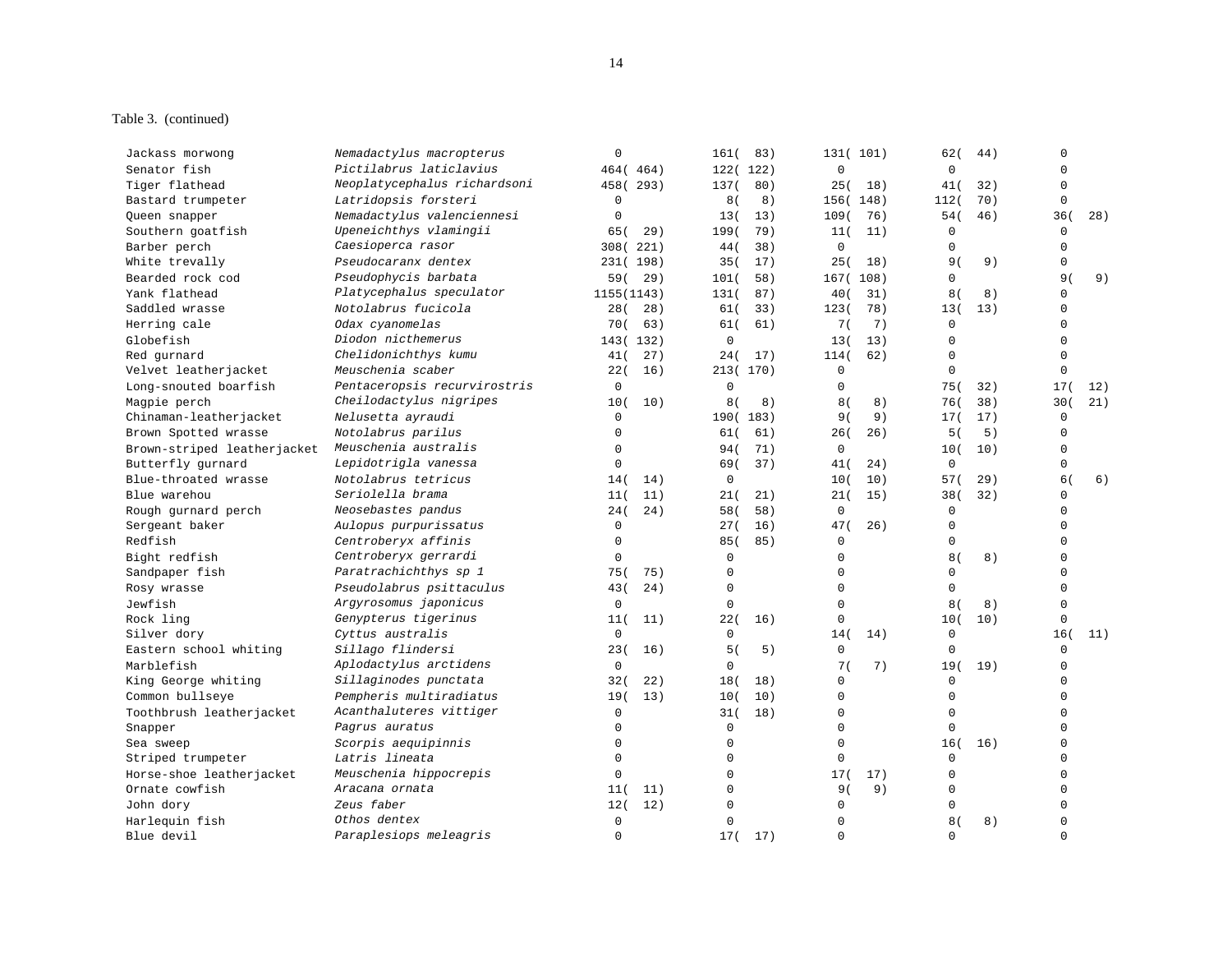## Table 3. (continued)

| Southern cardinalfish     | Vincentia conspersa    | 15(         | 15) |            |             |     |            |          |
|---------------------------|------------------------|-------------|-----|------------|-------------|-----|------------|----------|
| Tailor                    | Pomatomus saltatrix    | 11(         | 11) |            |             |     |            |          |
| Eastern Australian salmon | Arripis trutta         |             |     |            |             |     | 15(<br>15) |          |
| Zebra fish                | Girella zebra          |             |     |            | 14(         | 14) |            |          |
| Old wife                  | Enoplosus armatus      |             |     |            | 10(         | 10) |            |          |
| Dusky morwong             | Dactylophora nigricans |             |     |            | 10(         | 10) |            |          |
| Western blue groper       | Achoerodus gouldii     |             |     |            |             |     | 17(<br>17) |          |
| Speckled stargazer        | Kathetostoma canaster  | 9(          | 9)  |            |             |     |            |          |
| Six-Spined leatherjacket  | Meuschenia freycineti  | 7 (         | 7)  |            |             |     |            |          |
| Sub-total                 | Teleostei              | 16401(5423) |     | 6031(1020) | 2746 ( 585) |     | 881(185)   | 293(123) |
| Cephalopoda               |                        |             |     |            |             |     |            |          |
| Gould's squid             | Nototodarus gouldi     | 15(         | 15) | 35(        | 18)         |     |            |          |
| Giant cuttlefish          | Sepia apama            | 24(         | 18) | $\Omega$   |             |     |            |          |
| Octopus                   | Octopus pallidus       |             |     | 0          |             |     | 10(<br>10) |          |
| Sub-total                 | Cephalopoda            | 40 (        | 24) | 35(        | 18)         |     | 10)<br>10( | $\Omega$ |
| Other                     |                        |             |     |            |             |     |            |          |
| Commercial scallop        | Pecten fumatus         |             |     |            |             |     |            | 136(136) |
| Swollen spider crab       | Leptomithrax gaimardii |             |     |            |             |     |            |          |

|                     |                        | $2$ -inch   | 3-inch      | $4$ -inch   | 5-inch      | 6-inch    |
|---------------------|------------------------|-------------|-------------|-------------|-------------|-----------|
| Sub-total           | Chondrichthyes         | 5621(1475)  | 9227 (2516) | 11628(2632) | 7329 (1361) | 4451(770) |
| Sub-total           | Teleostei              | 16401(5423) | 6031(1020)  | 2746 ( 585) | 881(185)    | 293(123)  |
| Sub-total           | Cephalopoda            | 400<br>24)  | 35 (<br>18) |             | 10(<br>10)  |           |
| Commercial scallop  | Pecten fumatus         |             |             |             |             | 136(136)  |
| Swollen spider crab | Leptomithrax gaimardii |             |             |             |             |           |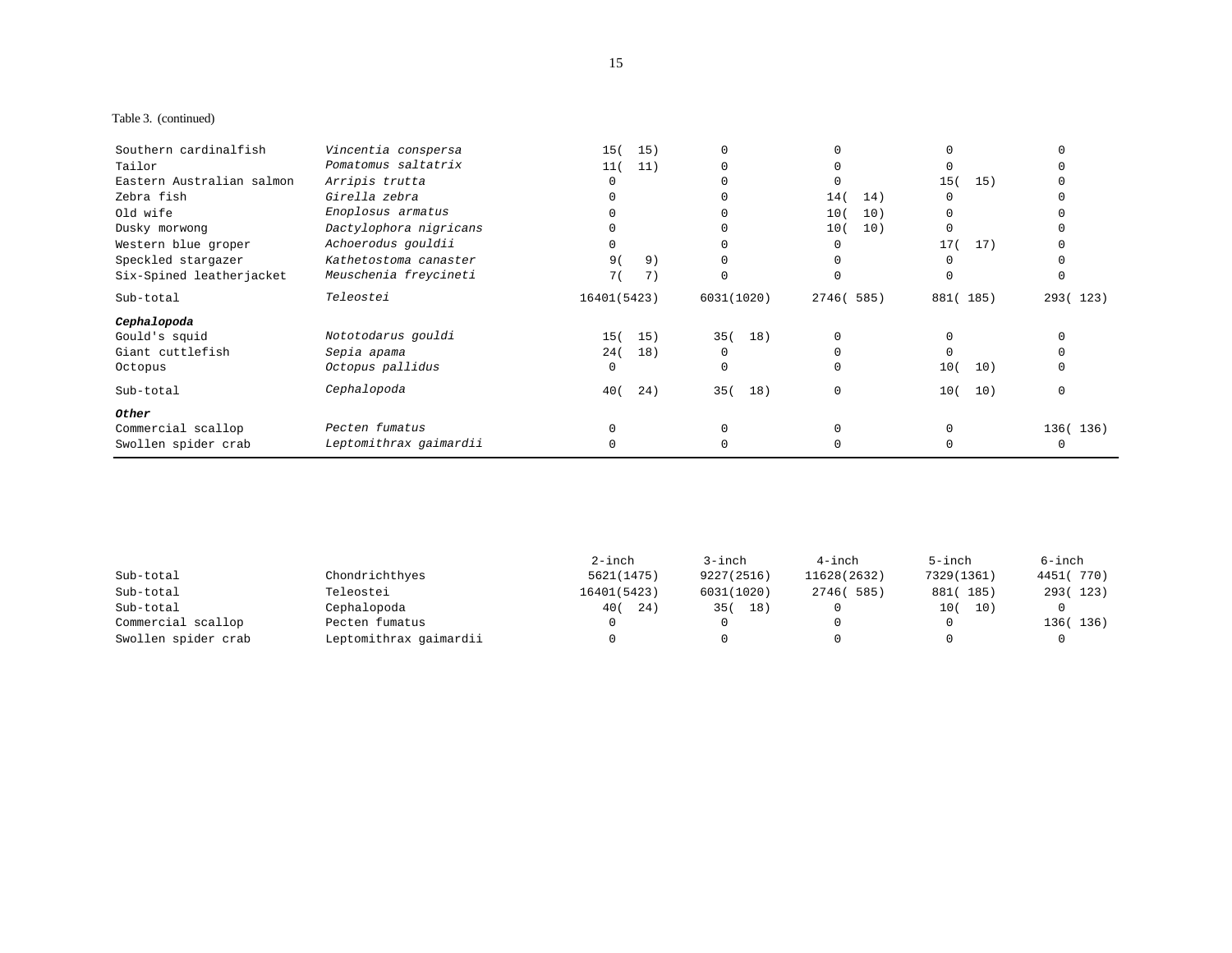#### **Table 4. Experiment 2: Effect of gillnet hanging ratio on number of animals caught by 6-inch and 7-inch gillnets off south-eastern Australia during 1973–76**

HR, hanging ratio; 6 fishing gear sampling units of gillnet, each 250 m long, of 2 mesh-sizes (6 and 7 inch) x 3 HRs (0.53, 0.60, and 0.67) were set at each of 32 sites; s.e., standard error; P, p HR; s.e., standard error; P, probalility of an effect of hook-size; \* P<0.05, \*\* P<0.01, \*\*\* P<0.001.

| Common name or effort                 | Scientific name              |                  |                  |                  | Mean (s.e.) number of animals caught per 1000 km-hours |                  |
|---------------------------------------|------------------------------|------------------|------------------|------------------|--------------------------------------------------------|------------------|
|                                       |                              |                  | 6-inch mesh-size |                  |                                                        | 7-inch mesh-size |
|                                       |                              | 0.53 HR          | 0.60 HR          | 0.67 HR          | 0.53 HR                                                | $0.60$ HR        |
| Fishing effort (km-hours)             |                              | 52               | 53               | 51               | 49                                                     | 49               |
| Number of fishing gear sampling units |                              | 32               | 32               | 32               | 32                                                     | 32               |
| <b>Chondrichthyes</b>                 |                              |                  |                  |                  |                                                        |                  |
| Gummy shark                           | Mustelus antarcticus         | 2010(562)        | 1671(349)        | 2266(486)        | 1552(362)                                              | 1270(393)        |
| Draughtboard shark                    | Cephaloscyllium laticeps     | 663(290)         | 475(184)         | 631(218)         | 502(168)                                               | 1151(502)        |
| Elephant fish                         | Callorhinchus milii          | 481(274)         | 447(177)         | 611(245)         | 342(184)                                               | 387(217)         |
| Common sawshark                       | Pristiophorus cirratus       | 571(276)         | 560(193)         | 292(109)         | 88(57)                                                 | 82(49)           |
| Port Jackson shark                    | Heterodontus portusjacksoni  | $\boldsymbol{0}$ | $\mathbf{0}$     | 230(105)         | 504(177)                                               | 587(214)         |
| School shark                          | Galeorhinus galeus           | 204(71)          | 91(56)           | 151(80)          | 121(46)                                                | 78(49)           |
| Piked spurdog                         | Squalus megalops             | 142(88)          | 158(95)          | 188(115)         | $\overline{0}$                                         | 13(13)           |
| White-spotted spurdog                 | Squalus acanthias            | 45(45)           | 53(53)           | 18(18)           | 71(71)                                                 | 27(27)           |
| Southern sawshark                     | Pristiophorus nudipinnis     | 25(25)           | 26(26)           | 60(34)           | 14(14)                                                 | 62(36)           |
| Broadnose sevengill shark             | Notorynchus cepedianus       | $\theta$         | $\mathbf{0}$     | 21(21)           | $\boldsymbol{0}$                                       | $\mathbf{0}$     |
| Longnose skate                        | Raja sp A                    | $\mathbf{0}$     | 35(25)           | $\boldsymbol{0}$ | $\overline{0}$                                         | $\mathbf{0}$     |
| Melbourne skate                       | Raja whitlevi                | $\overline{0}$   | $\mathbf{0}$     | $\overline{0}$   | 26(26)                                                 | $\Omega$         |
| Sparsely-spotted stingaree            | Urolophus paucimaculatus     | 20(20)           | $\mathbf{0}$     | $\overline{0}$   | $\overline{0}$                                         | $\theta$         |
| Southern eagle ray                    | Myliobatis australis         | $\mathbf{0}$     | $\Omega$         | $\overline{0}$   | 25(25)                                                 | $\Omega$         |
| Sub-total                             | Chondrichthyes               | 4161(810)        | 3516(622)        | 4468(657)        | 3244(566)                                              | 3656(955)        |
| Teleostei                             |                              |                  |                  |                  |                                                        |                  |
| Sand flathead                         | Platycephalus bassensis      | 1783(1740)       | 255(255)         | 18(18)           | $\mathbf{0}$                                           | $\mathbf{0}$     |
| Queen snapper                         | Nemadactylus valenciennesi   | 89(89)           | $\mathbf{0}$     | $\overline{0}$   | $\Omega$                                               | 81(81)           |
| Jackass morwong                       | Nemadactylus macropterus     | 47(47)           | $\boldsymbol{0}$ | 30(30)           | 23(23)                                                 | 38(38)           |
| Yank flathead                         | Platycephalus speculator     | $\theta$         | $\mathbf{0}$     | $\boldsymbol{0}$ | $\overline{0}$                                         | 34(34)           |
| Blue warehou                          | Seriolella brama             | $\overline{0}$   | $\mathbf{0}$     | $\overline{0}$   | 130(130)                                               | $\mathbf{0}$     |
| Long-snouted boarfish                 | Pentaceropsis recurvirostris | 28(28)           | $\mathbf{0}$     | 41(41)           | 29(29)                                                 | 35(35)           |
| Striped trumpeter                     | Latris lineata               | 16(16)           | $\mathbf{0}$     | $\mathbf{0}$     | 18(18)                                                 | 17(17)           |
| Silver dory                           | Cyttus australis             | 18(18)           | 36(25)           | $\overline{0}$   | $\mathbf{0}$                                           | $\mathbf{0}$     |
| Snapper                               | Pagrus auratus               | $\mathbf{0}$     | $\Omega$         | 21(21)           | $\mathbf{0}$                                           | $\Omega$         |
| Magpie perch                          | Cheilodactylus nigripes      | $\overline{0}$   | $\boldsymbol{0}$ | 17(17)           | $\mathbf{0}$                                           | 22(22)           |
| Blue-throated wrasse                  | Notolabrus tetricus          | $\Omega$         | $\mathbf{0}$     | 17(17)           | $\mathbf{0}$                                           | $\mathbf{0}$     |
| Bearded rock cod                      | Pseudophycis barbata         | $\Omega$         | 21(21)           | $\overline{0}$   | $\Omega$                                               | $\mathbf{0}$     |
| Redfish                               | Centroberyx affinis          | $\theta$         | $\mathbf{0}$     | $\boldsymbol{0}$ | $\Omega$                                               | 22(22)           |
| Ruddy gurnard perch                   | Neosebastes scorpaenoides    | $\Omega$         | $\mathbf{0}$     | $\overline{0}$   | $\mathbf{0}$                                           | 19(19)           |
| Red gurnard                           | Chelidonichthys kumu         | $\Omega$         | $\mathbf{0}$     | 18(18)           | $\mathbf{0}$                                           | $\mathbf{0}$     |
| Unspecified leatherjacket             | Family Monacanthidae         | $\Omega$         | 19(19)           | $\overline{0}$   | $\Omega$                                               | $\mathbf{0}$     |
| Sub-total                             | Teleostei                    | 1981(1737)       | 331(257)         | 162(65)          | 200(134)                                               | 268(105)         |
| Other                                 |                              |                  |                  |                  |                                                        |                  |
| Commercial scallop                    | Pecten fumatus               | $\mathbf{0}$     | 311(311)         | $\overline{0}$   | $\mathbf{0}$                                           | $\mathbf{0}$     |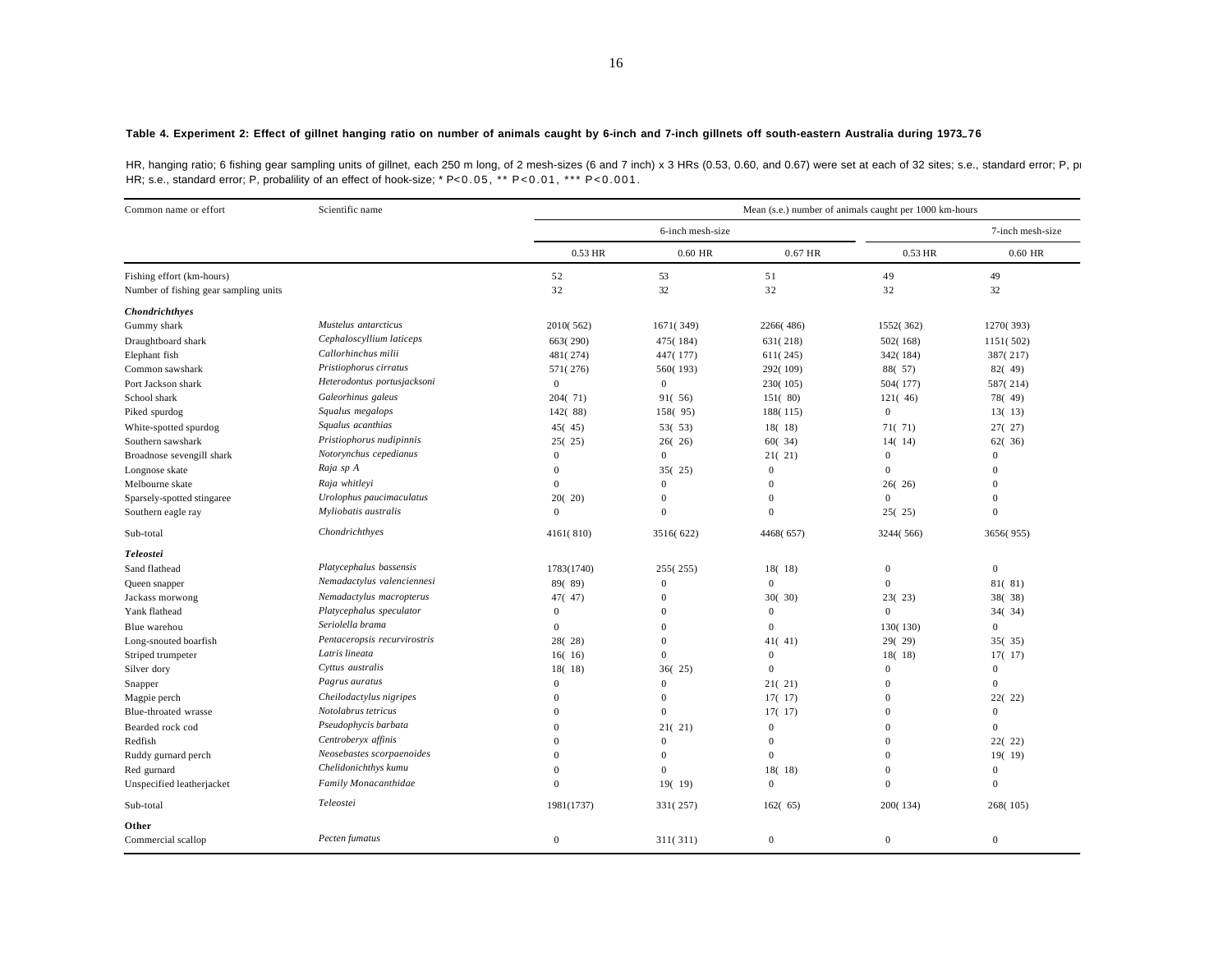|  |  |  |  |  | Eight fishing gear sampling units of 50 hooks for each of 8 Mustad hook-sizes, with short-shank and 7.5-m hook-space, were set at each of 39 sites; s.e., standard error; P, probability value for a |  |  |  |
|--|--|--|--|--|------------------------------------------------------------------------------------------------------------------------------------------------------------------------------------------------------|--|--|--|
|  |  |  |  |  |                                                                                                                                                                                                      |  |  |  |

| Common name or effort                 | Scientific name                |                  |                        |                        |                | Mean (s.e.) number of animals caught per 100,000 hook- |
|---------------------------------------|--------------------------------|------------------|------------------------|------------------------|----------------|--------------------------------------------------------|
|                                       |                                | 2/O              | 3/O                    | 4/O                    | 5/O            | 7/O                                                    |
| Fishing effort (100 hook-hours)       |                                | 83               | 83                     | 84                     | 83             | 83                                                     |
| Number of fishing gear sampling units |                                | 39               | 39                     | 39                     | 39             | 39                                                     |
| Chondrichthyes                        |                                |                  |                        |                        |                |                                                        |
| Piked spurdog                         | Squalus megalops               | 988(420)         | 1061(652)              | 1181(607)              | 1048(540)      | 753(325)                                               |
| Gummy shark                           | Mustelus antarcticus           | 273(91)          | 555(151)               | 536(137)               | 406(104)       | 482(140)                                               |
| Draughtboard shark                    | Cephaloscyllium laticeps       | 619(186)         | 487(141)               | 520(131)               | 401(127)       | 463(124)                                               |
| School shark                          | Galeorhinus galeus             | 118(52)          | 198(84)                | 395(187)               | 487(208)       | 403(222)                                               |
| Gulf catshark                         | Asymbolus vincenti             | 114(60)          | 181(82)                | 117(45)                | 147(69)        | 147(94)                                                |
| Rusty catshark                        | Parascyllium ferrugineum       | 38(28)           | 142(116)               | 17(17)                 | 65(45)         | 38(30)                                                 |
| Port Jackson shark                    | Heterodontus portusjacksoni    | $\mathbf{0}$     | 19(14)                 | 8(8)                   | 45(22)         | 63(24)                                                 |
| Melbourne skate                       | Raja whitlevi                  | 18(18)           | $\mathbf{0}$           | $\mathbf{0}$           | 12(12)         | $\mathbf{0}$                                           |
| Southern fiddler ray                  | Trygonorrhina fasciata         | $\mathbf{0}$     | 28(28)                 | $\mathbf{0}$           | 41(41)         | 43(33)                                                 |
| Common sawshark                       | Pristiophorus cirratus         | 9(9)             | 14(14)                 | 31(21)                 | 37(21)         | 48(23)                                                 |
| White-spotted spurdog                 | Squalus acanthias              | 59(59)           | $\mathbf{0}$           | $\mathbf{0}$           | 40(25)         | 11(11)                                                 |
| Broadnose sevengill shark             | Notorynchus cepedianus         | 15(15)           | $\boldsymbol{0}$       | 47(35)                 | $\mathbf{0}$   | $\boldsymbol{0}$                                       |
| Longnose skate                        | Raja sp A                      | $\mathbf{0}$     | $\mathbf{0}$           | 22(15)                 | 43(30)         | 11(11)                                                 |
| Elephant fish                         | Callorhinchus milii            | 29(29)           | 14(14)                 | 13(13)                 | 12(12)         | $\boldsymbol{0}$                                       |
| Southern sawshark                     | Pristiophorus nudipinnis       | 37(37)           | $\boldsymbol{0}$       | $\mathbf{0}$           | $\mathbf{0}$   | $\boldsymbol{0}$                                       |
| Shortfin mako                         | Isurus oxyrinchus              | $\mathbf{0}$     | 12(12)                 | $\mathbf{0}$           | $\mathbf{0}$   | $\mathbf{0}$                                           |
| Smooth stingray                       | Dasyatis brevicaudata          | $\mathbf{0}$     | $\mathbf{0}$           | 8(8)                   | $\mathbf{0}$   | $\mathbf{0}$                                           |
| Sandyback stingaree                   | Urolophus bucculentus          | $\boldsymbol{0}$ | 9(9)                   | $\mathbf{0}$           | $\overline{0}$ | $\mathbf{0}$                                           |
| Sub-total                             | Chondrichthyes                 | 2319(468)        | 2722(665)              | 2895(687)              | 2782(631)      | 2462(474)                                              |
| Teleostei                             |                                |                  |                        |                        |                |                                                        |
| Sand flathead                         | Platycephalus bassensis        | 455(105)         | 571(167)               | 684(200)               | 447(152)       | 351(116)                                               |
| Ruddy gurnard perch                   | Neosebastes scorpaenoides      | 264(105)         | 493(235)               | 407(241)               | 477(216)       | 622(326)                                               |
| Bearded rock cod                      | Pseudophycis barbata           | 51(35)           | 54(32)                 | 26(18)                 | 26(18)         | 39(22)                                                 |
| Jackass morwong                       | Nemadactylus macropterus       | 28(28)           | 13(13)                 | $\mathbf{0}$           | 62(51)         | 24(24)                                                 |
| Red rock cod                          | Scorpaena papillosa            | 50(50)           | $\mathbf{0}$           | 12(12)                 | 11(11)         | $\boldsymbol{0}$                                       |
| Red gurnard                           | Chelidonichthys kumu           | 70(49)           | $\boldsymbol{0}$       | $\mathbf{0}$           | 13(13)         | $\boldsymbol{0}$                                       |
| Tiger flathead                        | Neoplatycephalus richardsoni   | $\bf{0}$         | 11(11)                 | 23(23)                 | 32(24)         | 44(44)                                                 |
| Yank flathead                         | Platycephalus speculator       | 9)<br>90         | $\mathbf{0}$           | 9(9)                   | 28(20)         | $\mathbf{0}$                                           |
| Blue-throated wrasse                  | Notolabrus tetricus            | $\mathbf{0}$     | $\boldsymbol{0}$       | 11(11)                 | $\mathbf{0}$   | 11(11)                                                 |
| Silverbelly                           | Parequula melbournensis        | $\bf{0}$         | 51(39)                 | $\mathbf{0}$           | $\theta$       | $\boldsymbol{0}$                                       |
| Goldspot flathead                     | Neoplatycephalus aurimaculatus | 9(<br>9)         | $\mathbf{0}$           | 12(12)                 | $\mathbf{0}$   | $\mathbf{0}$                                           |
| Sergeant baker                        | Aulopus purpurissatus          | $\mathbf{0}$     | $\mathbf{0}$           | $\mathbf{0}$           | 11(11)         | 10(10)                                                 |
| Butterfly gurnard                     | Lepidotrigla vanessa           | $\mathbf{0}$     | $\boldsymbol{0}$       | 36(27)                 | $\mathbf{0}$   | $\boldsymbol{0}$                                       |
| Senator fish                          | Pictilabrus laticlavius        | 13(13)           | $\mathbf{0}$           | $\mathbf{0}$           | $\overline{0}$ | $\mathbf{0}$                                           |
| Rosy wrasse                           | Pseudolabrus psittaculus       | 12(12)           | $\mathbf{0}$           | $\overline{0}$         | $\mathbf{0}$   | $\mathbf{0}$                                           |
| Velvet leatherjacket                  | Meuschenia scaber              | 10(10)           | $\theta$               | $\overline{0}$         | $\mathbf{0}$   | $\boldsymbol{0}$                                       |
| Sub-total                             | Teleostei                      | 971(194)         | 1193(332)              | 1221(352)              | 1107(285)      | 1101(462)                                              |
| Cephalopoda                           |                                |                  |                        |                        |                |                                                        |
| Giant cuttlefish                      | Sepia apama                    | $\bf{0}$         |                        | $\mathbf{0}$           | $\mathbf{0}$   | $\overline{0}$                                         |
|                                       | Nototodarus gouldi             | $\mathbf{0}$     | 12(12)<br>$\mathbf{0}$ |                        | $\mathbf{0}$   | $\Omega$                                               |
| Gould's squid                         | Octopus pallidus               | $\bf{0}$         | $\boldsymbol{0}$       | 11(11)<br>$\mathbf{0}$ |                | $\boldsymbol{0}$                                       |
| Octopus                               |                                |                  |                        |                        | 7(7)           |                                                        |
| Sub-total                             | Cephalopoda                    | $\mathbf{0}$     | 12(12)                 | 11(11)                 | 7(7)           | $\mathbf{0}$                                           |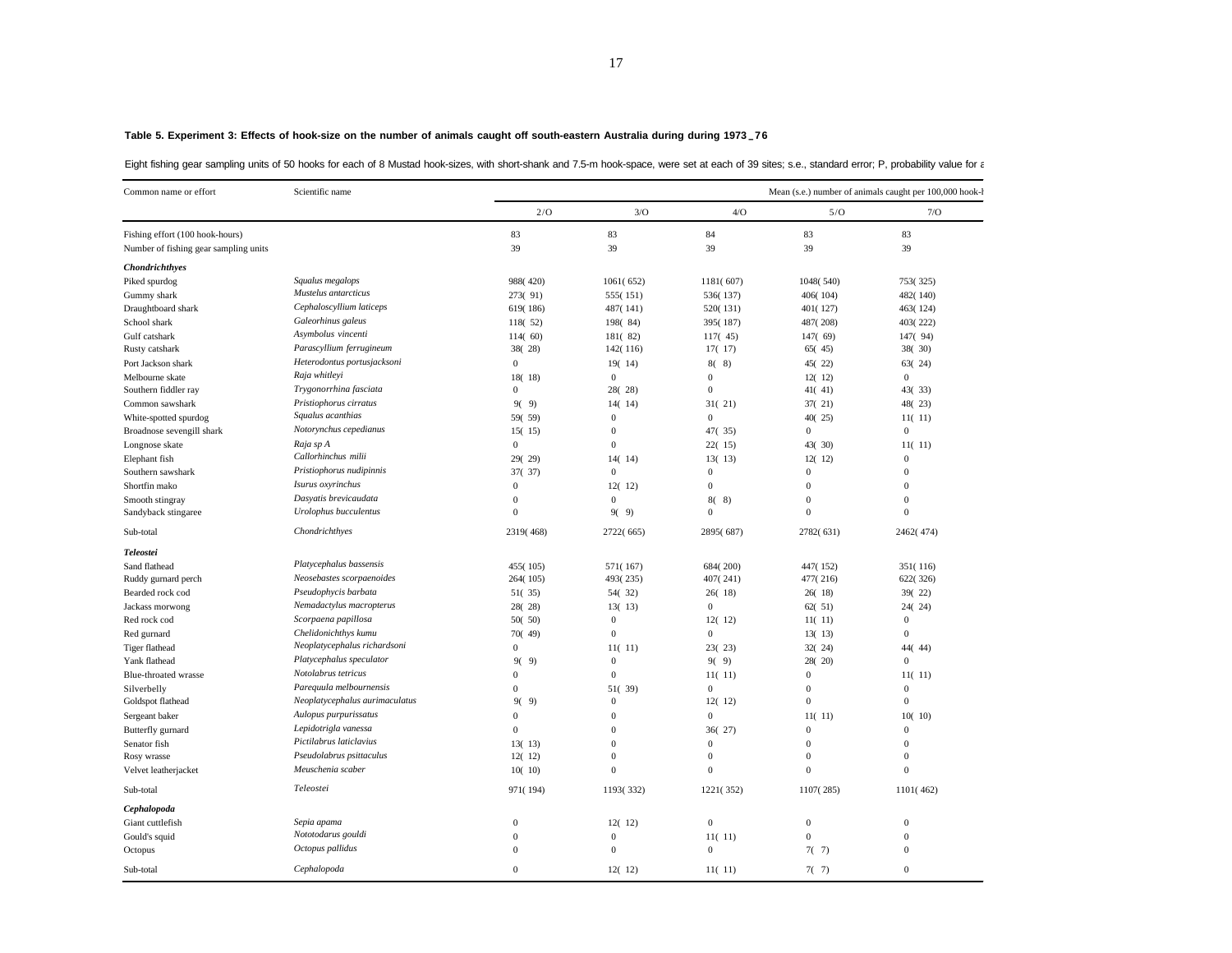#### **Table 6. Experiment 4: Effects of hook-size, hook-space and hook-shank-length on number of animals caught off south-eastern Australia during 1973–76**

Four fishing gear sampling units of 50 Mustad hooks each of short-shank (SS) hook-sizes 5/O and 10/O, with 10-m hook-space, and of long-shank (LS) hook-size 11/O, with each of 10-m and 20-m hook-spac 41 sites; s.e., standard error; P<sub>1</sub>, probability value for an effect of hook-size; P<sub>2</sub>, probability value for an effect of shank-length; P<sub>3</sub>, probability value for an effect of hook-space; \* P<0.05, \*\* P<0.01, \*\*\* P<

| Common name or effort                 | Scientific name             |              | Mean (s.e.) number of animals caught per 100,000 hook-hours |              |                  |                |       |  |  |
|---------------------------------------|-----------------------------|--------------|-------------------------------------------------------------|--------------|------------------|----------------|-------|--|--|
|                                       |                             |              | 10-m hook-space<br>20-m hook-space                          |              |                  |                |       |  |  |
|                                       |                             | $5/O$ SS     | 10/O SS                                                     | $11/O$ LS    | 11/O LS          |                |       |  |  |
| Fishing effort (100 hook-hours)       |                             | 87           | 89                                                          | 88           | 90               |                |       |  |  |
| Number of fishing gear sampling units |                             | 41           | 41                                                          | 41           | 41               |                |       |  |  |
| Chondrichthyes                        |                             |              |                                                             |              |                  |                |       |  |  |
| Gummy shark                           | Mustelus antarcticus        | 992(294)     | 1153(264)                                                   | 1052(243)    | 1217(243)        | 343            | .6845 |  |  |
| School shark                          | Galeorhinus galeus          | 769(270)     | 872(228)                                                    | 841(228)     | 1183(447)        | 294            | .7710 |  |  |
| Draughtboard shark                    | Cephaloscyllium laticeps    | 347(166)     | 174(68)                                                     | 131(50)      | 175(75)          | 61             | .3373 |  |  |
| Piked spurdog                         | Squalus megalops            | 251(150)     | 52(42)                                                      | 99(55)       | 54(47)           | 59             | .2053 |  |  |
| Port Jackson shark                    | Heterodontus portusjacksoni | 114(84)      | 55(28)                                                      | 126(65)      | 101(85)          | 28             | .5054 |  |  |
| Southern sawshark                     | Pristiophorus nudipinnis    | 93(61)       | 53(37)                                                      | 60(30)       | 178(68)          | 27             | .5771 |  |  |
| Broadnose sevengill shark             | Notorynchus cepedianus      | 16(16)       | 47(27)                                                      | 25(20)       | 84(47)           | 11             | .3282 |  |  |
| White shark                           | Carcharodon carcharias      | $\Omega$     | $\overline{0}$                                              | $\Omega$     | 7(7)             | -1             |       |  |  |
| Rusty catshark                        | Parascyllium ferrugineum    | $\mathbf{0}$ | $\Omega$                                                    | 13(13)       | $\overline{0}$   |                |       |  |  |
| Whiskery shark                        | Furgaleus macki             | $\mathbf{0}$ | 20(20)                                                      | $\mathbf{0}$ | $\overline{0}$   |                |       |  |  |
| Melbourne skate                       | Raja whitleyi               | $\Omega$     | 13(13)                                                      | $\mathbf{0}$ | $\boldsymbol{0}$ |                |       |  |  |
| Sub-total                             | Chondrichthyes              | 2582(564)    | 2439(449)                                                   | 2348(345)    | 3000(607)        | 827            | .8430 |  |  |
| Teleostei                             |                             |              |                                                             |              |                  |                |       |  |  |
| Sand flathead                         | Platycephalus bassensis     | 433(206)     | 240(100)                                                    | 120(52)      | 201(82)          | 62             | .4013 |  |  |
| Ruddy gurnard perch                   | Neosebastes scorpaenoides   | 110(63)      | 247(81)                                                     | 73(42)       | 49(38)           | 30             | .1871 |  |  |
| Blue-throated wrasse                  | Notolabrus tetricus         | 48(28)       | 6(6)                                                        | $\mathbf{0}$ | $\mathbf{0}$     | 5              | .1466 |  |  |
| Saddled wrasse                        | Notolabrus fucicola         | 32(32)       | 38(38)                                                      | $\Omega$     | $\overline{0}$   | $\overline{4}$ | .9020 |  |  |
| Barracouta                            | Thyrsites atun              | 41(24)       | $\overline{0}$                                              | $\Omega$     | $\boldsymbol{0}$ | 3              |       |  |  |
| Bearded rock cod                      | Pseudophycis barbata        | $\mathbf{0}$ | 19(19)                                                      | $\Omega$     | $\overline{0}$   | 1              |       |  |  |
| Bight redfish                         | Centroberyx gerrardi        | $\mathbf{0}$ | 14(14)                                                      | $\Omega$     | $\overline{0}$   |                |       |  |  |
| Barber perch                          | Caesioperca rasor           | 17(17)       | $\overline{0}$                                              | $\Omega$     | $\overline{0}$   |                |       |  |  |
| Snapper                               | Pagrus auratus              | $\mathbf{0}$ | 7(7)                                                        | $\Omega$     | $\overline{0}$   |                |       |  |  |
| Velvet leatherjacket                  | Meuschenia scaber           | $\Omega$     | 14(14)                                                      | $\Omega$     | $\overline{0}$   |                |       |  |  |
| Sub-total                             | Teleostei                   | 682(237)     | 586(148)                                                    | 193(75)      | 250(101)         | 109            | .7315 |  |  |
| Cephalopoda                           |                             |              |                                                             |              |                  |                |       |  |  |
| Giant cuttlefish                      | Sepia apama                 | 26(26)       | $\overline{0}$                                              | 13(13)       | $\mathbf{0}$     | 3              |       |  |  |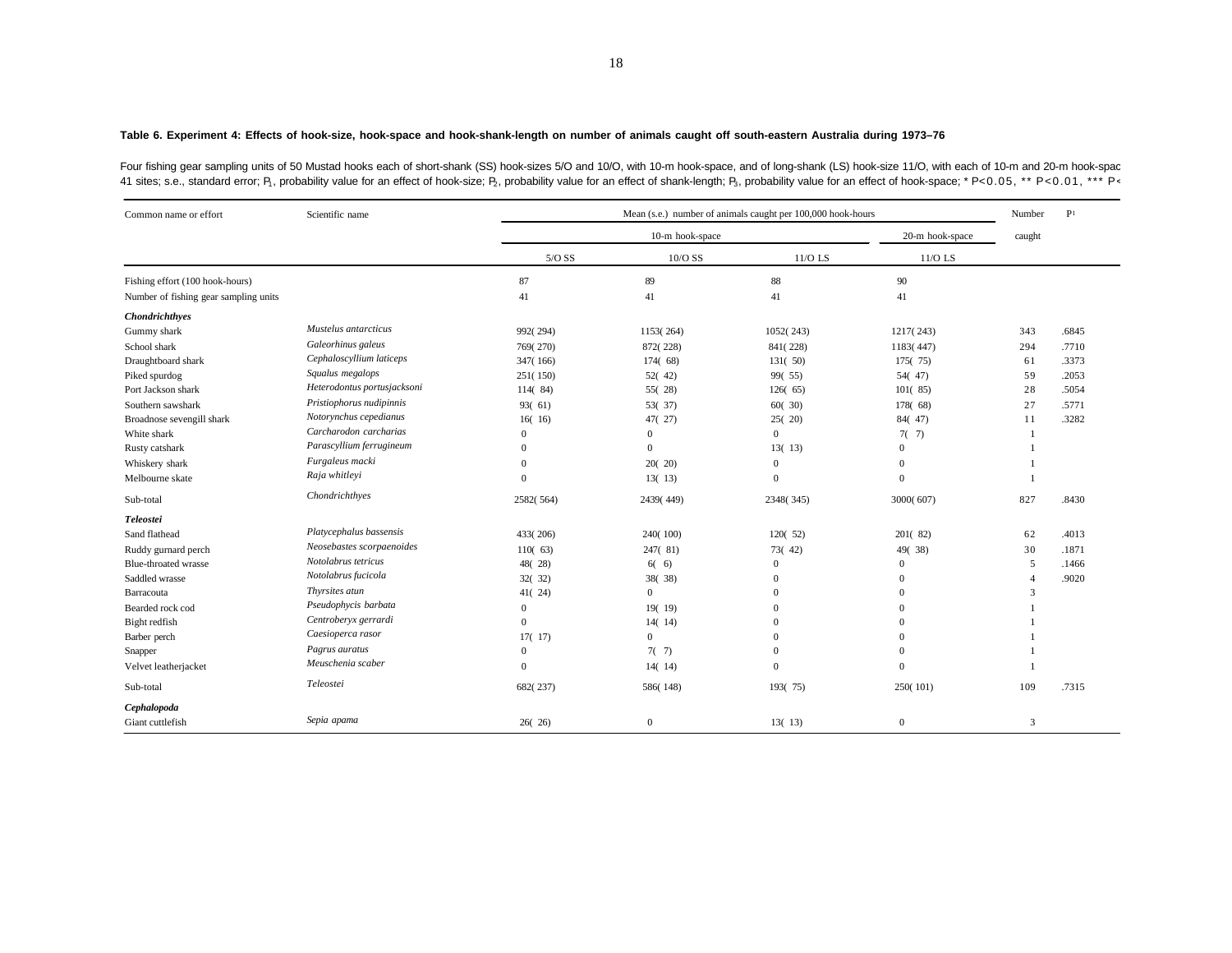### **Table E5. Experiment 5: Effects of hook-size, hook-space and hook-shank-length on number of animals caught off south-eastern Australia during 1973– 7 6**

Four fishing gear sampling units of 50 Mustad hooks of each of short-shank (SS) hook-sizes 5/O and 10/O, with 5-m hook-space, and of long-shank (LS) hook-size 11/O, with each of 5-m and 10-m hook-spac sites; s.e., standard error; P<sub>1</sub>, probability value for an effect of hook-size; P<sub>2</sub>, probability value for an effect of shank-length; P<sub>3</sub>, probability value for an effect of hook-space; \* P<0.05, \*\* P<0.01, \*\*\* P<0.0

| Common name or effort                 | Scientific name             |              |                | Mean (s.e.) number of animals caught per 100,000 hook-hours |                 | Number         | P <sub>1</sub> |
|---------------------------------------|-----------------------------|--------------|----------------|-------------------------------------------------------------|-----------------|----------------|----------------|
|                                       |                             |              | 5-m hook-space |                                                             | 10-m hook-space | caught         |                |
|                                       |                             | $5/O$ SS     | $10/O$ SS      | $11/O$ LS                                                   | 11/O LS         |                |                |
| Fishing effort (100 hook-hours)       |                             | 35           | 36             | 36                                                          | 37              |                |                |
| Number of fishing gear sampling units |                             | 22           | 22             | 22                                                          | 22              |                |                |
| Chondrichthyes                        |                             |              |                |                                                             |                 |                |                |
| Gummy shark                           | Mustelus antarcticus        | 1332(412)    | 1654(433)      | 865(354)                                                    | 1399(284)       | 175            | .5939          |
| Draughtboard shark                    | Cephaloscyllium laticeps    | 536(202)     | 506(217)       | 438(145)                                                    | 558(218)        | 63             | .9207          |
| White-spotted spurdog                 | Squalus acanthias           | 473(147)     | 581(174)       | 207(100)                                                    | 421(148)        | 59             | .6355          |
| School shark                          | Galeorhinus galeus          | 52(37)       | 248(119)       | 111(54)                                                     | 189(82)         | 22             | .1229          |
| Port Jackson shark                    | Heterodontus portusjacksoni | 50(34)       | 189(115)       | 129(61)                                                     | 107(70)         | 16             | .2499          |
| Piked spurdog                         | Squalus megalops            | 106(79)      | 228(128)       | 28(28)                                                      | 52(36)          | 14             | .4219          |
| Melbourne skate                       | Raja whitleyi               | 80(58)       | 77(.55)        | 78(55)                                                      | 29(29)          | 10             | .9680          |
| Southern sawshark                     | Pristiophorus nudipinnis    | $\mathbf{0}$ | 27(27)         | $\Omega$                                                    | 52(36)          | 3              |                |
| Elephant fish                         | Callorhinchus milii         | $\mathbf{0}$ | 29(29)         | $\Omega$                                                    | 16(16)          | $\overline{c}$ |                |
| Longnose skate                        | Raja sp A                   | 30(30)       | $\mathbf{0}$   | $\Omega$                                                    | $\Omega$        |                |                |
| Southern eagle ray                    | Myliobatis australis        | $\mathbf{0}$ | $\Omega$       | $\Omega$                                                    | 28(28)          |                |                |
| Sub-total                             | Chondrichthyes              | 2659(459)    | 3540(663)      | 1857(432)                                                   | 2850(353)       | 366            | .2804          |
| Teleostei                             |                             |              |                |                                                             |                 |                |                |
| Sand flathead                         | Platycephalus bassensis     | 647(228)     | 204(141)       | 377(209)                                                    | 103(61)         | 46             | .1056          |
| Ruddy gurnard perch                   | Neosebastes scorpaenoides   | 160(89)      | 124(72)        | 79(56)                                                      | 69(48)          | 16             | .7559          |
| Blue-throated wrasse                  | Notolabrus tetricus         | 90(64)       | 146(88)        | 163(81)                                                     | 28(28)          | 16             | .6098          |
| Snapper                               | Pagrus auratus              | $\mathbf{0}$ | $\mathbf{0}$   | 24(24)                                                      | $\mathbf{0}$    |                |                |
| Speckled stargazer                    | Kathetostoma canaster       | $\mathbf{0}$ | 24(24)         | $\mathbf{0}$                                                | $\mathbf{0}$    |                |                |
| Sub-total                             | Teleostei                   | 897(237)     | 498(191)       | 643(221)                                                    | 200(75)         | 80             | .1966          |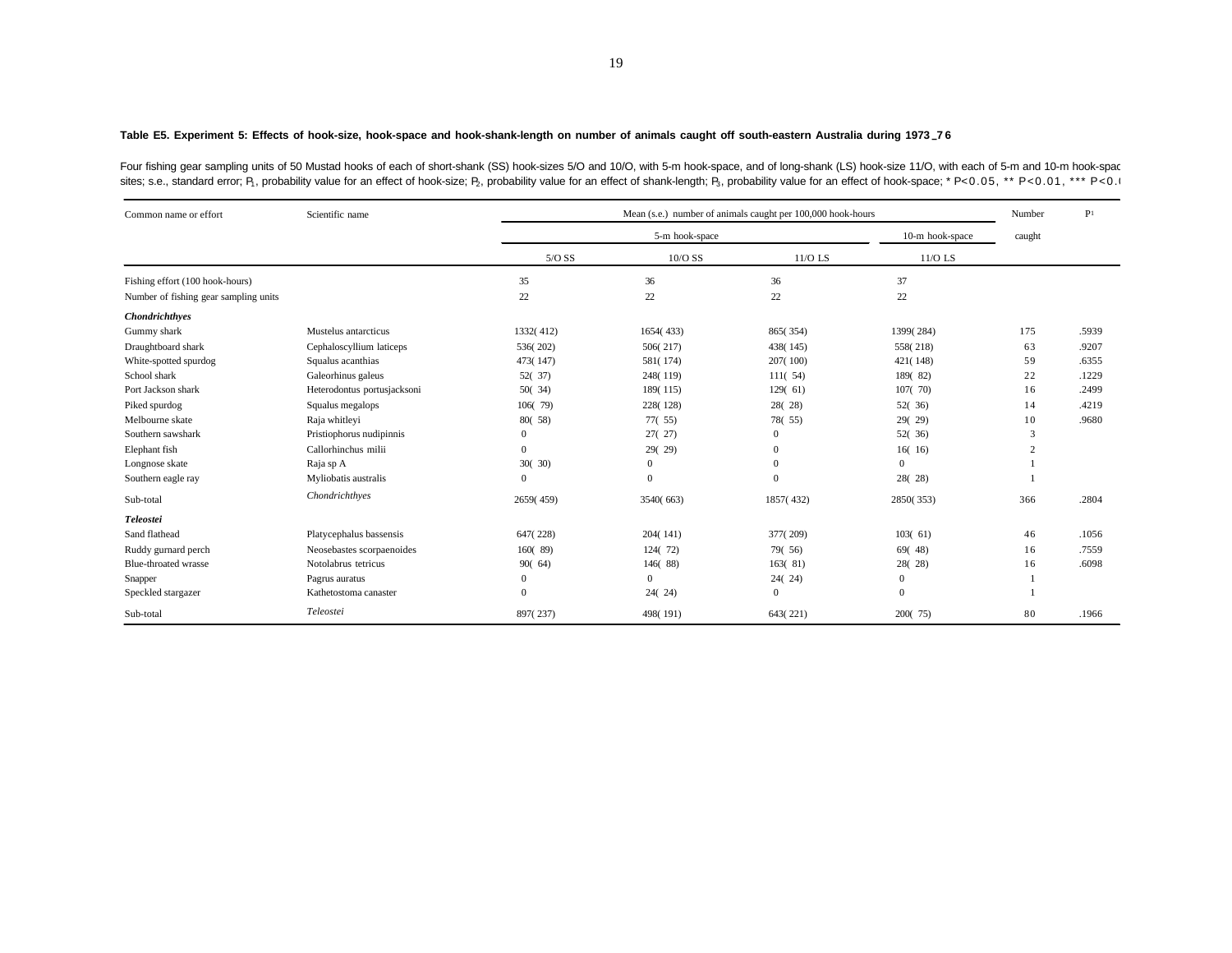## **Table 8a. Comparison of number of animals caught by various fishing gears in Bass Strait between 1973–76 and 1998–01**

s.e., standard error; P, probability value for a difference in catch between 1973–76 and 1998–01 for 6-inch mesh-size; \* P<0.05, \*\* P<0.01, \*\*\* P<0.001

| Common name or effort                                                                | Scientific name              |              |              | Mean (s.e.) number of animals caught per 100,000 hook-hours or 1000 km-hours |              | Number         |
|--------------------------------------------------------------------------------------|------------------------------|--------------|--------------|------------------------------------------------------------------------------|--------------|----------------|
|                                                                                      |                              |              | 1973-76      |                                                                              | 1998-01      | caught         |
|                                                                                      |                              | Hooks        | 7-inch       | 6-inch                                                                       | 6-inch       |                |
| Fishing effort (100 hook-hours or km-hours)<br>Number of fishing gear sampling units |                              | 631<br>148   | 220<br>139   | 271<br>172                                                                   | 3317<br>91   |                |
| <b>Chondrichthyes</b>                                                                |                              |              |              |                                                                              |              |                |
| Gummy shark                                                                          | Mustelus antarcticus         | 1059(120)    | 1105(153)    | 1457(197)                                                                    | 1220(118)    | 4797           |
| Draughtboard shark                                                                   | Cephaloscyllium laticeps     | 293(49)      | 1063(217)    | 660(112)                                                                     | 305(53)      | 1609           |
| Common sawshark                                                                      | Pristiophorus cirratus       | 6(2)         | 171(34)      | 381(76)                                                                      | 292(35)      | 1145           |
| Elephant fish                                                                        | Callorhinchus milii          | 3(2)         | 515(261)     | 340(154)                                                                     | 229(57)      | 910            |
| Port Jackson shark                                                                   | Heterodontus portusjacksoni  | 68(18)       | 684(154)     | 269(63)                                                                      | 160(41)      | 794            |
| School shark                                                                         | Galeorhinus galeus           | 528(134)     | 360(78)      | 246(47)                                                                      | 32(8)        | 425            |
| Piked spurdog                                                                        | Squalus megalops             | 59(21)       | 46(26)       | 115(53)                                                                      | 71(26)       | 326            |
| Southern sawshark                                                                    | Pristiophorus nudipinnis     | 74(22)       | 57(21)       | 151(42)                                                                      | 68(11)       | 299            |
| Broadnose sevengill shark                                                            | Notorynchus cepedianus       | 28(14)       | 15(11)       | $1(-1)$                                                                      | 17(6)        | 71             |
| White-spotted spurdog                                                                | Squalus acanthias            | 97(29)       | 61(52)       | 46(26)                                                                       | $\mathbf{0}$ | 65             |
| Southern eagle ray                                                                   | Myliobatis australis         | 4(4)         | 11(8)        | 7(7)                                                                         | 11(3)        | 45             |
| Sparsely-spotted stingaree                                                           | Urolophus paucimaculatus     | $\mathbf{0}$ | $\mathbf{0}$ | $7(-5)$                                                                      | 12(4)        | 43             |
| Australian angel shark                                                               | Squatina australis           | $\mathbf{0}$ | 23(19)       | 4(4)                                                                         | 8(2)         | 31             |
| Melbourne skate                                                                      | Raja whitleyi                | 17(9)        | 60<br>6)     | $\Omega$                                                                     | $>0($ $>0)$  | 9              |
| Gulf catshark                                                                        | Asymbolus vincenti           | 3(1)         | $\Omega$     | $\Omega$                                                                     | $\Omega$     | 5              |
| Western shovelnose ray                                                               | Aptychotrema vincentiana     | $\mathbf{0}$ | $\Omega$     | $\Omega$                                                                     | $1(-1)$      | 5              |
| Shortfin mako                                                                        | Isurus oxyrinchus            | $\Omega$     | $\Omega$     | $\Omega$                                                                     | $1(-1)$      | $\overline{A}$ |
| Rusty catshark                                                                       | Parascyllium ferrugineum     | 4(4)         | 5(<br>5)     | 10(10)                                                                       | $\Omega$     | $\overline{4}$ |
| Varied catshark                                                                      | Parascyllium variolatum      | 2(2)         | $\mathbf{0}$ | $\Omega$                                                                     | $\mathbf{0}$ | 3              |
| Longnose skate                                                                       | Raja sp A                    | $1(-1)$      | $\Omega$     | $\Omega$                                                                     | >0(>0)       | $\overline{c}$ |
| Smooth stingray                                                                      | Dasyatis brevicaudata        | $1(-1)$      | $\Omega$     | $\Omega$                                                                     | $\Omega$     | $\overline{2}$ |
| Thresher shark                                                                       | Alopias vulpinus             | $\theta$     | $\Omega$     | $\Omega$                                                                     | $>0($ $>0)$  | $\overline{1}$ |
| Bronze whaler                                                                        | Carcharhinus brachyurus      | $\theta$     | $\Omega$     | 4(4)                                                                         | $\Omega$     | $\overline{1}$ |
| Thornback skate                                                                      | Raja lemprieri               | >0(>0)       | $\mathbf{0}$ | $\Omega$                                                                     | $\Omega$     | $\overline{1}$ |
| <b>Skates</b>                                                                        | Raja spp                     | $\theta$     | $\Omega$     | $\Omega$                                                                     | >0(>0)       | $\overline{1}$ |
| Sub-total                                                                            | Chondrichthyes               | 2249(215)    | 4121(467)    | 3699(349)                                                                    | 2429(144)    | 10598          |
| <b>Teleostei</b>                                                                     |                              |              |              |                                                                              |              |                |
| Sand flathead                                                                        | Platycephalus bassensis      | 183(43)      | 40(24)       | 86(70)                                                                       | 3(1)         | 126            |
| Long-snouted boarfish                                                                | Pentaceropsis recurvirostris | $1(-1)$      | 42(17)       | 62(19)                                                                       | 17(3)        | 73             |
| Blue warehou                                                                         | Seriolella brama             | $\mathbf{0}$ | 30(30)       | $\Omega$                                                                     | 15(5)        | 60             |
| Jack mackerel                                                                        | Trachurus declivis           | $\theta$     | $\mathbf{0}$ | $\Omega$                                                                     | 16(12)       | 53             |
| White trevally                                                                       | Pseudocaranx dentex          | $\Omega$     | 12(12)       | $\Omega$                                                                     | 11(8)        | 46             |
| Latchet                                                                              | Pterygotrigla polyommata     | $\Omega$     | $\mathbf{0}$ | $\Omega$                                                                     | $7(-5)$      | 23             |
| Blue-throated wrasse                                                                 | Notolabrus tetricus          | 29(13)       | 8(6)         | 8(5)                                                                         | 4(2)         | 22             |
| Ruddy gurnard perch                                                                  | Neosebastes scorpaenoides    | 57(19)       | 4(4)         | 15(11)                                                                       | $\mathbf{0}$ | 20             |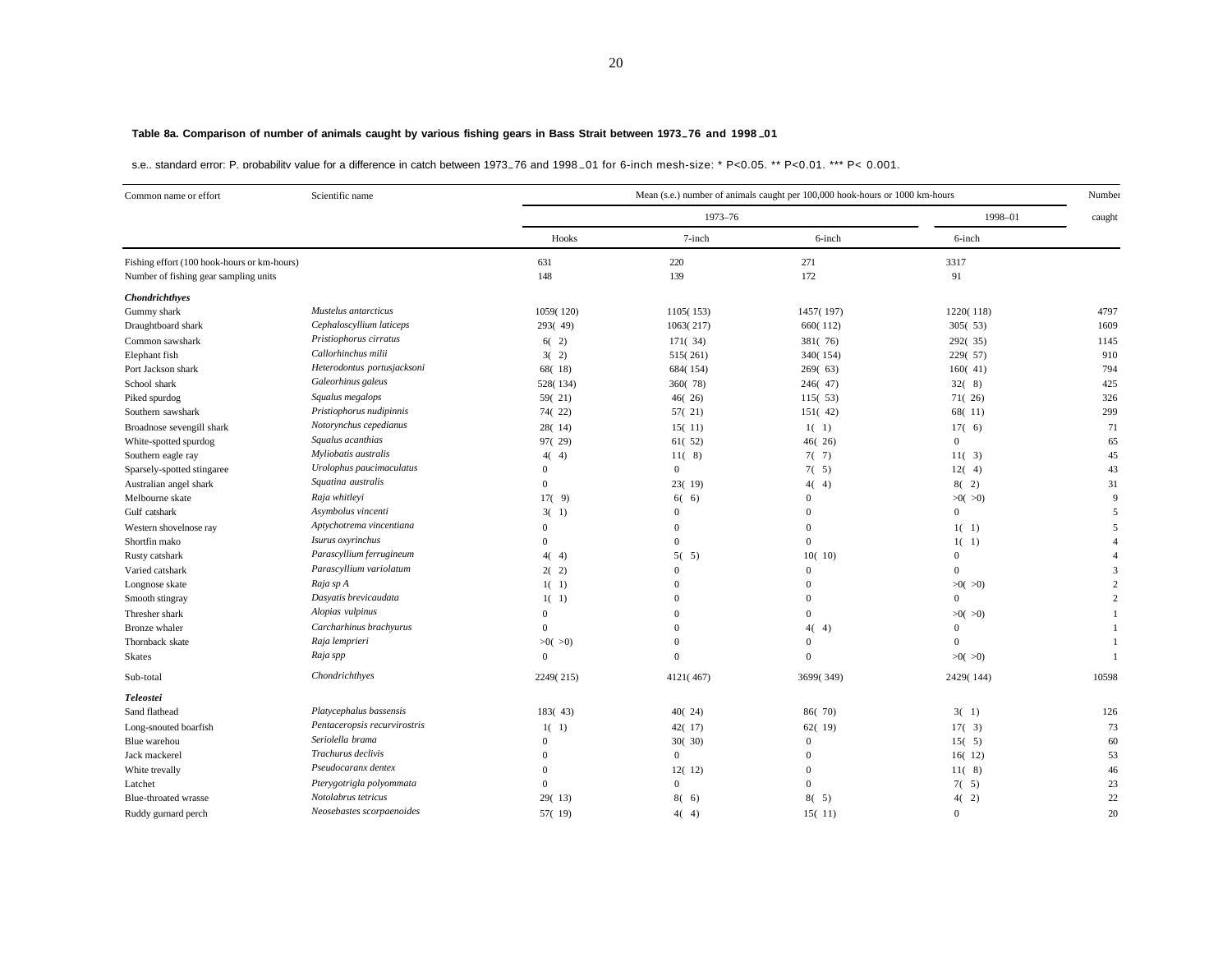## Table 8a. (continued)

| Magpie perch             | Cheilodactylus nigripes        | $\theta$       | 5(5)           | 8(6)           | 4(2)         | 17             |
|--------------------------|--------------------------------|----------------|----------------|----------------|--------------|----------------|
| Goldspot flathead        | Neoplatycephalus aurimaculatus | $\Omega$       | $\overline{0}$ | 47(47)         | $\mathbf{0}$ | 14             |
| Queen snapper            | Nemadactylus valenciennesi     | $\Omega$       | 19(19)         | 17(17)         | $1(-1)$      | 14             |
| Bight redfish            | Centroberyx gerrardi           | $\Omega$       | $\overline{0}$ | $\mathbf{0}$   | 4(2)         | 12             |
| Red gurnard              | Chelidonichthys kumu           | >0(>0)         | $\theta$       | 3(3)           | 2(1)         | 10             |
| Bearded rock cod         | Pseudophycis barbata           | 3(3)           | $\theta$       | 11(8)          | $1(-1)$      | 12             |
| Barracouta               | Thyrsites atun                 | $\theta$       | 0              | $\mathbf{0}$   | 3(2)         | 8              |
| Deepsea trevalla         | Hyperoglyphe antarctica        | $\Omega$       | $\Omega$       | $\Omega$       | 2(2)         | 6              |
| Swallow-tail             | Centroberyx lineatus           | $\Omega$       | $\Omega$       | $\Omega$       | $1(-1)$      | $\overline{5}$ |
| Sergeant baker           | Aulopus purpurissatus          | >0(>0)         | $\Omega$       | $\Omega$       | $1(-1)$      |                |
| Silver dory              | Cyttus australis               | $\Omega$       | 0              | 13(7)          | $\mathbf{0}$ |                |
| Giant boarfish           | Paristiopterus labiosus        | $\Omega$       | 0              | $\overline{0}$ | 2(1)         |                |
| Knifejaw                 | Oplegnathus woodwardi          | $\Omega$       | $\Omega$       | $\Omega$       | $1(-1)$      |                |
| Pink ling                | Genypterus blacodes            | $\Omega$       |                |                | $1(-1)$      | $\mathcal{R}$  |
| Tiger flathead           | Neoplatycephalus richardsoni   | $1(-1)$        | $\Omega$       | $\Omega$       | 1( >0)       | 3              |
| Snapper                  | Pagrus auratus                 | 4(4)           | $\theta$       | 4(4)           | $>0($ $>0)$  | 3              |
| Jackass morwong          | Nemadactylus macropterus       | $\Omega$       | 19(11)         | $\Omega$       | $1(-1)$      | -6             |
| Stargazer                | Uranoscopidae spp              | $>0($ $>0)$    | $\mathbf{0}$   | $\Omega$       | 1( >0)       | 3              |
| Leatherjacket            | Family Monacanthidae           | $\overline{0}$ | $\Omega$       | 3(3)           | $1(-1)$      | 3              |
| <b>Bastard</b> trumpeter | Latridopsis forsteri           | $\overline{0}$ | $\Omega$       | 10(7)          | $\mathbf{0}$ |                |
| Greenback flounder       | Rhombosolea tapirina           | $\Omega$       | $\Omega$       | $\theta$       | 1( >0)       | $\mathcal{D}$  |
| Red cod                  | Pseudophycis bachus            | >0(>0)         | $\overline{0}$ | $\Omega$       | $\Omega$     |                |
| Redfish                  | Centroberyx affinis            | $\overline{0}$ | 5(5)           | $\Omega$       | $\Omega$     |                |
| Tailor                   | Pomatomus saltatrix            | $\overline{0}$ | 4(<br>4)       | $\Omega$       | $\Omega$     |                |
| Marblefish               | Aplodactylus arctidens         | $\Omega$       | $\Omega$       | 3(3)           | $\Omega$     |                |
| Western blue groper      | Achoerodus gouldii             | $\Omega$       | $\Omega$       | $\Omega$       | >0(>0)       |                |
| Saddled wrasse           | Notolabrus fucicola            | $\theta$       | 6(6)           | $\Omega$       | $\mathbf{0}$ |                |
| Common stinkfish         | Synchiropus calauropomus       | $\Omega$       | $\overline{0}$ | 4(4)           | $\mathbf{0}$ |                |
| Sub-total                | Teleostei                      | 279(51)        | 195(49)        | 294(130)       | 102(18)      | 569            |
| Cephalopoda              |                                |                |                |                |              |                |
| Octopus                  | Octopus pallidus               | $\overline{0}$ | $\overline{0}$ | $\Omega$       | $1(-1)$      | 3              |
| Giant cuttlefish         | Sepia apama                    | 4(4)           | $\Omega$       | $\Omega$       | $\Omega$     | $\overline{2}$ |
| Gould's squid            | Nototodarus gouldi             | $\overline{0}$ | $\Omega$       | $\Omega$       | >0(>0)       | -1             |
| Sub-total                | Cephalopoda                    | 4(4)           | $\overline{0}$ | $\Omega$       | $1(-1)$      | 6              |
| Other                    |                                |                |                |                |              |                |
| Swollen spider crab      | Leptomithrax gaimardii         | $\Omega$       | $\overline{0}$ | $\Omega$       | 24(13)       | 83             |
| Southern rock lobster    | Jasus edwardsii                |                | 0              | $\Omega$       | $1(-1)$      | $\overline{2}$ |
| False bailer shell       | Livonia mammilla               |                | $\Omega$       | $\Omega$       | 3(1)         | 9              |
| Australian fur seal      | Arctocephalus pusillus dorifer | $\Omega$       | $\Omega$       | $\Omega$       | 1(>0)        | $\overline{2}$ |
|                          |                                |                |                |                |              |                |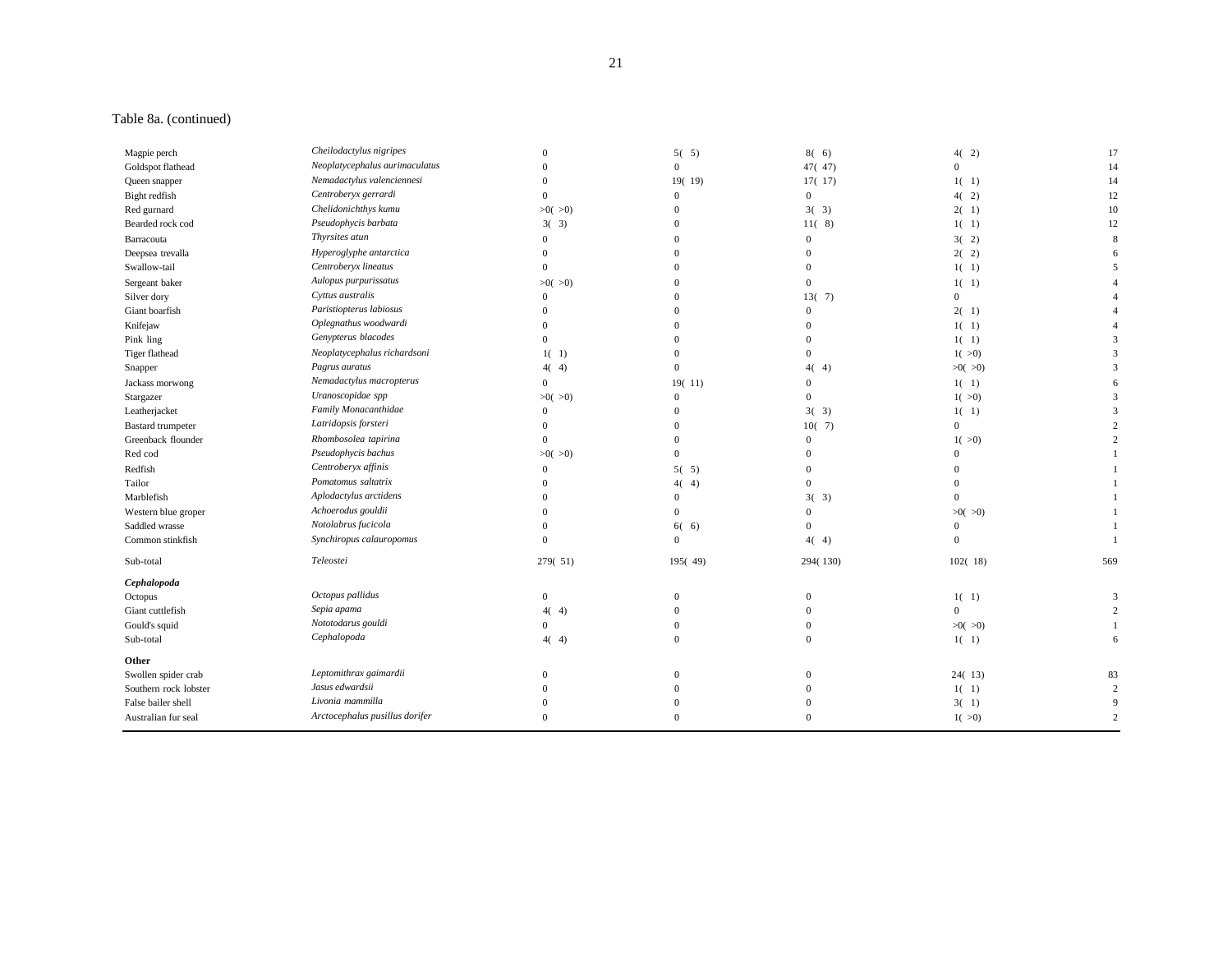# **Table 8b. Comparison of number of animals caught by various fishing gears in Tasmania during 1973–76**

s.e., standard error.

| Common name or effort                       | Scientific name              |                  | Mean (s.e.) number of animals caught    |                  |                |  |  |  |
|---------------------------------------------|------------------------------|------------------|-----------------------------------------|------------------|----------------|--|--|--|
|                                             |                              |                  | per 100,000 hook-hours or 1000 km-hours |                  |                |  |  |  |
|                                             |                              | Hooks            | 7-inch                                  | 6-inch           |                |  |  |  |
| Fishing effort (100 hook-hours or km-hours) |                              | 49               | 35                                      | 36               |                |  |  |  |
| Number of fishing gear sampling units       |                              | $\overline{4}$   | 23                                      | 23               |                |  |  |  |
| <b>Chondrichthyes</b>                       |                              |                  |                                         |                  |                |  |  |  |
| Gummy shark                                 | Mustelus antarcticus         | 317(112)         | 846(349)                                | 1962(486)        | 117            |  |  |  |
| White-spotted spurdog                       | Squalus acanthias            | 20(20)           | 689(556)                                | 1288(1124)       | 78             |  |  |  |
| Elephant fish                               | Callorhinchus milii          | $\overline{0}$   | 480(224)                                | 911(332)         | 50             |  |  |  |
| Piked spurdog                               | Squalus megalops             | 122(41)          | 19(19)                                  | 759(280)         | 36             |  |  |  |
| Draughtboard shark                          | Cephaloscyllium laticeps     | 62(21)           | 220(92)                                 | 214(122)         | 19             |  |  |  |
| School shark                                | Galeorhinus galeus           | 163(4)           | 59(44)                                  | 18(18)           | 11             |  |  |  |
| Southern sawshark                           | Pristiophorus nudipinnis     | $\overline{0}$   | 79(47)                                  | 197(89)          | 10             |  |  |  |
| Port Jackson shark                          | Heterodontus portusjacksoni  | $\boldsymbol{0}$ | 135(80)                                 | 83(83)           | 6              |  |  |  |
| Common sawshark                             | Pristiophorus cirratus       | $\boldsymbol{0}$ | $\mathbf{0}$                            | 120(56)          |                |  |  |  |
| Broadnose sevengill shark                   | Notorynchus cepedianus       | 40(40)           | $\Omega$                                | 37(37)           | 3              |  |  |  |
| Longnose skate                              | Raja sp A                    | $\overline{0}$   | $\mathbf{0}$                            | 48(34)           | $\overline{2}$ |  |  |  |
| Sub-total                                   | Chondrichthyes               | 724(152)         | 2527(716)                               | 5637(1534)       | 336            |  |  |  |
| <b>Teleostei</b>                            |                              |                  |                                         |                  |                |  |  |  |
| Jackass morwong                             | Nemadactylus macropterus     | $\boldsymbol{0}$ | $\overline{0}$                          | 107(76)          | 5              |  |  |  |
| Striped trumpeter                           | Latris lineata               | $\overline{0}$   | 73(40)                                  | 22(22)           |                |  |  |  |
| Sand flathead                               | Platycephalus bassensis      | 20(20)           | $\mathbf{0}$                            | 37(37)           |                |  |  |  |
| Bearded rock cod                            | Pseudophycis barbata         | 21(21)           | $\Omega$                                | $\mathbf{0}$     |                |  |  |  |
| Red rock cod                                | Scorpaena papillosa          | 22(22)           | $\Omega$                                | $\mathbf{0}$     |                |  |  |  |
| Tiger flathead                              | Neoplatycephalus richardsoni | 21(21)           | $\mathbf{0}$                            | $\boldsymbol{0}$ |                |  |  |  |
| Sub-total                                   | Teleostei                    | 83(34)           | 73(40)                                  | 166(100)         | 14             |  |  |  |
| Other                                       |                              |                  |                                         |                  |                |  |  |  |
| Commercial scallop                          | Pecten fumatus               | $\mathbf{0}$     | $\overline{0}$                          | 432(432)         | 14             |  |  |  |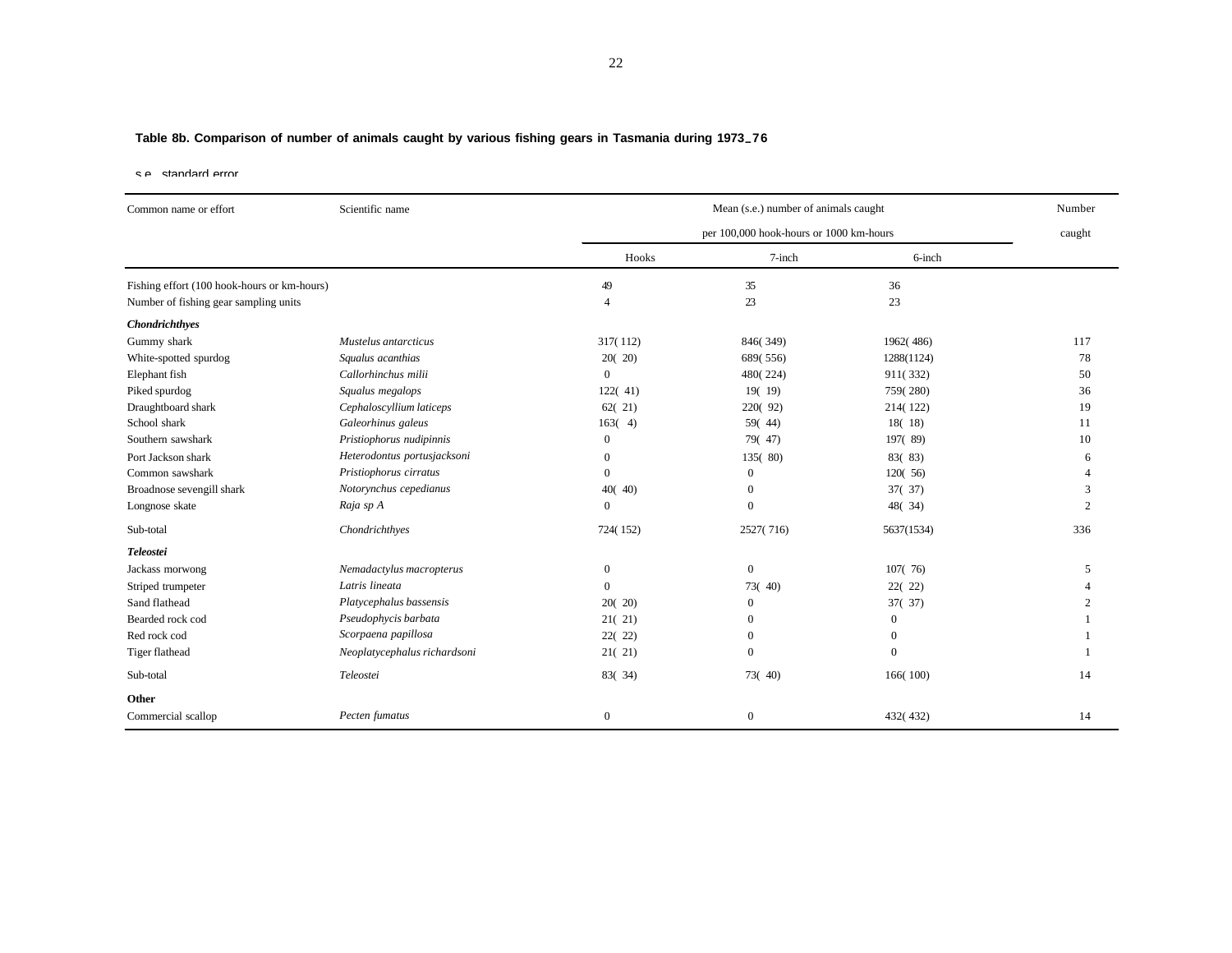# **Table 8c. Comparison of number of animals caught by various fishing gears in South Australia during 1998–0 1**

s.e., standard error; P, probability value for a difference in catch between 6 and 6½-inch mesh-size during 1998–01; \* P<0.05, \*\* P<0.01, \*\*\* P<0.001.

| Common name or effort                       | Scientific name              |                  | Mean (s.e.) number of animals caught<br>per 100,000 hook-hours or 1000 km-hours |                |            |  |  |
|---------------------------------------------|------------------------------|------------------|---------------------------------------------------------------------------------|----------------|------------|--|--|
|                                             |                              |                  |                                                                                 |                |            |  |  |
|                                             |                              | 6-inch           | $6\frac{1}{2}$ -inch                                                            |                |            |  |  |
| Fishing effort (100 hook-hours or km-hours) |                              | 531              | 1335                                                                            |                |            |  |  |
| Number of fishing gear sampling units       |                              | 14               | 48                                                                              |                |            |  |  |
| Chondrichthyes                              |                              |                  |                                                                                 |                |            |  |  |
| Gummy shark                                 | Mustelus antarcticus         | 1150(202)        | 253(44)                                                                         | 939            | $.0000***$ |  |  |
| Port Jackson shark                          | Heterodontus portusjacksoni  | 61(15)           | 141(53)                                                                         | 315            | .4232      |  |  |
| School shark                                | Galeorhinus galeus           | $\overline{0}$   | 94(50)                                                                          | 139            |            |  |  |
| Smooth hammerhead                           | Sphyrna zygaena              | 2(2)             | 75(30)                                                                          | 77             | .2011      |  |  |
| Piked spurdog                               | Squalus megalops             | 4(3)             | 62(37)                                                                          | 71             | .3962      |  |  |
| Southern eagle ray                          | Myliobatis australis         | 62(19)           | 20(7)                                                                           | 53             | $.0145*$   |  |  |
| Bronze whaler                               | Carcharhinus brachyurus      | 2(2)             | 45(19)                                                                          | 45             | .2152      |  |  |
| Common sawshark                             | Pristiophorus cirratus       | 2(2)             | 40(13)                                                                          | 43             | .1190      |  |  |
| Southern sawshark                           | Pristiophorus nudipinnis     | 18(7)            | 14(7)                                                                           | 29             | .7411      |  |  |
| Broadnose sevengill shark                   | Notorynchus cepedianus       | 37(13)           | 2(1)                                                                            | 27             | $.0000***$ |  |  |
| Elephant fish                               | Callorhinchus milii          | 16(5)            | 9(4)                                                                            | 23             | .3896      |  |  |
| Thresher shark                              | Alopias vulpinus             | 25(13)           | 10(7)                                                                           | 19             | .2930      |  |  |
| Australian angel shark                      | Squatina australis           | 9(4)             | 16(10)                                                                          | 19             | .7146      |  |  |
| Spotted wobbegong                           | Orectolobus maculatus        | $\boldsymbol{0}$ | 4(2)                                                                            | $\overline{4}$ |            |  |  |
| Whiskery shark                              | Furgaleus macki              | $\boldsymbol{0}$ | $1(-1)$                                                                         | $\overline{c}$ |            |  |  |
| <b>Skates</b>                               | Raja spp                     | $\mathbf{0}$     | $2(-1)$                                                                         | $\overline{c}$ |            |  |  |
| Sparsely-spotted stingaree                  | Urolophus paucimaculatus     | 3(3)             | $\mathbf{0}$                                                                    | $\overline{2}$ |            |  |  |
| White shark                                 | Carcharodon carcharias       | $\boldsymbol{0}$ | $\mathbf{0}$                                                                    | -1             |            |  |  |
| Draughtboard shark                          | Cephaloscyllium laticeps     | $\mathbf{0}$     | $\overline{0}$                                                                  | -1             |            |  |  |
| White-spotted spurdog                       | Squalus acanthias            | 2(2)             | $\theta$                                                                        | 1              |            |  |  |
| Western shovelnose ray                      | Aptychotrema vincentiana     | $\mathbf{0}$     | $1(-1)$                                                                         | 1              |            |  |  |
| Sub-total                                   | Chondrichthyes               | 1394(208)        | 788(110)                                                                        | 1813           | $.0116*$   |  |  |
| <b>Teleostei</b>                            |                              |                  |                                                                                 |                |            |  |  |
| Bight redfish                               | Centroberyx gerrardi         | 10(10)           | 43(20)                                                                          | 64             | .3789      |  |  |
| Southern drummer                            | Kyphosus gibsoni             | $\Omega$         | 36(26)                                                                          | 62             | .4496      |  |  |
| Long-snouted boarfish                       | Pentaceropsis recurvirostris | 36(13)           | 29(11)                                                                          | 61             | .7483      |  |  |
| Queen snapper                               | Nemadactylus valenciennesi   | 12(8)            | 31(14)                                                                          | 48             | .4888      |  |  |
| Snapper                                     | Pagrus auratus               | 42(32)           | 12(7)                                                                           | 36             | .1772      |  |  |
| Dusky morwong                               | Dactylophora nigricans       | $\boldsymbol{0}$ | 17(9)                                                                           | 24             |            |  |  |
| Western blue groper                         | Achoerodus gouldii           | 6(4)             | 14(7)                                                                           | 21             | .5701      |  |  |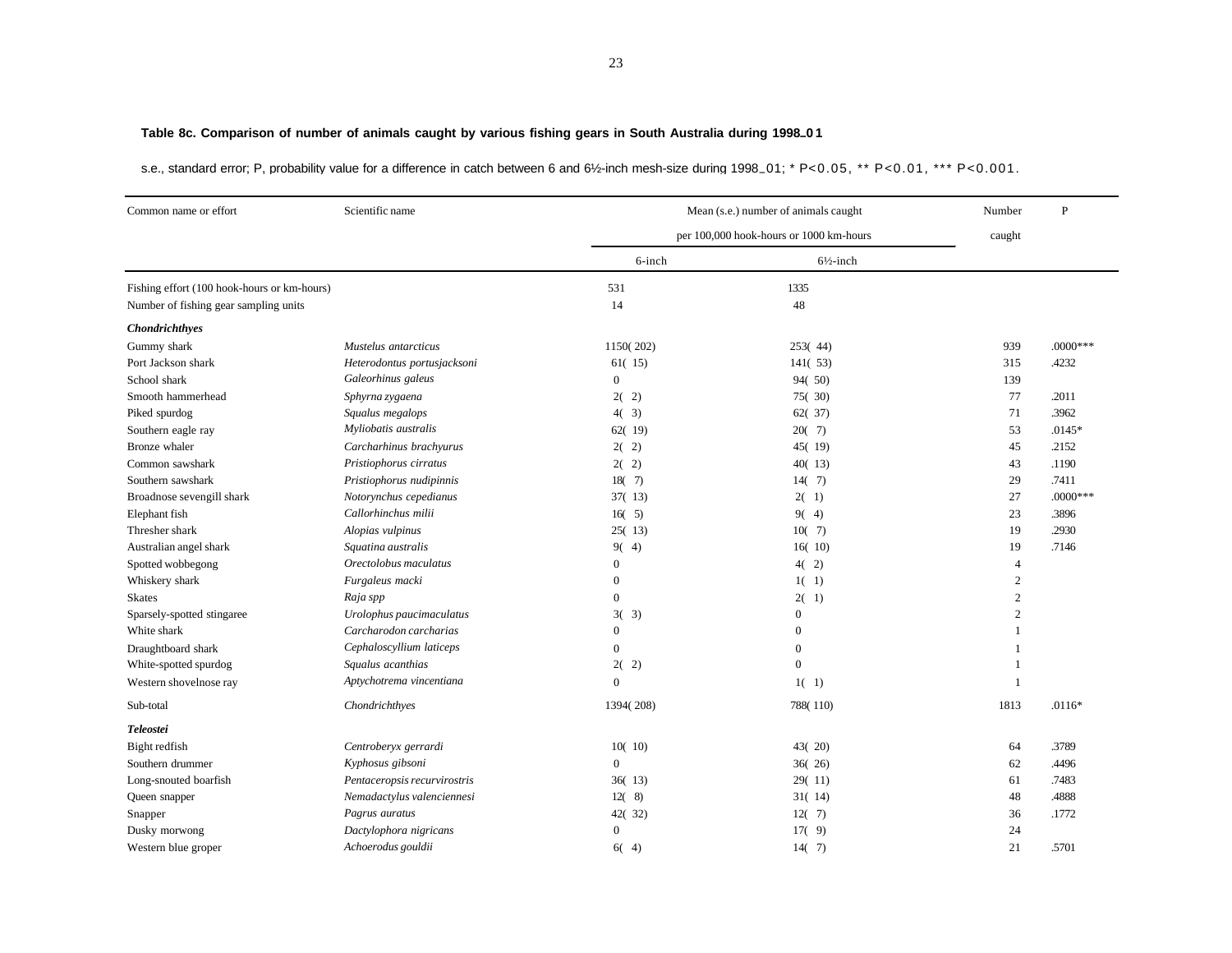## Table 8c. (continued)

| Red gurnard              | Chelidonichthys kumu         | 33(10)       | $\boldsymbol{0}$ | 18  |        |
|--------------------------|------------------------------|--------------|------------------|-----|--------|
| Jewfish                  | Argyrosomus japonicus        | 10(7)        | 3(2)             | 14  | .1943  |
| Magpie perch             | Cheilodactylus nigripes      | 8(7)         | 5(3)             | 13  | .5919  |
| Yellow-Spotted boarfish  | Paristiopterus gallipavo     | $\Omega$     | 3(2)             | 6   |        |
| Leatherjacket            | Family Monacanthidae         | $\theta$     | 6(4)             | 6   |        |
| Latchet                  | Pterygotrigla polyommata     | $\Omega$     | 4(2)             |     |        |
| Sand flathead            | Platycephalus bassensis      | 8(3)         | $1(-1)$          |     | .0378* |
| Tiger flathead           | Neoplatycephalus richardsoni | 5(4)         | $\overline{0}$   |     |        |
| Sergeant baker           | Aulopus purpurissatus        | $\Omega$     | $1(-1)$          |     |        |
| Blue-throated wrasse     | Notolabrus tetricus          | 4(4)         | $\Omega$         |     |        |
| Pink ling                | Genypterus blacodes          | 2)<br>2(     | $\mathbf{0}$     |     |        |
| Mirror dory              | Zenopsis nebulosus           | $\Omega$     | $>0($ $>0)$      |     |        |
| Ruddy gurnard perch      | Neosebastes scorpaenoides    |              | $\overline{0}$   |     |        |
| Jack mackerel            | Trachurus declivis           | $\Omega$     | $1(-1)$          |     |        |
| Samsonfish               | Seriola hippos               |              | $1(-1)$          |     |        |
| <b>Bumpnose</b> trevally | Carangoides hedlandensis     |              | 2(2)             |     |        |
| Sweep                    | Scorpis lineolatus           | $\Omega$     | $1(-1)$          |     |        |
| Old wife                 | Enoplosus armatus            |              | $1(-1)$          |     |        |
| Wrasse                   | Labridae spp                 | $\Omega$     | $1(-1)$          |     |        |
| Greenback flounder       | Rhombosolea tapirina         | 2)<br>2(     | $\mathbf{0}$     |     |        |
| Toadfish                 | Tetraodon erythrotaenia      | $\mathbf{0}$ | $1(-1)$          |     |        |
| Sub-total                | Teleostei                    | 179(58)      | 212(67)          | 401 | .7952  |
| Other                    |                              |              |                  |     |        |
| Swollen spider crab      | Leptomithrax gaimardii       | 7(7)         | 14(11)           | 13  | .7404  |
| Southern rock lobster    | Jasus edwardsii              | $\Omega$     | 3(2)             |     |        |
| Southern bay lobster     | Ibacus peronii               | 2(2)         | $\mathbf{0}$     |     |        |
| Common dolphin           | Delphinus delphis            | 2(2)         | $\mathbf{0}$     |     |        |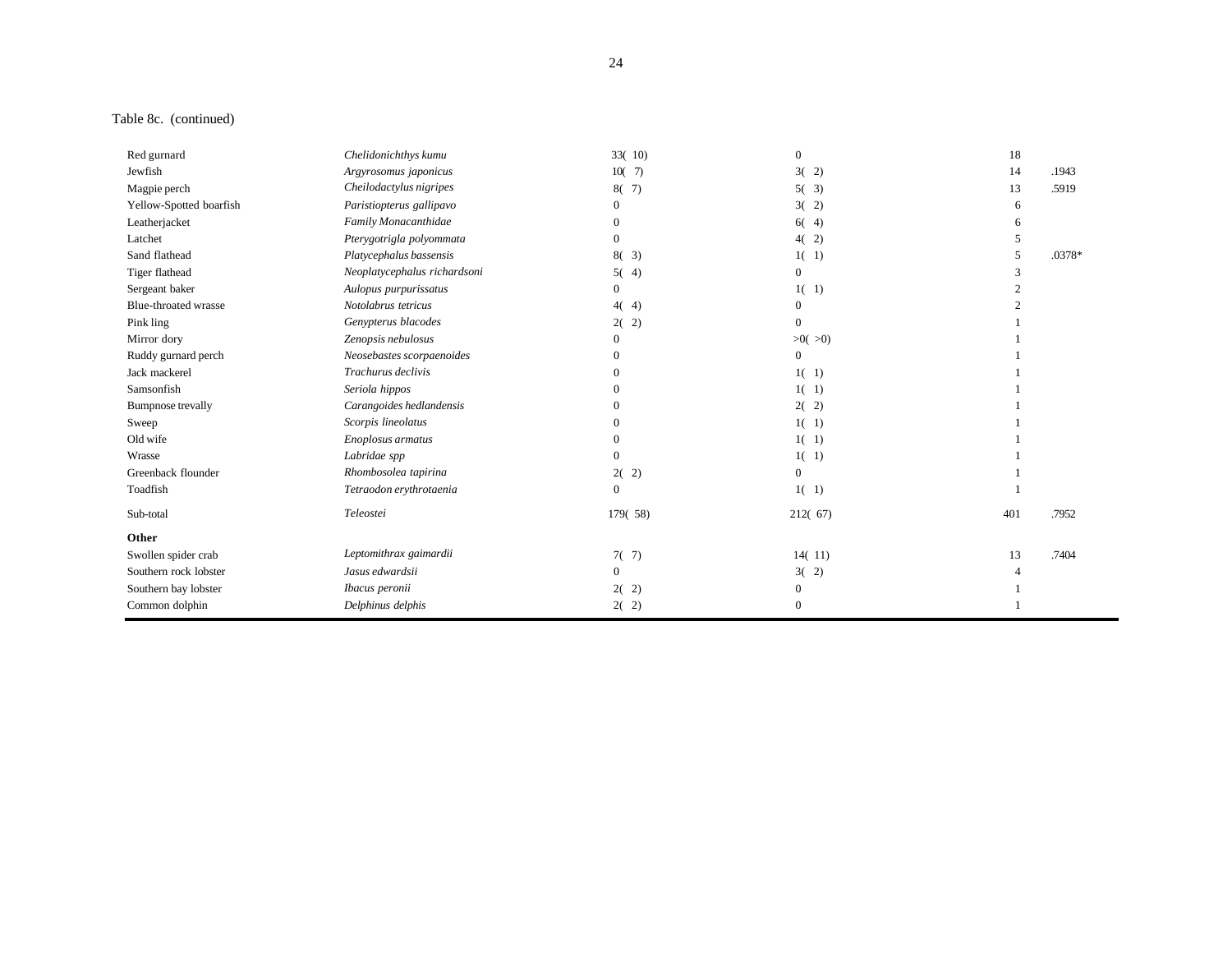#### **Table 9a. Breakdown of total catch as retained, discarded, live, and dead animals for each species in Bass Strait during 1998–01**

Catch per unit effort (CPUE) is measured as number of animals per 1000 km-hours.

| Common name or effort      | Scientific name              | <b>CPUE</b>    |              |                  | Total catch (%)  | Total catch (%) |                | Total ca       |                |
|----------------------------|------------------------------|----------------|--------------|------------------|------------------|-----------------|----------------|----------------|----------------|
|                            |                              |                | Retained     |                  | Discarded        |                 | Live           | Dead           | Retained       |
|                            |                              |                | Live         | Dead             | Live             | Dead            |                |                |                |
| Fishing effort (km-hours)  |                              | 3317           |              |                  |                  |                 |                |                |                |
| Chondrichthyes             |                              |                |              |                  |                  |                 |                |                |                |
| Gummy shark                | Mustelus antarcticus         | 1114           | 40           | 59               | $\boldsymbol{0}$ |                 | 40             | 60             | 99             |
| Draughtboard shark         | Cephaloscyllium laticeps     | 312            | $\mathbf{0}$ | $\overline{0}$   | 100              | $\mathbf{0}$    | 100            | $\mathbf{0}$   | $\overline{0}$ |
| Common sawshark            | Pristiophorus cirratus       | 304            | 77           | 22               | $\mathbf{0}$     | 1               | 77             | 23             | 99             |
| Elephant fish              | Callorhinchus milii          | 223            | 70           | 28               | $\mathbf{1}$     |                 | 71             | 29             | 98             |
| Port Jackson shark         | Heterodontus portusjacksoni  | 157            | $\mathbf{0}$ | $\mathbf{0}$     | 100              | $\overline{0}$  | 100            | $\mathbf{0}$   | $\overline{0}$ |
| Piked spurdog              | Squalus megalops             | 77             | $\mathbf{0}$ | $\mathbf{0}$     | 94               | 6               | 94             | 6              | $\overline{0}$ |
| Southern sawshark          | Pristiophorus nudipinnis     | 67             | 78           | 20               | $\mathbf{0}$     | $\overline{c}$  | 78             | 22             | 98             |
| School shark               | Galeorhinus galeus           | 32             | 29           | 68               | -1               | $\overline{2}$  | 30             | 70             | 97             |
| Broadnose sevengill shark  | Notorynchus cepedianus       | 18             | 17           | 83               | $\mathbf{0}$     | $\overline{0}$  | 17             | 83             | 100            |
| Sparsely-spotted stingaree | Urolophus paucimaculatus     | 12             | $\mathbf{0}$ | $\mathbf{0}$     | 77               | 23              | 77             | 23             | $\overline{0}$ |
| Southern eagle ray         | Myliobatis australis         | 12             | $\mathbf{0}$ | $\mathbf{0}$     | 79               | 21              | 79             | 21             | $\overline{0}$ |
| Australian angel shark     | Squatina australis           | $\tau$         | $\mathbf{0}$ | 17               | 67               | 16              | 67             | 33             | 17             |
| Western shovelnose ray     | Aptychotrema vincentiana     | $\overline{c}$ | $\mathbf{0}$ | $\mathbf{0}$     | 80               | 20              | 80             | 20             | $\overline{0}$ |
| Shortfin mako              | Isurus oxyrinchus            | $\mathbf{1}$   | $\mathbf{0}$ | 25               | 25               | 50              | 25             | 75             | 25             |
| Thresher shark             | Alopias vulpinus             | $\theta$       | 100          | $\boldsymbol{0}$ | $\boldsymbol{0}$ | $\overline{0}$  | 100            | $\theta$       | 100            |
| Longnose skate             | Raja sp A                    | $\Omega$       | $\mathbf{0}$ | $\mathbf{0}$     | 100              | $\overline{0}$  | 100            | $\overline{0}$ | $\overline{0}$ |
| Melbourne skate            | Raja whitleyi                | $\Omega$       | $\mathbf{0}$ | $\mathbf{0}$     | 100              | $\theta$        | 100            | $\overline{0}$ | $\overline{0}$ |
| <b>Skates</b>              | Raja spp                     | $\mathbf{0}$   | $\mathbf{0}$ | $\mathbf{0}$     | 100              | $\mathbf{0}$    | 100            | $\mathbf{0}$   | $\overline{0}$ |
| Sub-total                  | Chondrichthyes               | 2339           | 38           | 36               | 24               | $\overline{2}$  | 62             | 38             | 74             |
| <b>Teleostei</b>           |                              |                |              |                  |                  |                 |                |                |                |
| Blue warehou               | Seriolella brama             | 17             | 25           | 33               | $\mathbf{0}$     | 42              | 25             | 75             | 58             |
| Long-snouted boarfish      | Pentaceropsis recurvirostris | 16             | 92           | 6                | $\mathbf{0}$     | $\overline{2}$  | 92             | 8              | 98             |
| Jack mackerel              | Trachurus declivis           | 16             | $\mathbf{0}$ | $\mathbf{0}$     | 68               | 32              | 68             | 32             | $\mathbf{0}$   |
| White trevally             | Pseudocaranx dentex          | 13             | 43           | 57               | $\mathbf{0}$     | $\theta$        | 43             | 57             | 100            |
| Latchet                    | Pterygotrigla polyommata     | 7              | $\mathbf{0}$ | $\mathbf{0}$     | $\mathbf{0}$     | 100             | $\overline{0}$ | 100            | $\mathbf{0}$   |
| Magpie perch               | Cheilodactylus nigripes      | 4              | $\mathbf{0}$ | $\mathbf{0}$     | 64               | 36              | 64             | 36             | $\Omega$       |
| Bight redfish              | Centroberyx gerrardi         | $\overline{4}$ | 67           | 25               | $\mathbf{0}$     | 8               | 67             | 33             | 92             |
| Sand flathead              | Platycephalus bassensis      | 3              | 9            | $\boldsymbol{0}$ | 36               | 55              | 45             | 55             | 9              |
| Blue-throated wrasse       | Notolabrus tetricus          | 3              | 33           | 23               | 11               | 33              | 44             | 56             | 56             |
| Red gurnard                | Chelidonichthys kumu         | $\mathcal{D}$  | 25           | $\mathbf{0}$     | $\mathbf{0}$     | 75              | 25             | 75             | 25             |
| Barracouta                 | Thyrsites atun               | $\overline{c}$ | $\mathbf{0}$ | $\mathbf{0}$     | $\mathbf{0}$     | 100             | $\mathbf{0}$   | 100            | $\mathbf{0}$   |
| Deepsea trevalla           | Hyperoglyphe antarctica      | 2              | $\mathbf{0}$ | 100              | $\boldsymbol{0}$ | $\mathbf{0}$    | $\overline{0}$ | 100            | 100            |
| Swallow-tail               | Centroberyx lineatus         | 2              | 100          | $\mathbf{0}$     | $\mathbf{0}$     | $\Omega$        | 100            | $\mathbf{0}$   | 100            |
|                            |                              | $\overline{1}$ | $\mathbf{0}$ | $\mathbf{0}$     | $\mathbf{0}$     |                 |                |                | $\overline{0}$ |
| Bearded rock cod           | Pseudophycis barbata         |                |              |                  |                  | 100             | $\mathbf{0}$   | 100            |                |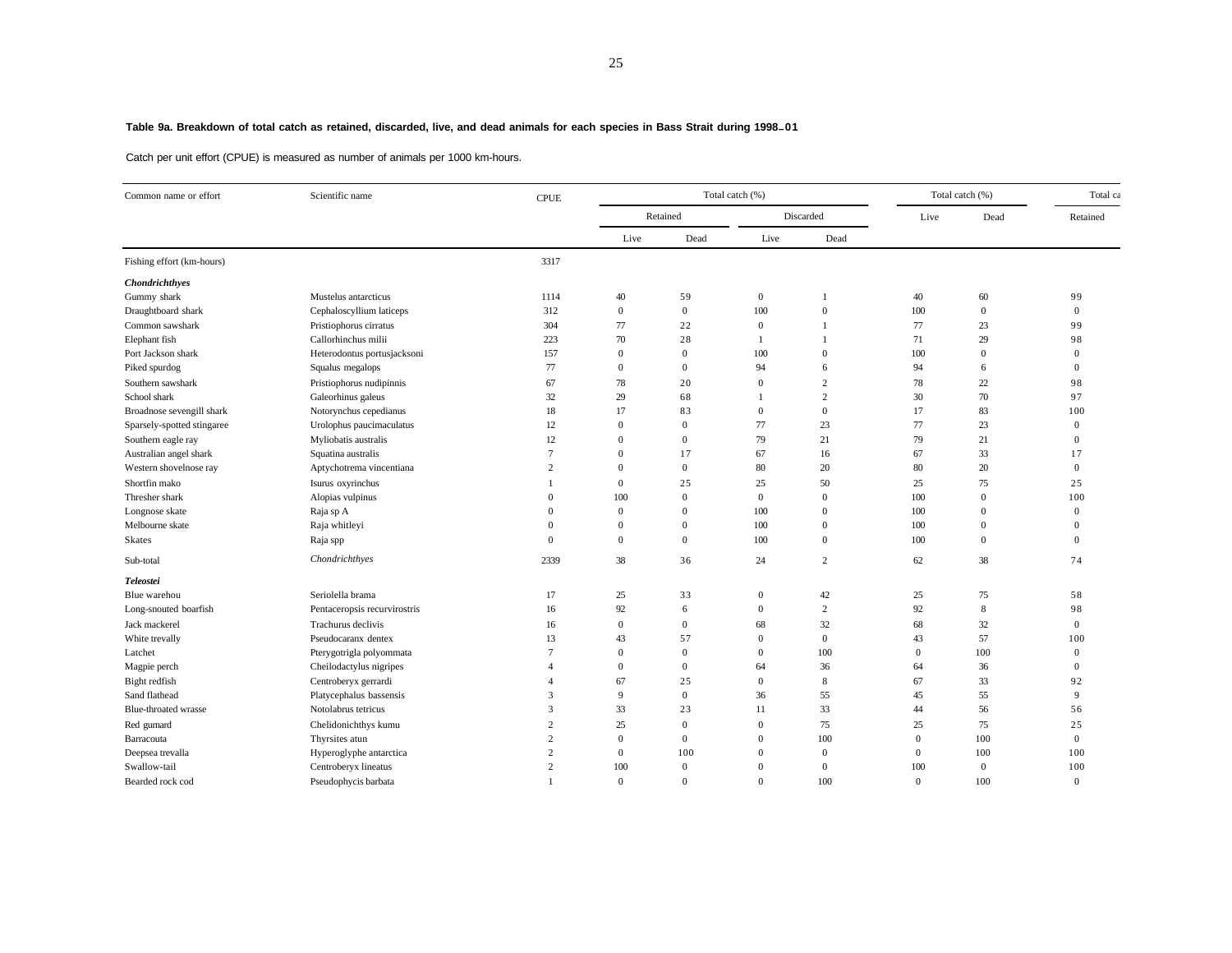## Table 9a. (continued)

| Giant boarfish        | Paristiopterus labiosus        |          | 100            | 0            | $\mathbf{0}$ | $\mathbf{0}$ | 100          | $\theta$       | 100          |
|-----------------------|--------------------------------|----------|----------------|--------------|--------------|--------------|--------------|----------------|--------------|
| Knifejaw              | Oplegnathus woodwardi          |          | 100            | $\mathbf{0}$ | $\Omega$     | $\mathbf{0}$ | 100          | $\overline{0}$ | 100          |
| Queen snapper         | Nemadactylus valenciennesi     |          | 50             | 50           | $\Omega$     | $\mathbf{0}$ | 50           | 50             | 100          |
| Sergeant baker        | Aulopus purpurissatus          |          | $\overline{0}$ | 0            | $\Omega$     | 100          | $\mathbf{0}$ | 100            | $\Omega$     |
| Pink ling             | Genypterus blacodes            |          | 33             | 67           |              | $\mathbf{0}$ | 33           | 67             | 100          |
| Jackass morwong       | Nemadactylus macropterus       |          | 33             | $\mathbf{0}$ | $\Omega$     | 67           | 33           | 67             | 33           |
| Tiger flathead        | Neoplatycephalus richardsoni   |          | 50             | 50           | $\Omega$     | $\mathbf{0}$ | 50           | 50             | 100          |
| Stargazer             | Uranoscopidae spp              |          | $\overline{0}$ | 0            | 100          | $\mathbf{0}$ | 100          | $\mathbf{0}$   | $\mathbf{0}$ |
| Greenback flounder    | Rhombosolea tapirina           |          | 100            | $\Omega$     |              | $\mathbf{0}$ | 100          | $\overline{0}$ | 100          |
| Leatherjacket         | Family Monacanthidae           |          | $\overline{0}$ | $\Omega$     | 50           | 50           | 50           | 50             | $\Omega$     |
| Snapper               | Pagrus auratus                 | $\Omega$ | 100            | 0            | $\Omega$     | $\mathbf{0}$ | 100          | $\mathbf{0}$   | 100          |
| Western blue groper   | Achoerodus gouldii             | $\Omega$ | $\mathbf{0}$   | $\Omega$     | 100          | $\mathbf{0}$ | 100          | $\overline{0}$ | $\Omega$     |
| Sub-total             | Teleostei                      | 102      | 40             | 14           | 18           | 28           | 58           | 42             | 54           |
| Cephaplopoda          |                                |          |                |              |              |              |              |                |              |
| Octopus               | Octopus pallidus               |          | 33             | 0            | 67           | $\mathbf{0}$ | 100          | $\mathbf{0}$   | 33           |
| Gould's squid         | Nototodarus gouldi             |          | 100            | $\mathbf{0}$ | $\mathbf{0}$ | $\mathbf{0}$ | 100          | $\overline{0}$ | 100          |
| Sub-total             | Cephalopoda                    |          | 50             | $\mathbf{0}$ | 50           | $\mathbf{0}$ | 100          | $\overline{0}$ | 50           |
| Other                 |                                |          |                |              |              |              |              |                |              |
| Swollen spider crab   | Leptomithrax gaimardii         | 25       | $\mathbf{0}$   | $\mathbf{0}$ | 70           | 30           | 70           | 30             | $\Omega$     |
| Southern rock lobster | Jasus edwardsii                |          | 100            | $\mathbf{0}$ | $\mathbf{0}$ | $\mathbf{0}$ | 100          | $\mathbf{0}$   | 100          |
| False bailer shell    | Livonia mammilla               |          | 67             | 0            | 33           | $\mathbf{0}$ | 100          | $\theta$       | 67           |
| Australian fur seal   | Arctocephalus pusillus dorifer |          | $\mathbf{0}$   | 0            | $\mathbf{0}$ | 100          | $\mathbf{0}$ | 100            | $\Omega$     |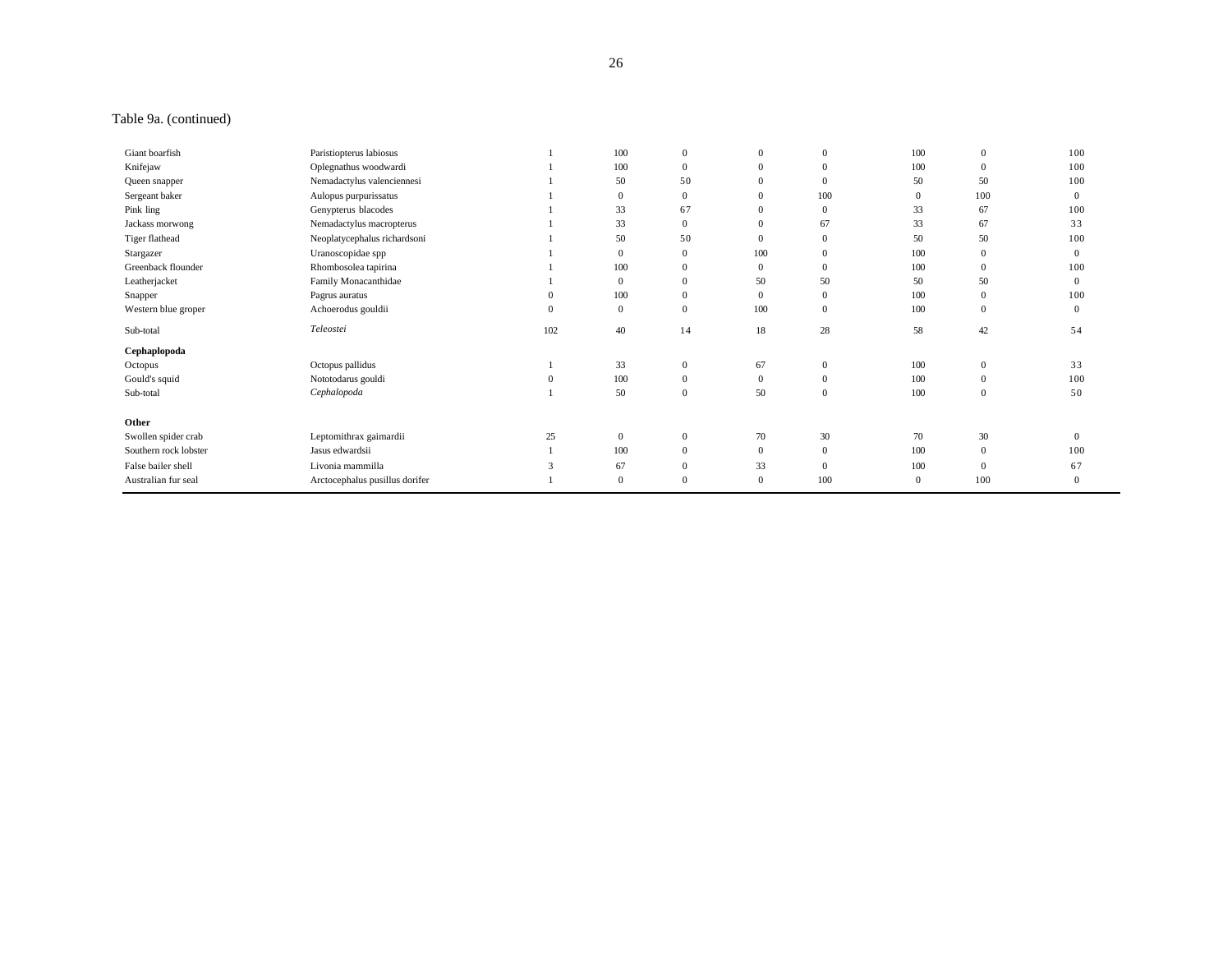## **Table 9b. Breakdown of total catch as retained, discarded, live, and dead animals for each species in South Australia during 1998–01**

Catch per unit effort (CPUE) is measured as number of animals per 1000 km-hours.

| Common name or effort      | Scientific name              | CPUE           |              |                | Total catch (%)          | Total catch (%) |      | Total ca       |                  |
|----------------------------|------------------------------|----------------|--------------|----------------|--------------------------|-----------------|------|----------------|------------------|
|                            |                              |                | Retained     |                |                          | Discarded       | Live | Dead           | Retained         |
|                            |                              |                | Live         | Dead           | Live                     | Dead            |      |                |                  |
| Fishing effort (km-hours)  |                              | 1865           |              |                |                          |                 |      |                |                  |
| Chondrichthyes             |                              |                |              |                |                          |                 |      |                |                  |
| Gummy shark                | Mustelus antarcticus         | 497            | 47           | 52             | $\mathbf{0}$             |                 | 47   | 53             | 99               |
| Port Jackson shark         | Heterodontus portusjacksoni  | 138            | $\mathbf{0}$ | $\overline{0}$ | 100                      | $\overline{0}$  | 100  | $\overline{0}$ | $\overline{0}$   |
| School shark               | Galeorhinus galeus           | 44             | 94           | 2              | $\overline{4}$           | $\overline{0}$  | 98   | $\overline{2}$ | 96               |
| Smooth hammerhead          | Sphyrna zygaena              | 41             | 97           | $\overline{c}$ | $\bf{0}$                 |                 | 97   | 3              | 99               |
| Piked spurdog              | Squalus megalops             | 38             | $\mathbf{0}$ | $\overline{0}$ | 100                      | $\Omega$        | 100  | $\theta$       | $\overline{0}$   |
| Southern eagle ray         | Myliobatis australis         | 28             | 2            | $\overline{0}$ | 89                       | $\mathbf{Q}$    | 91   | 9              | 2                |
| Common sawshark            | Pristiophorus cirratus       | 23             | 91           | $\tau$         | $\overline{c}$           | $\Omega$        | 93   | $\overline{7}$ | 98               |
| Bronze whaler              | Carcharhinus brachyurus      | 23             | 100          | $\overline{0}$ | $\overline{0}$           | $\Omega$        | 100  | $\mathbf{0}$   | 100              |
| Southern sawshark          | Pristiophorus nudipinnis     | 14             | 63           | 30             | $\overline{\mathcal{A}}$ | 3               | 67   | 33             | 93               |
| Broadnose sevengill shark  | Notorynchus cepedianus       | 13             | 21           | $\overline{0}$ | $\overline{0}$           | 79              | 21   | 79             | 21               |
| Elephant fish              | Callorhinchus milii          | 12             | 68           | 14             | 9                        | 9               | 77   | 23             | 82               |
| Thresher shark             | Alopias vulpinus             | 10             | 5            | $\overline{0}$ | 32                       | 63              | 37   | 63             | 5                |
| Australian angel shark     | Squatina australis           | 10             | 21           | $\overline{0}$ | 68                       | 11              | 89   | 11             | 21               |
| Spotted wobbegong          | Orectolobus maculatus        | $\overline{c}$ | 100          | $\Omega$       | $\mathbf{0}$             | $\overline{0}$  | 100  | $\mathbf{0}$   | 100              |
| Skates                     | Raja spp                     |                | $\mathbf{0}$ | $\overline{0}$ | 100                      | $\overline{0}$  | 100  | $\mathbf{0}$   | $\boldsymbol{0}$ |
| Sparsely-spotted stingaree | Urolophus paucimaculatus     |                | $\mathbf{0}$ | $\overline{0}$ | 50                       | 50              | 50   | 50             | $\Omega$         |
| Whiskery shark             | Furgaleus macki              |                | 100          | $\overline{0}$ | $\mathbf{0}$             | $\overline{0}$  | 100  | $\theta$       | 100              |
| White-spotted spurdog      | Squalus acanthias            |                | $\mathbf{0}$ | $\Omega$       | 100                      | $\overline{0}$  | 100  | $\mathbf{0}$   | $\theta$         |
| Western shovelnose ray     | Aptychotrema vincentiana     |                | $\mathbf{0}$ | $\overline{0}$ | 100                      | $\overline{0}$  | 100  | $\overline{0}$ | $\overline{0}$   |
| Sub-total                  | Chondrichthyes               | 898            | 42           | 30             | 25                       | 3               | 67   | 33             | 72               |
| Teleostei                  |                              |                |              |                |                          |                 |      |                |                  |
| Southern drummer           | Kyphosus gibsoni             | 33             | 100          | $\mathbf{0}$   | $\mathbf{0}$             | $\overline{0}$  | 100  | $\overline{0}$ | 100              |
| Bight redfish              | Centroberyx gerrardi         | 31             | 98           | $\mathbf{0}$   | 2                        | $\Omega$        | 100  | $\theta$       | 98               |
| Long-snouted boarfish      | Pentaceropsis recurvirostris | 30             | 98           | $\overline{0}$ | $\overline{0}$           | $\overline{2}$  | 98   | $\overline{2}$ | 98               |
| Queen snapper              | Nemadactylus valenciennesi   | 23             | 98           | $\overline{0}$ | $\overline{c}$           | $\Omega$        | 100  | $\theta$       | 98               |
| Snapper                    | Pagrus auratus               | 19             | 100          | $\overline{0}$ | $\overline{0}$           | $\overline{0}$  | 100  | $\overline{0}$ | 100              |
| Dusky morwong              | Dactylophora nigricans       | 13             | 58           | $\overline{0}$ | 42                       | $\overline{0}$  | 100  | $\overline{0}$ | 58               |
| Western blue groper        | Achoerodus gouldii           | 11             | 100          | $\mathbf{0}$   | $\overline{0}$           | $\overline{0}$  | 100  | $\overline{0}$ | 100              |
| Red gurnard                | Chelidonichthys kumu         | 10             | 56           | $\Omega$       | 22                       | $22\,$          | 78   | 22             | 56               |
| Jewfish                    | Argyrosomus japonicus        | 5              | 90           | $\Omega$       | $\mathbf{0}$             | 10              | 90   | 10             | 90               |
| Magpie perch               | Cheilodactylus nigripes      | 5              | 100          | $\Omega$       | $\Omega$                 | $\Omega$        | 100  | $\theta$       | 100              |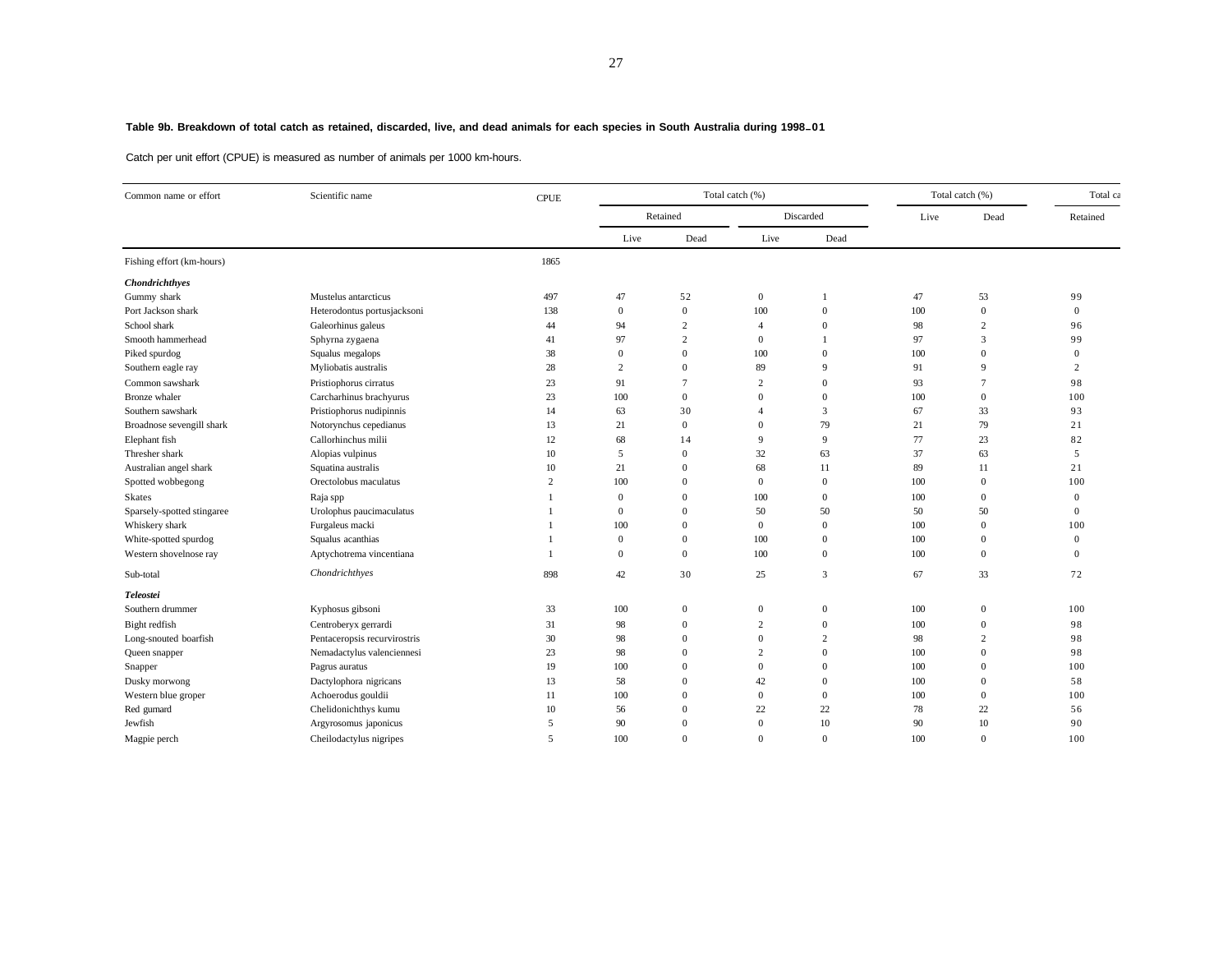## Table 9b. (continued)

| Yellow-Spotted boarfish | Paristiopterus gallipavo     | 3   | 100          | $\bf{0}$         | $\theta$     | $\mathbf{0}$   | 100      | $\mathbf{0}$   | 100      |
|-------------------------|------------------------------|-----|--------------|------------------|--------------|----------------|----------|----------------|----------|
| Leatherjacket           | Family Monacanthidae         |     | 100          | $\mathbf{0}$     |              | $\mathbf{0}$   | 100      | $\overline{0}$ | 100      |
| Latchet                 | Pterygotrigla polyommata     |     | 40           | $\mathbf{0}$     | 60           | $\mathbf{0}$   | 100      | $\theta$       | 40       |
| Sand flathead           | Platycephalus bassensis      |     | 60           | $\mathbf{0}$     | 20           | 20             | 80       | 20             | 60       |
| Tiger flathead          | Neoplatycephalus richardsoni |     | 100          | $\mathbf{0}$     | $\Omega$     | $\mathbf{0}$   | 100      | $\overline{0}$ | 100      |
| Sergeant baker          | Aulopus purpurissatus        |     |              | $\mathbf{0}$     | 100          | $\mathbf{0}$   | 100      | $\overline{0}$ | $\Omega$ |
| Blue-throated wrasse    | Notolabrus tetricus          |     | 100          | $\mathbf{0}$     | $\theta$     | $\mathbf{0}$   | 100      | $\theta$       | 100      |
| Pink ling               | Genypterus blacodes          |     | 100          | $\mathbf{0}$     |              | $\Omega$       | 100      | $\overline{0}$ | 100      |
| Mirror dory             | Zenopsis nebulosus           |     | 100          | $\mathbf{0}$     |              | $\Omega$       | 100      | $\overline{0}$ | 100      |
| Jack mackerel           | Trachurus declivis           |     | 100          | $\mathbf{0}$     |              | $\Omega$       | 100      | $\theta$       | 100      |
| Samsonfish              | Seriola hippos               |     | 100          | $\Omega$         |              | $\Omega$       | 100      | $\overline{0}$ | 100      |
| Bumpnose trevally       | Carangoides hedlandensis     |     | $\Omega$     | $\Omega$         | 100          | $\Omega$       | 100      | $\Omega$       | $\theta$ |
| Sweep                   | Scorpis lineolatus           |     | 100          | $\mathbf{0}$     | $\mathbf{0}$ | $\mathbf{0}$   | 100      | $\theta$       | 100      |
| Old wife                | Enoplosus armatus            |     |              | $\mathbf{0}$     | 100          | $\mathbf{0}$   | 100      | $\theta$       | $\theta$ |
| Wrasse                  | Labridae spp                 |     | 100          | $\mathbf{0}$     | $\Omega$     | $\mathbf{0}$   | 100      | $\overline{0}$ | 100      |
| Greenback flounder      | Rhombosolea tapirina         |     | 100          | $\mathbf{0}$     | $\Omega$     | $\mathbf{0}$   | 100      | $\theta$       | 100      |
| Toadfish                | Tetraodon erythrotaenia      |     | $\mathbf{0}$ | $\mathbf{0}$     | 100          | $\mathbf{0}$   | 100      | $\overline{0}$ | $\theta$ |
| Sub-total               | Teleostei                    | 201 | 91           | $\boldsymbol{0}$ | 7            | $\overline{2}$ | 98       | $\overline{2}$ | 91       |
| Other                   |                              |     |              |                  |              |                |          |                |          |
| Swollen spider crab     | Leptomithrax gaimardii       |     | $\mathbf{0}$ | $\overline{0}$   | 69           | 31             | 69       | 31             | $\Omega$ |
| Southern rock lobster   | Jasus edwardsii              |     | 100          | $\mathbf{0}$     | $\Omega$     | $\mathbf{0}$   | 100      | $\overline{0}$ | 100      |
| Southern bay lobster    | Ibacus peronii               |     |              | $\mathbf{0}$     | 100          | $\mathbf{0}$   | 100      | $\theta$       |          |
| Common dolphin          | Delphinus delphis            |     |              | $\Omega$         |              | 100            | $\Omega$ | 100            |          |
|                         |                              |     |              |                  |              |                |          |                |          |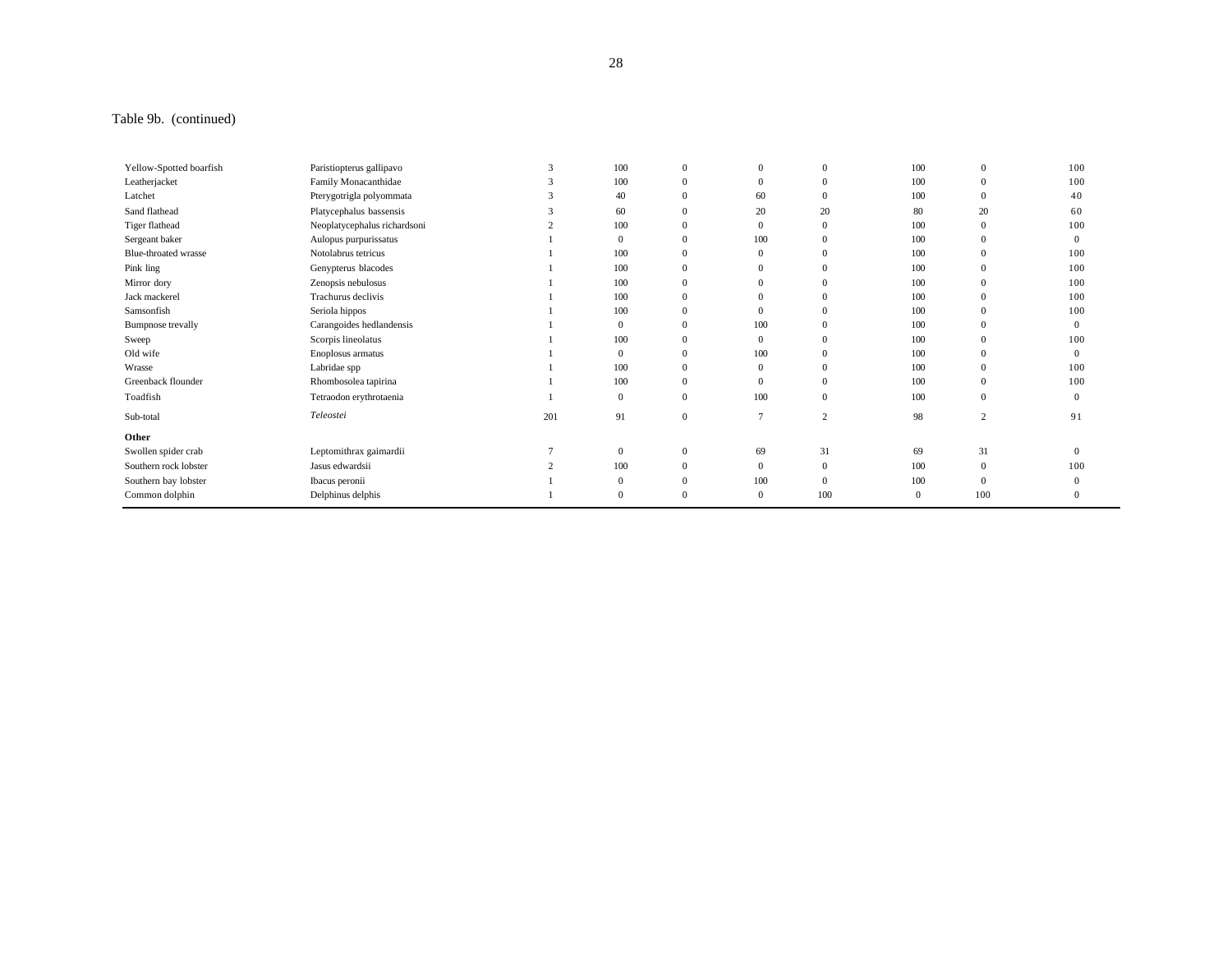

Figure 1a. Fishing sites during 1973–76.



Figure 1b. Fishing sites during 1998–01.